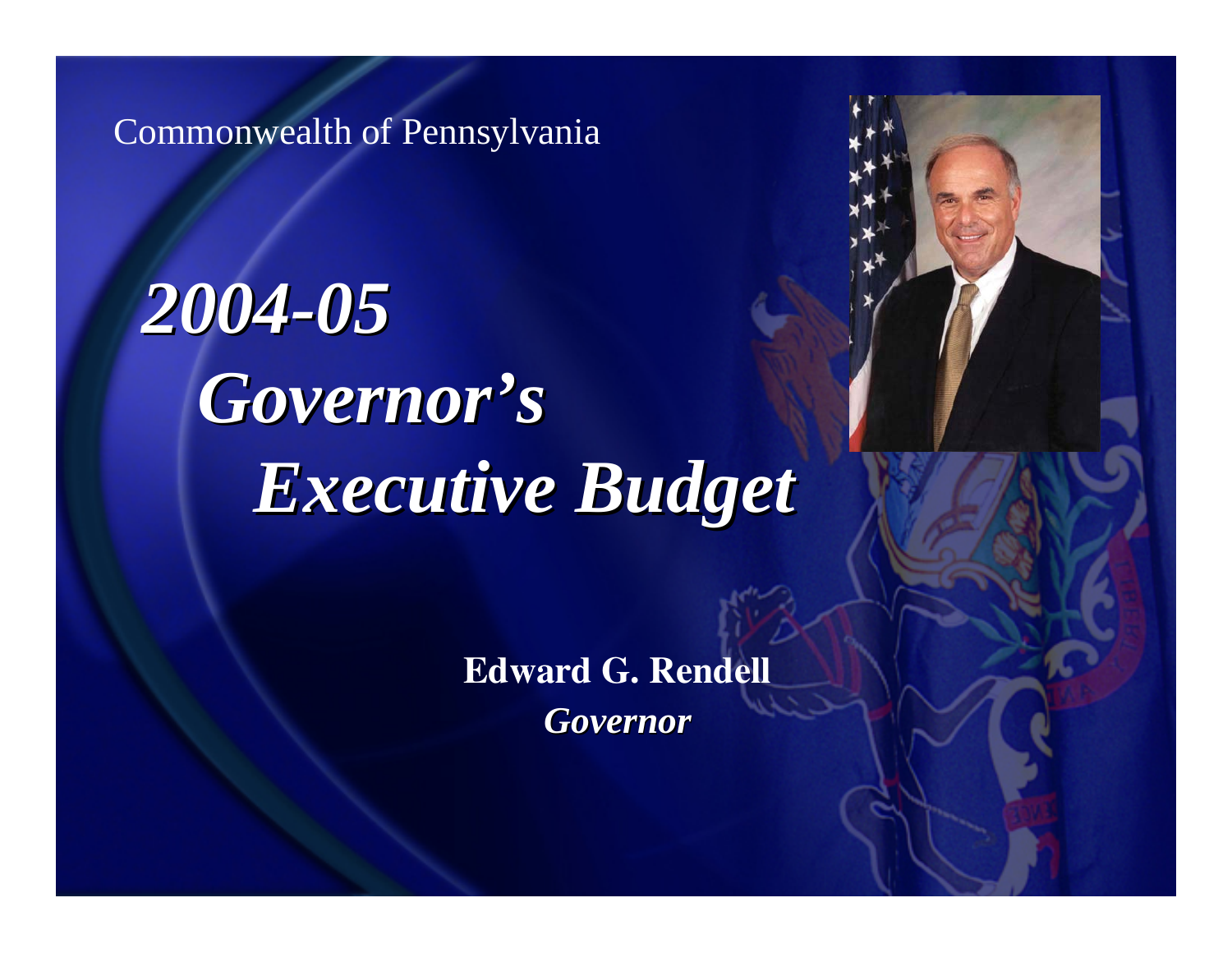# **The Rendell Administration's The Rendell Administration's The Rendell Administration's Major Budget Goals Major Budget Goals Major Budget Goals**

- $\sqrt{2}$ **W** Return Pennsylvania to prosperity — increase job **creation & economic opportunity creation & economic opportunity creation & economic opportunity**  $\checkmark$ **increase job**
- $\sqrt{}$ **V** Improve academic achievement in Pennsylvania's **elementary & secondary schools elementary & secondary schools elementary & secondary schools**  $\checkmark$
- $\sqrt{}$  **Lower local property taxes Lower local property taxes Lower local property taxes**  $\checkmark$

 $\sqrt{}$ 

 $\checkmark$ 

 $\sqrt{}$ 

 $\checkmark$ 

- $\sqrt{}$ **V** Improve the quality of life in Pennsylvania's **communitiescommunities communities** $\checkmark$
- **Maintain the social safety net to protect Pennsylvania's most vulnerable citizens Pennsylvania Pennsylvania's most vulnerable citizens s most vulnerable citizens**
- **Make Pennsylvania government more efficient and citizen-friendly citizen citizen -friendly friendly**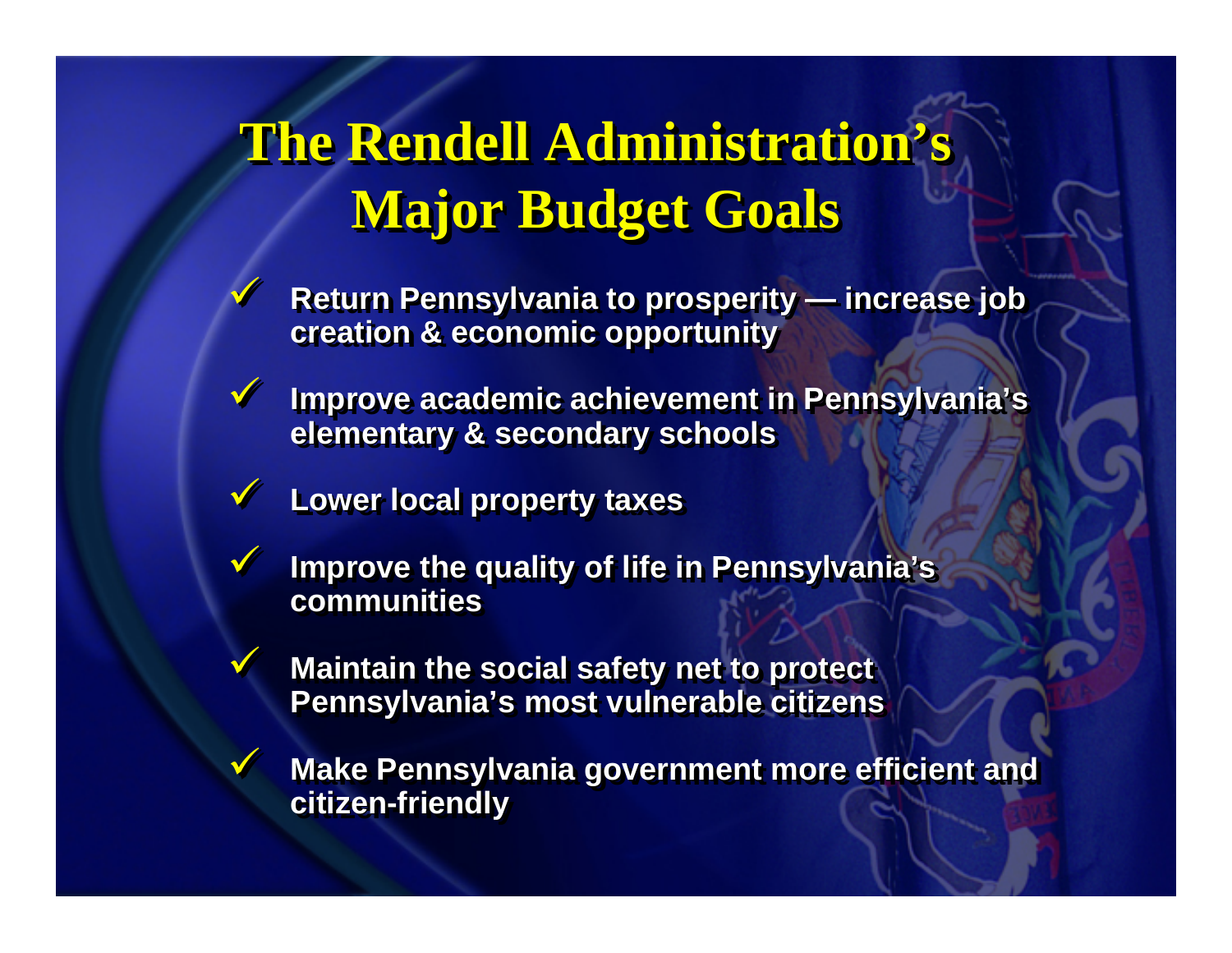## **The Problems We Inherited The Problems We Inherited The Problems We Inherited**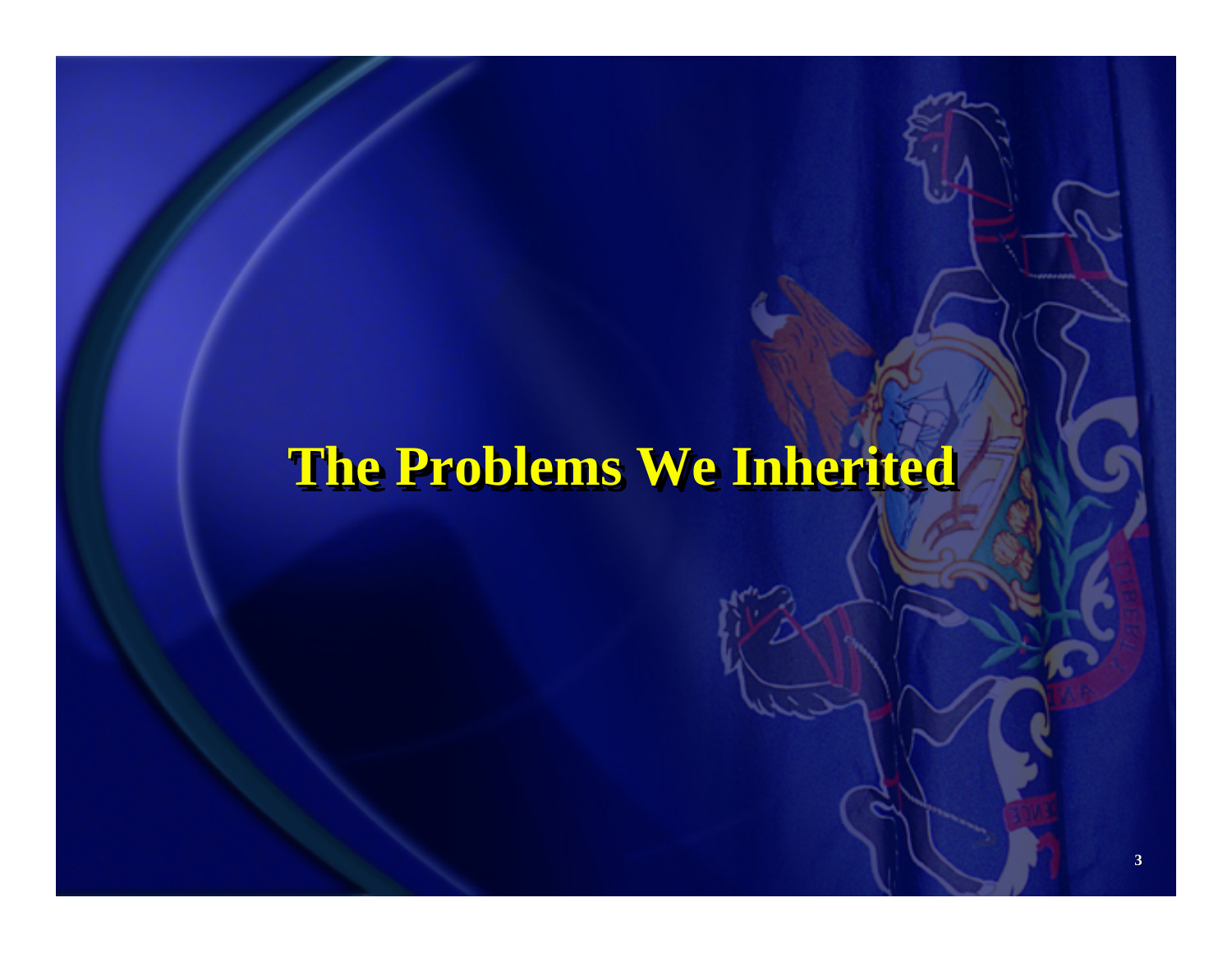#### **The Projected 2003-04 General Fund Budget The Projected 2003 The Projected 2003 -04 General Fund Budget 04 General Fund Budget Prior to Corrective Action**

|                                              |                       | <b>Millions</b> |
|----------------------------------------------|-----------------------|-----------------|
| <b>Beginning Balance </b><br><b>Receipts</b> | $\boldsymbol{\theta}$ | $-36$<br>20,279 |
| <b>Funds Available</b><br>.                  | $\mathbf S$           | 20,243          |
| Expenditures                                 |                       | $-22,646$       |
| <b>Ending Balance </b>                       |                       |                 |

• **The projected 2003-04 deficit was in excess of 10% of estimated expenditures.**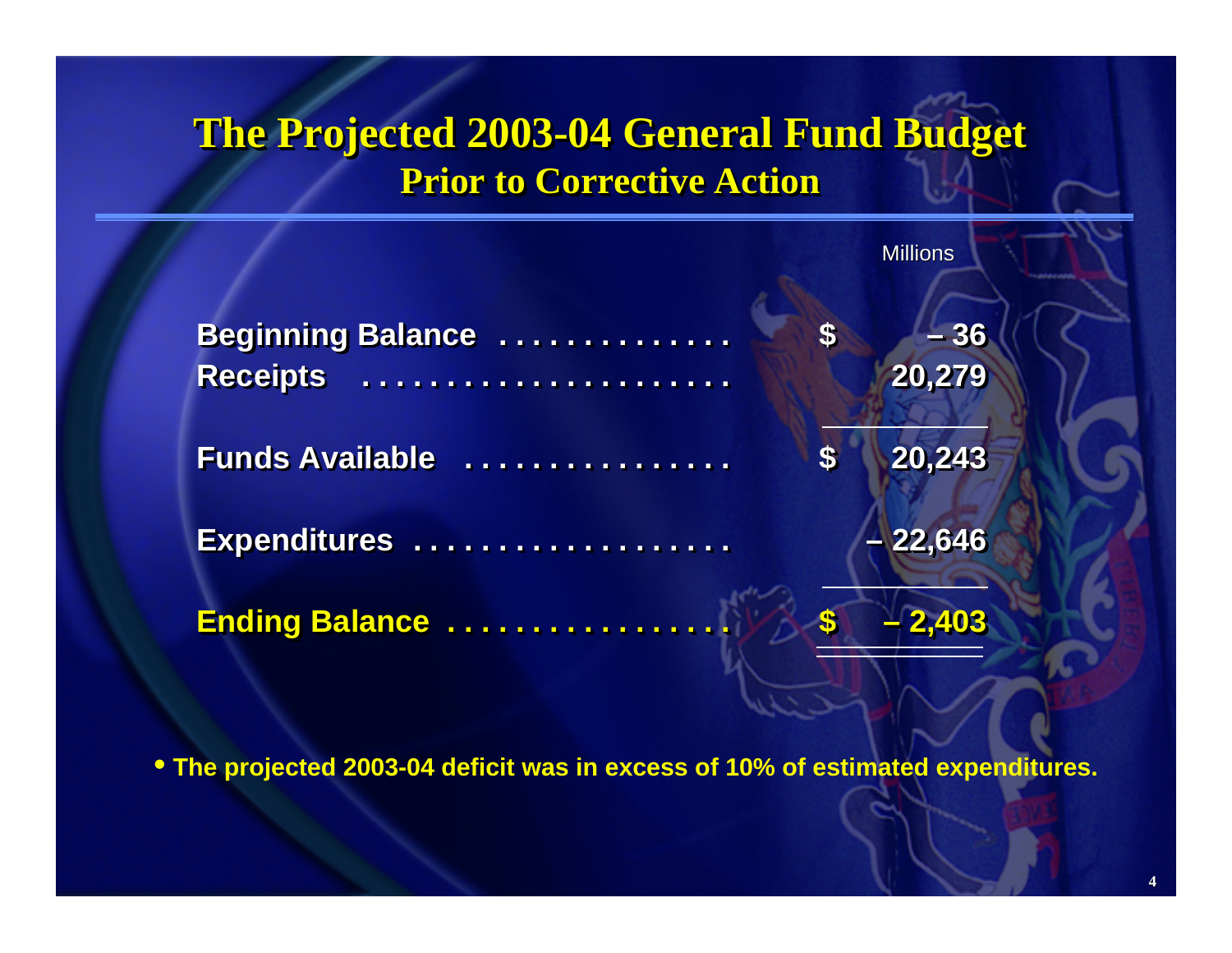#### **Factors Contributing to the Projected FY2003-04 Deficit Factors Contributing to the Projected FY2003 Factors Contributing to the Projected FY2003-04 Deficit 04 Deficit General Fund Growth Rates - Major Taxes General Fund Growth Rates General Fund Growth Rates - Major Taxes Major Taxes Year over YearYear over Year Year over Year**

*Growth in the tax base for the three major General Fund tax categories has been weak since the recession. Excluding revenue from tax increases enacted in the final 2003-04 budget, actual tax base growth has been less than 1% since 2000.*

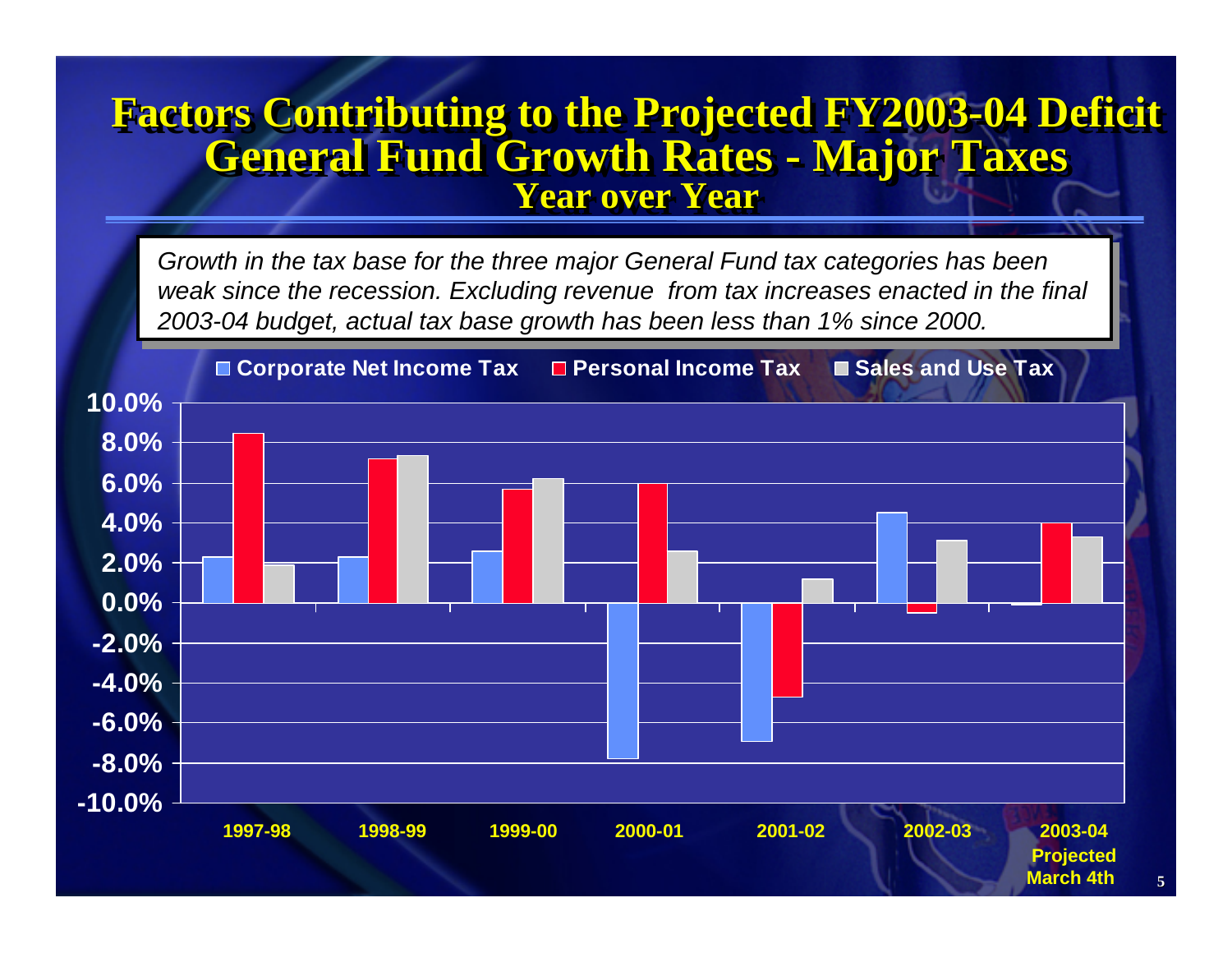## **Factors Contributing to the Projected FY2003-04 Deficit Factors Contributing to the Projected FY2003 Factors Contributing to the Projected FY2003-04 Deficit 04 Deficit Recent PA Tax Collection Trends Major General Fund Taxes Major General Fund Taxes Major General Fund Taxes**

*Actual General Fund tax collections were lower in FY2001-02 and FY2002-03 than they were in 2000-01.*

| <b>Dollars in Millions</b>           | <b>Actual</b><br><b>Collections</b><br>2000-01 | <b>Actual</b><br><b>Collections</b><br>2001-02 | <b>Actual</b><br><b>Collections</b><br>2002-03 |
|--------------------------------------|------------------------------------------------|------------------------------------------------|------------------------------------------------|
| <b>Personal Income Tax</b>           | \$7,491.5                                      | \$7,138.7                                      | 7,105.9<br>$\mathbf{s}$                        |
| <b>Corporate Net Income</b>          | 1,603.4                                        | 1,418.5                                        | 1,396.6                                        |
| <b>Capital Stock &amp; Franchise</b> | 1,063.0                                        | 913.4                                          | 896.3                                          |
| <b>Sales and Use</b>                 | 7,203.7                                        | 7,292.5                                        | 7,519.6                                        |
| <b>Motor Vehicle</b>                 | 1,080.0                                        | 1,161.8                                        | 1,245.9                                        |
| <b>Non-Motor Vehicle</b>             | 6,123.7                                        | 6,130.7                                        | 6,273.7                                        |
| <b>Total</b>                         | \$17,361.6                                     | \$16,763.1                                     | \$16,918.4                                     |
| Difference from 2000-01              |                                                | $-598.5$<br>S                                  | $-443.2$                                       |
| <b>Percentage Difference</b>         |                                                | $-3.4%$                                        | $-2.6%$                                        |

**(Dollar Amounts in Millions)**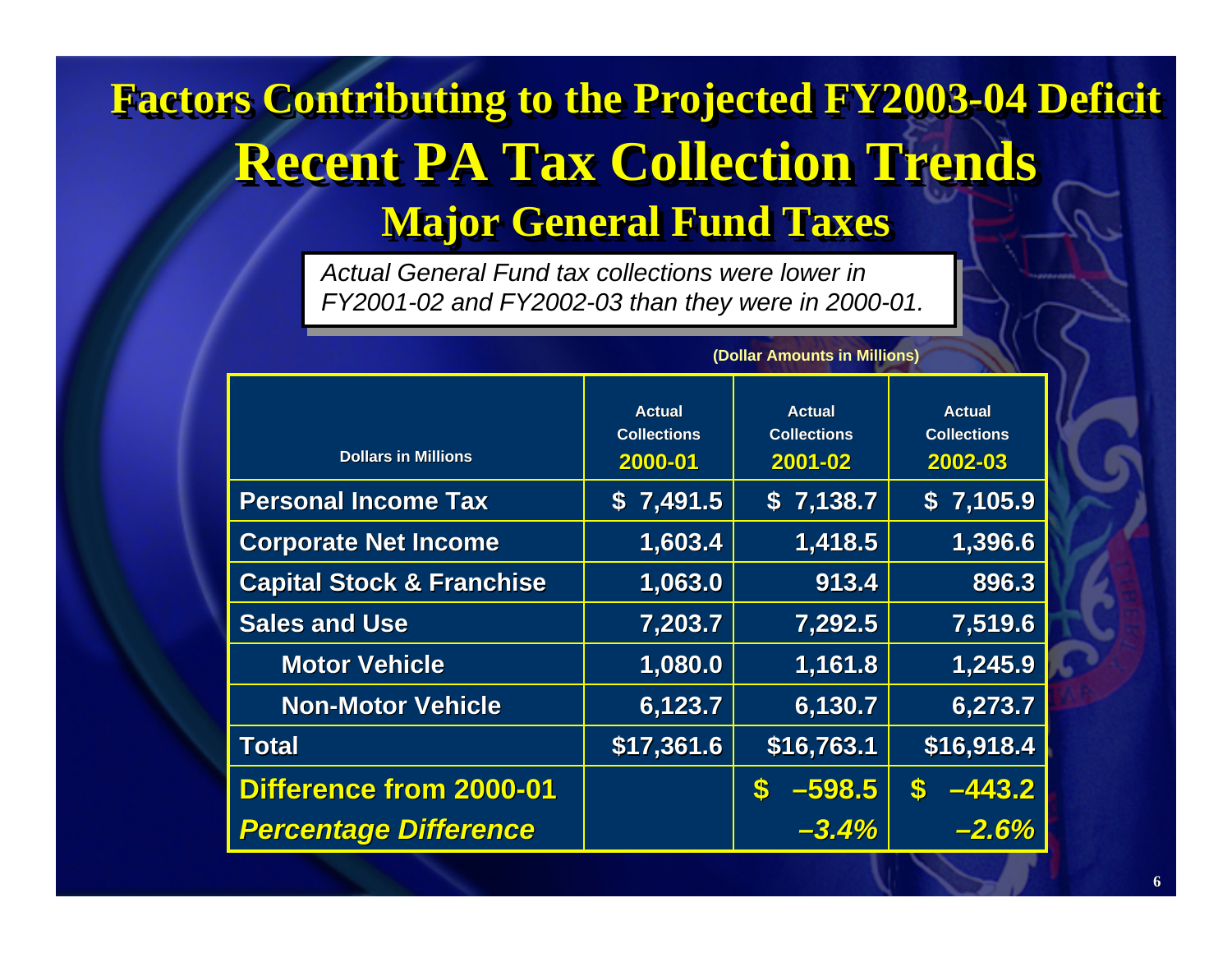#### **Factors Contributing to the Projected FY2003-04 Deficit Factors Contributing to the Projected FY2003 Factors Contributing to the Projected FY2003 -04 Deficit 04 Deficit One-Time Revenues Utilized to Balance the 2002-03 General Fund Budget One-Time Revenues Utilized to Balance the 2002-03 General Fund Budget**

|                                                                                 | <b>Millions</b> |
|---------------------------------------------------------------------------------|-----------------|
| One-Time Benefit – Decoupling from Federal Depreciation Tax Treatment \$        | 350.1           |
|                                                                                 | 197.6           |
| <b>Reduction in Scheduled Rate Cut - Capital Stock and Franchise Tax </b>       | 144.5           |
| One-Time Extraordinary Increase – Transfer from State Stores Fund (over \$50M). | 105.0           |
|                                                                                 | 100.0           |
|                                                                                 | 91.3            |
|                                                                                 |                 |

#### **Total \$ 988.5 Total \$ 988.5**

**\_\_\_\_\_\_\_**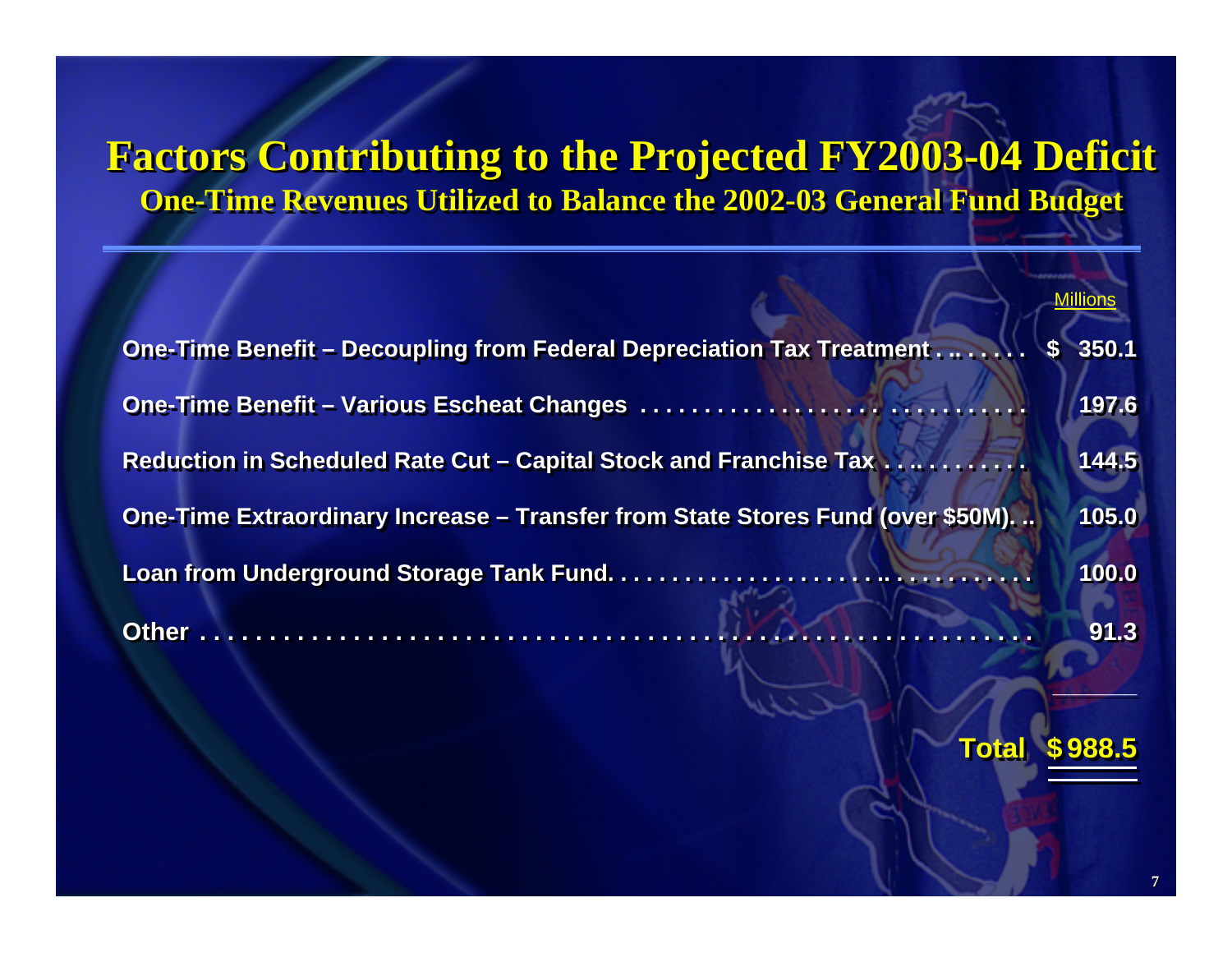# **Other Threats to Budget Balance**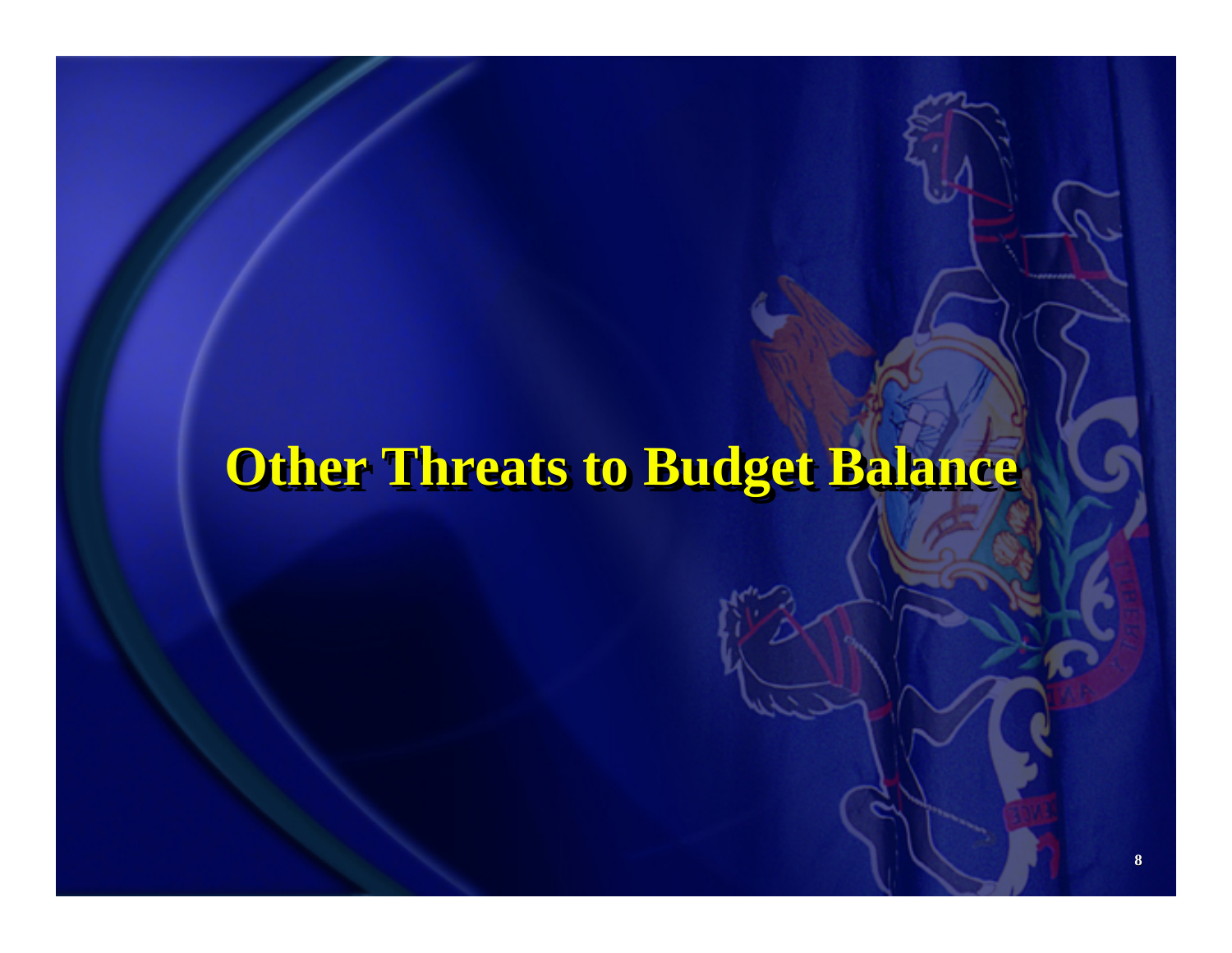#### **State Employee Pensions State Employee Pensions State Employee Pensions Projected 2004-06 Contribution Rates Projected 2004 Projected 2004-06 Contribution Rates 06 Contribution Rates Impact on the General Fund as a Percent of Payroll Impact on the General Fund as a Percent of Payroll Impact on the General Fund as a Percent of Payroll Prior to Corrective Action**

*Pension benefit increase combined with poor stock market performance created a large unfunded liability in the fund.*

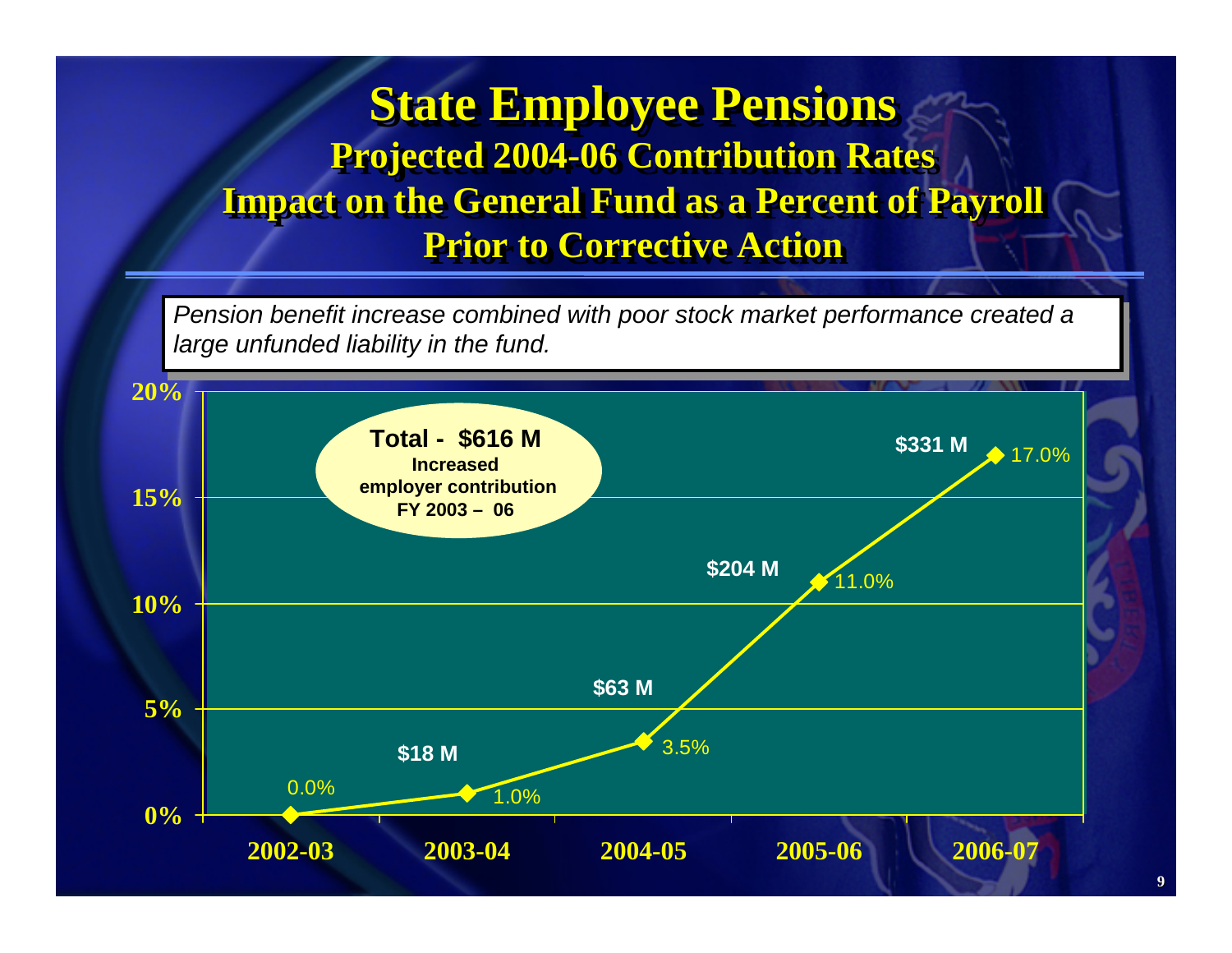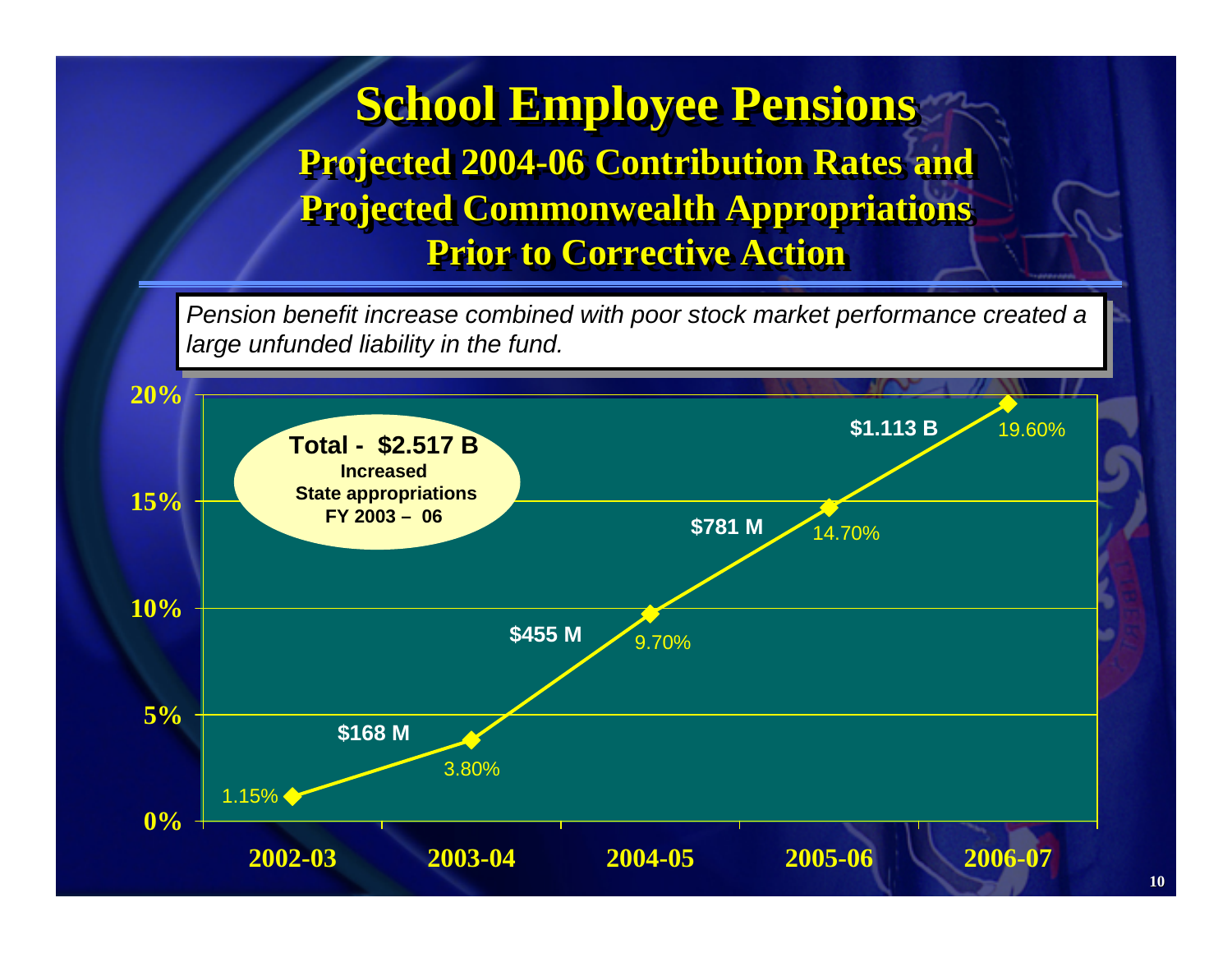## **Pennsylvania Employees Benefit Trust Fund Pennsylvania Employees Benefit Trust Fund Pennsylvania Employees Benefit Trust Fund Active Employee Health Program Active Employee Health Program Active Employee Health Program**

As health care costs escalated for Commonwealth employees in the late 1990s, state contributions *to the Benefits Trust Fund were not adjusted upwards to compensate. On the contrary, several "contribution holidays" actually reduced state contributions. The "savings" were utilized to cover increases in wage and salary costs. Trust Fund reserves were depleted to make up the difference. By 2003-04 Fund reserves had been depleted and the Fund was on the verge of insolvency.*

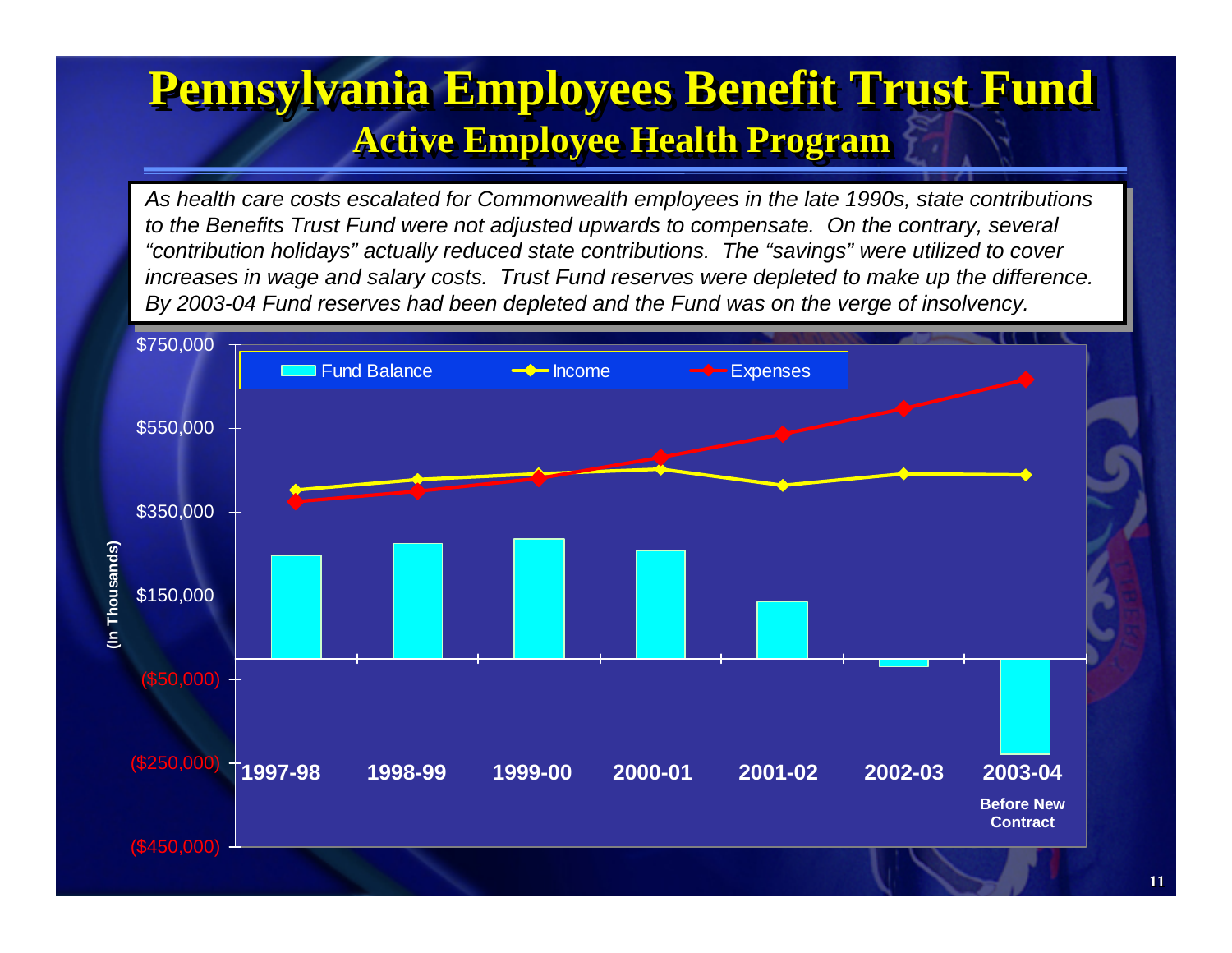## **Environmental Stewardship Fund Environmental Stewardship Fund Environmental Stewardship Fund ("Growing Greener") ("Growing Greener") ("Growing Greener")**

#### **Projected Funding Levels Prior to Corrective Action Projected Funding Levels Projected Funding Levels Prior to Corrective Action Prior to Corrective Action**

*Recurring funding sources currently assigned to the Environmental Stewardship Fund Recurring funding sources currently assigned to the Environmental Stewardship Fund are insufficient to support the Fund's annual targeted expenditure level. are insufficient to support the Fund's annual targeted expenditure level.*

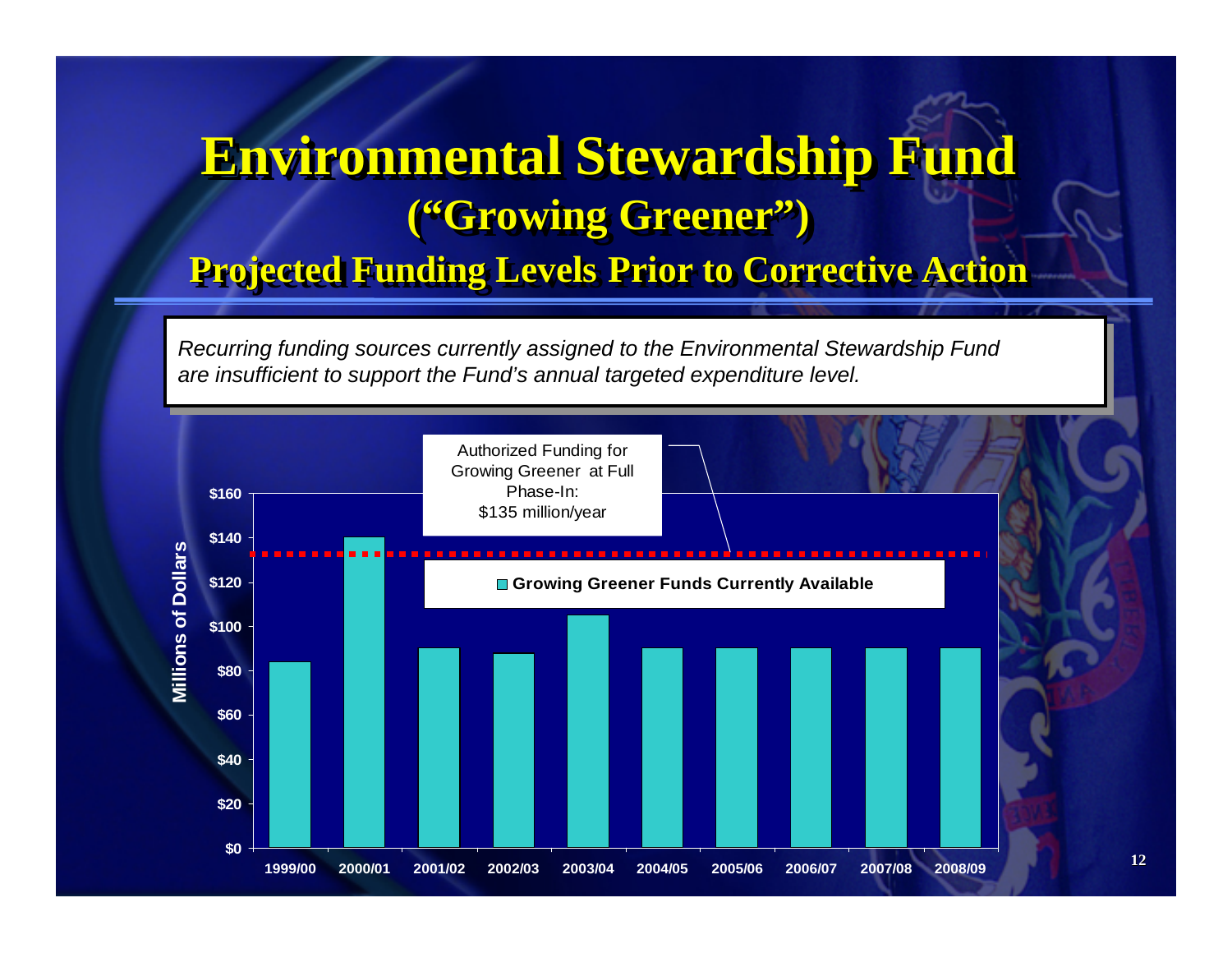## **Hazardous Sites Cleanup Fund Hazardous Sites Cleanup Fund Hazardous Sites Cleanup Fund Projected Funding Levels Prior to Corrective Action Projected Funding Levels Prior to Corrective Action Projected Funding Levels Prior to Corrective Action**

*The Capital Stock & Franchise Tax was the primary funding source for the Hazardous The Capital Stock & Franchise Tax was the primary funding source for the Hazardous Sites Cleanup Fund, but this funding source has been eliminated and a replacement Sites Cleanup Fund, but this funding source has been eliminated and a replacement funding source has not yet been identified. funding source has not yet been identified.* 

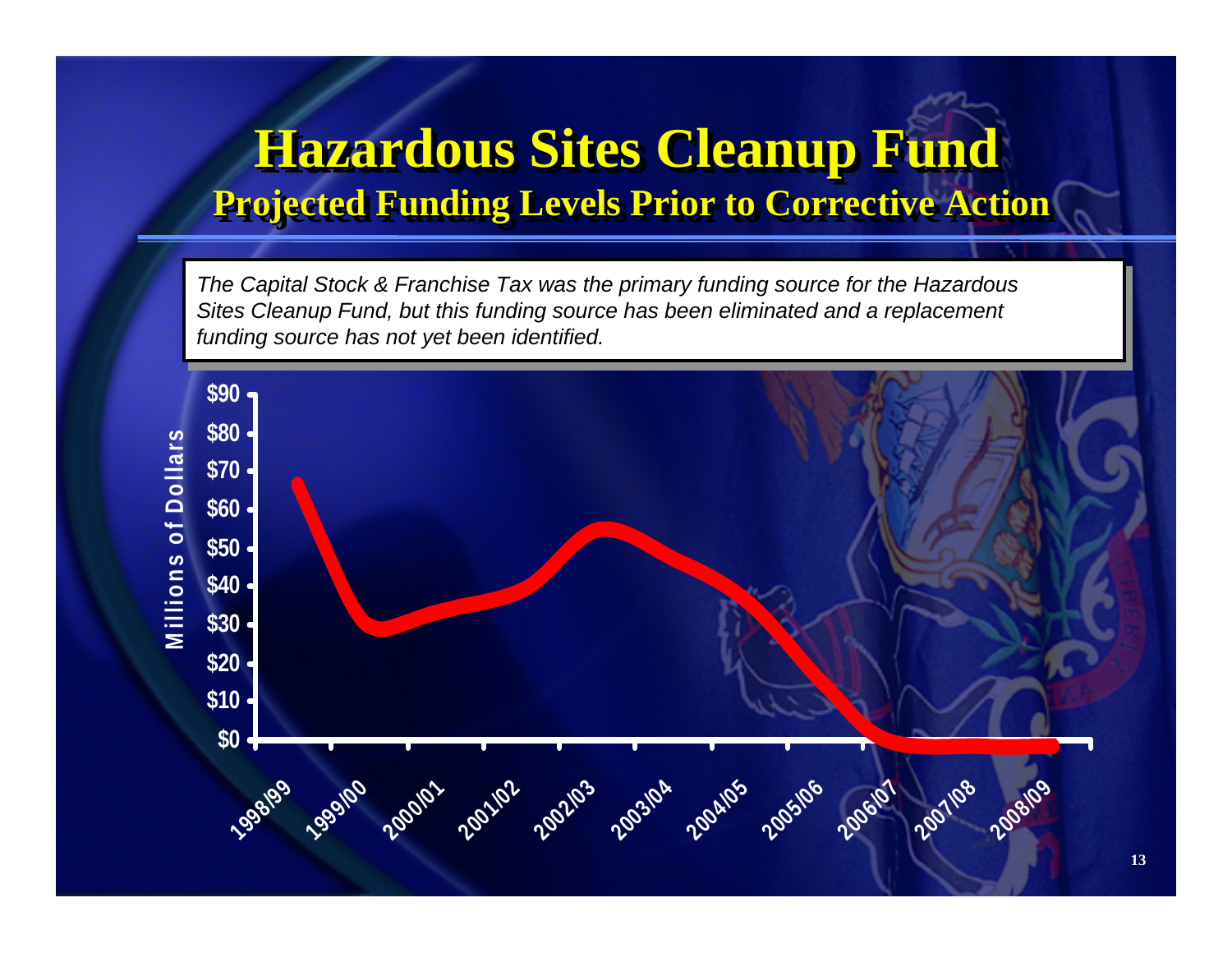# **Where We Stand Today Where We Stand Today Where We Stand Today**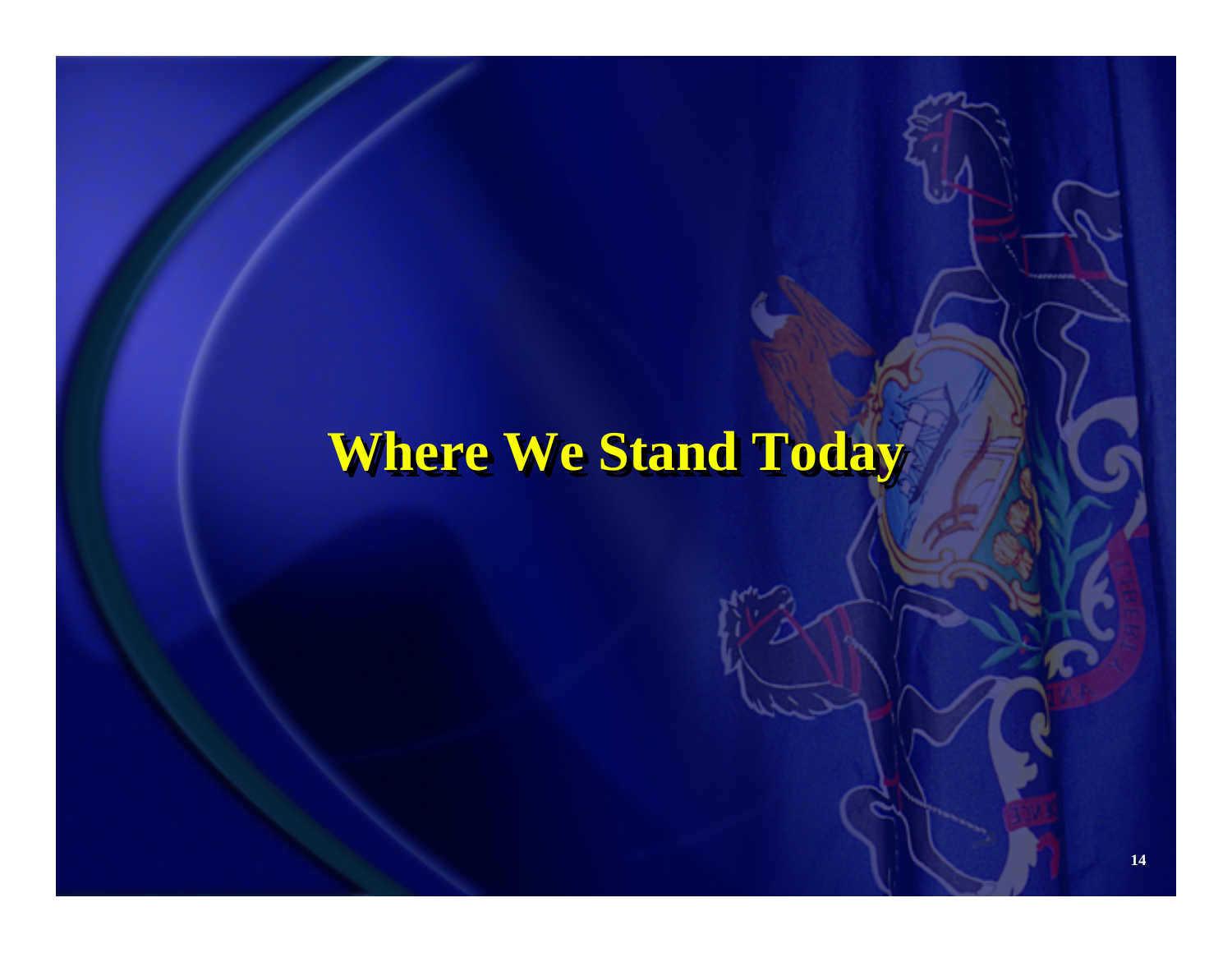# **How the 2003-04 How the 2003 How the 2003 -04 Budget Was Balanced Budget Was Balanced Budget Was Balanced**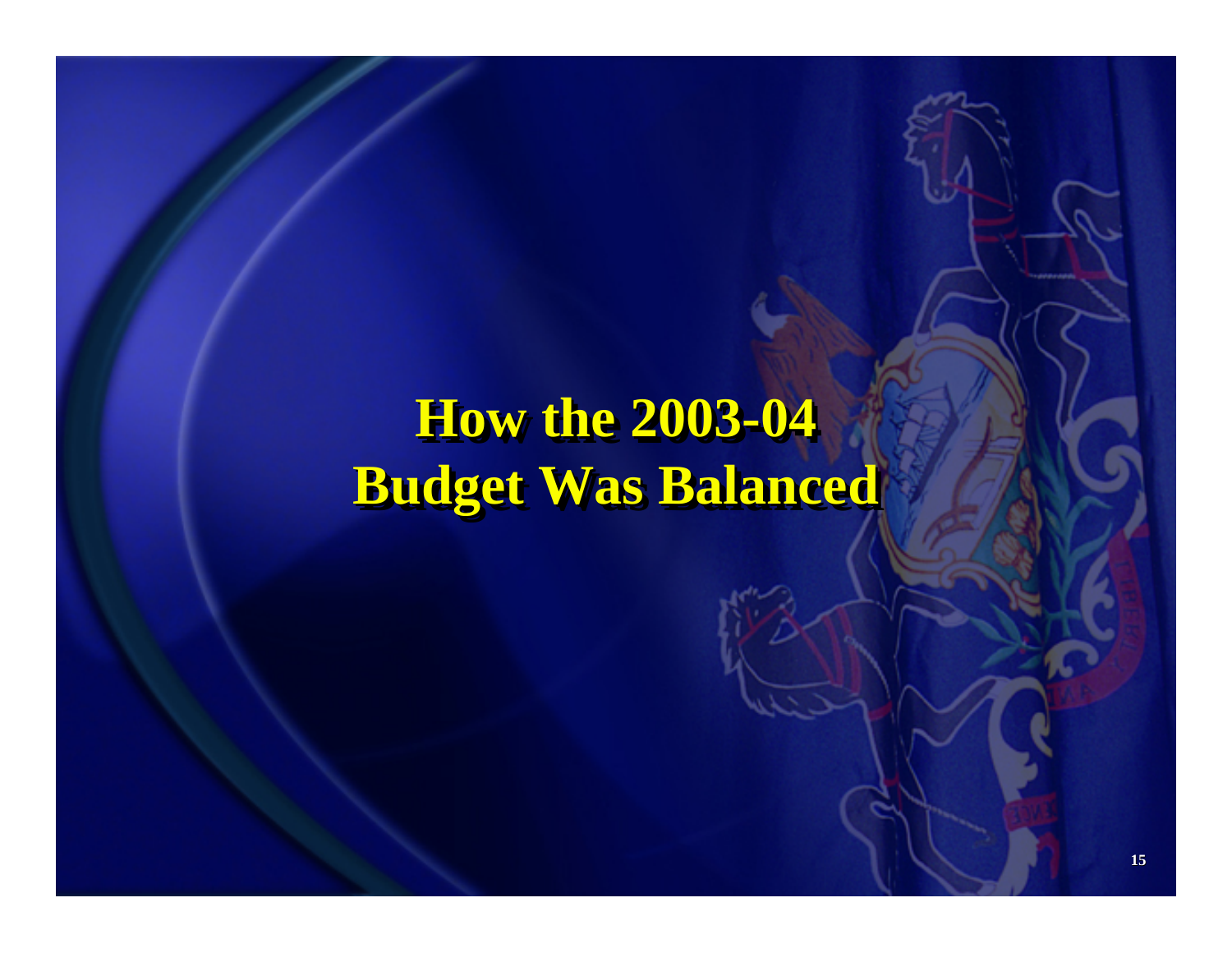### **The 2003-04 General Fund Budget The 2003 The 2003 -04 General Fund Budget 04 General Fund Budget After Corrective Action After Corrective Action After Corrective Action**

|                                 | <b>Millions</b>                             |              |                                          |                           |                   |  |  |
|---------------------------------|---------------------------------------------|--------------|------------------------------------------|---------------------------|-------------------|--|--|
|                                 | <b>Prior to</b><br><b>Corrective Action</b> |              | <b>After</b><br><b>Corrective Action</b> |                           | <b>Difference</b> |  |  |
| <b>Beginning Balance  \$</b>    | $-36$                                       | $\mathbf{s}$ | 209                                      | $\boldsymbol{\$}$         | 245               |  |  |
|                                 | 20,279                                      |              | 21,234                                   |                           | 955               |  |  |
| Funds Available \$              | 20,243                                      |              | \$21,443                                 | $\boldsymbol{\mathsf{s}}$ | 1,200             |  |  |
| Expenditures                    | $-22,646 - 21,385$                          |              |                                          |                           | 1,261             |  |  |
| <b>Ending Balance \$ -2,403</b> |                                             | $\mathbf{S}$ | 58                                       |                           | 2,461             |  |  |
|                                 |                                             |              |                                          |                           |                   |  |  |
|                                 |                                             |              |                                          |                           |                   |  |  |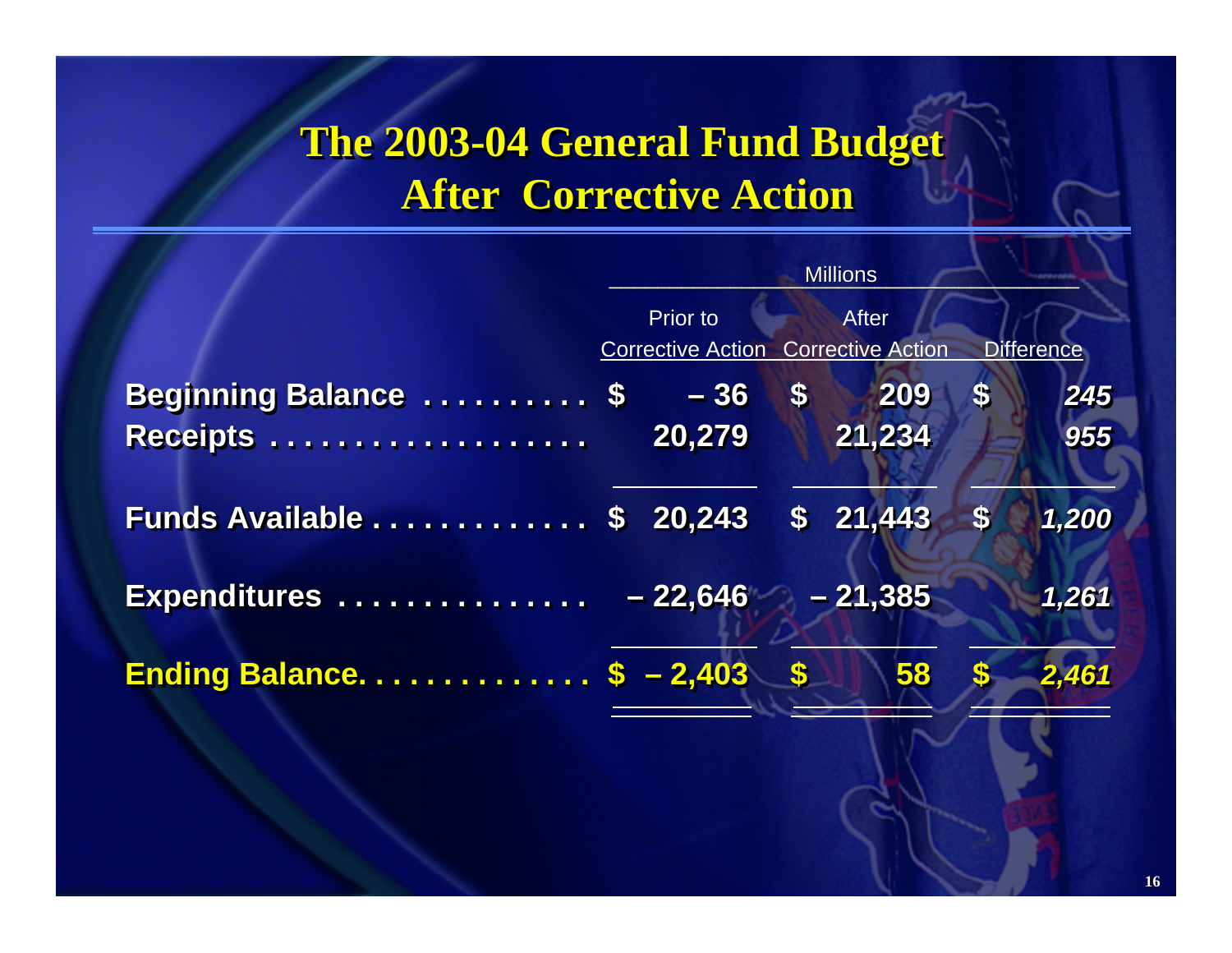## **Filled Salaried Complement Filled Salaried Complement Filled Salaried Complement**

*The 2003-04 budget reduced general government administration expenses by 10% - a reduction of \$212 million. In addition, the filled staff complement has been significantly reduced.*

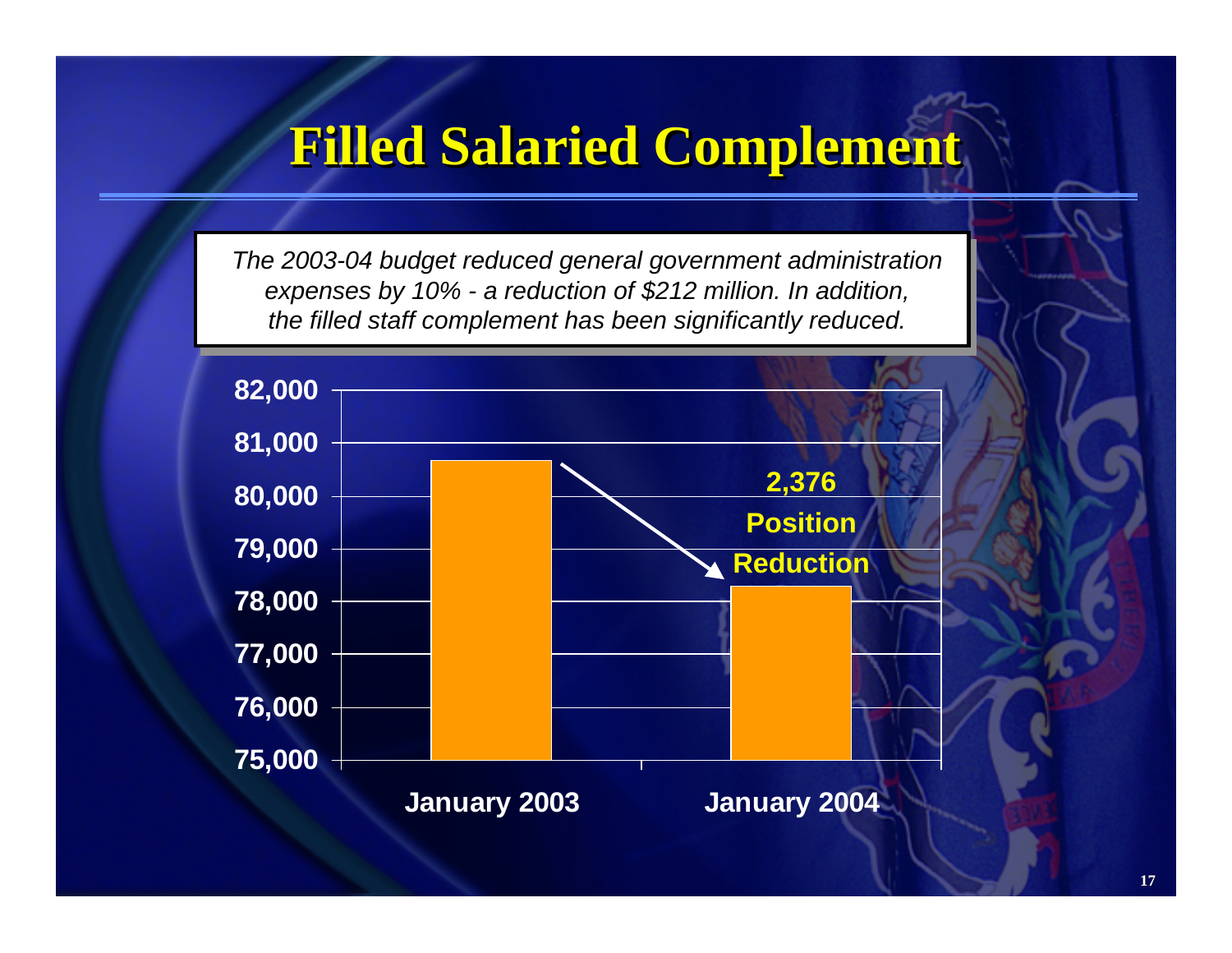## **Major Revenue Enhancements Major Revenue Enhancements Major Revenue Enhancements 2003-04/2004-05 2003 -04/2004 04/2004 -05**

*As a result of the slow-growing national economy, Commonwealth General Fund base revenue growth has been negative since 2000-01. Revenue enhancements enacted in December 2003 will bring recurring General Fund revenue back into alignment with recurring General Fund expenditures.*

| 2003-04<br><b>Revenue Enhancements</b>                            |                       |              |               | 2004-05 |  |  |
|-------------------------------------------------------------------|-----------------------|--------------|---------------|---------|--|--|
| Increase Personal Income Tax rate from 2.8% to 3.07%              | $\mathcal{S}$         | $301.7$   \$ |               | 728.9   |  |  |
| <b>Extend Gross Receipts Tax to cellular and interstate calls</b> | $\mathcal{S}$         | 222.4        | $\mathcal{S}$ | 362.3   |  |  |
| Increase Cigarette Tax to \$1.35 from \$1.00.                     | $\mathcal{S}$         | 118.1        | $\$$          | 241.3   |  |  |
| \$0.25 of Cigarette Tax to Healthcare Provider Retention Account  | $\boldsymbol{\theta}$ | $(88.4)$ \$  |               | (191.9) |  |  |
| Revise Escheats Program - Insurance Co. Demutualization           | $\mathcal{S}$         | 190.0        | $\mathcal{S}$ |         |  |  |
| Fee Increases                                                     | $\mathcal{S}$         | 13.5         | $\mathcal{S}$ | 24.8    |  |  |
| <b>Various Other Revisions</b>                                    | $\mathcal{S}$         | 36.7         | $\mathcal{S}$ | (11.1)  |  |  |
| Total                                                             |                       | 794.0        |               | .154.3  |  |  |
|                                                                   |                       |              |               |         |  |  |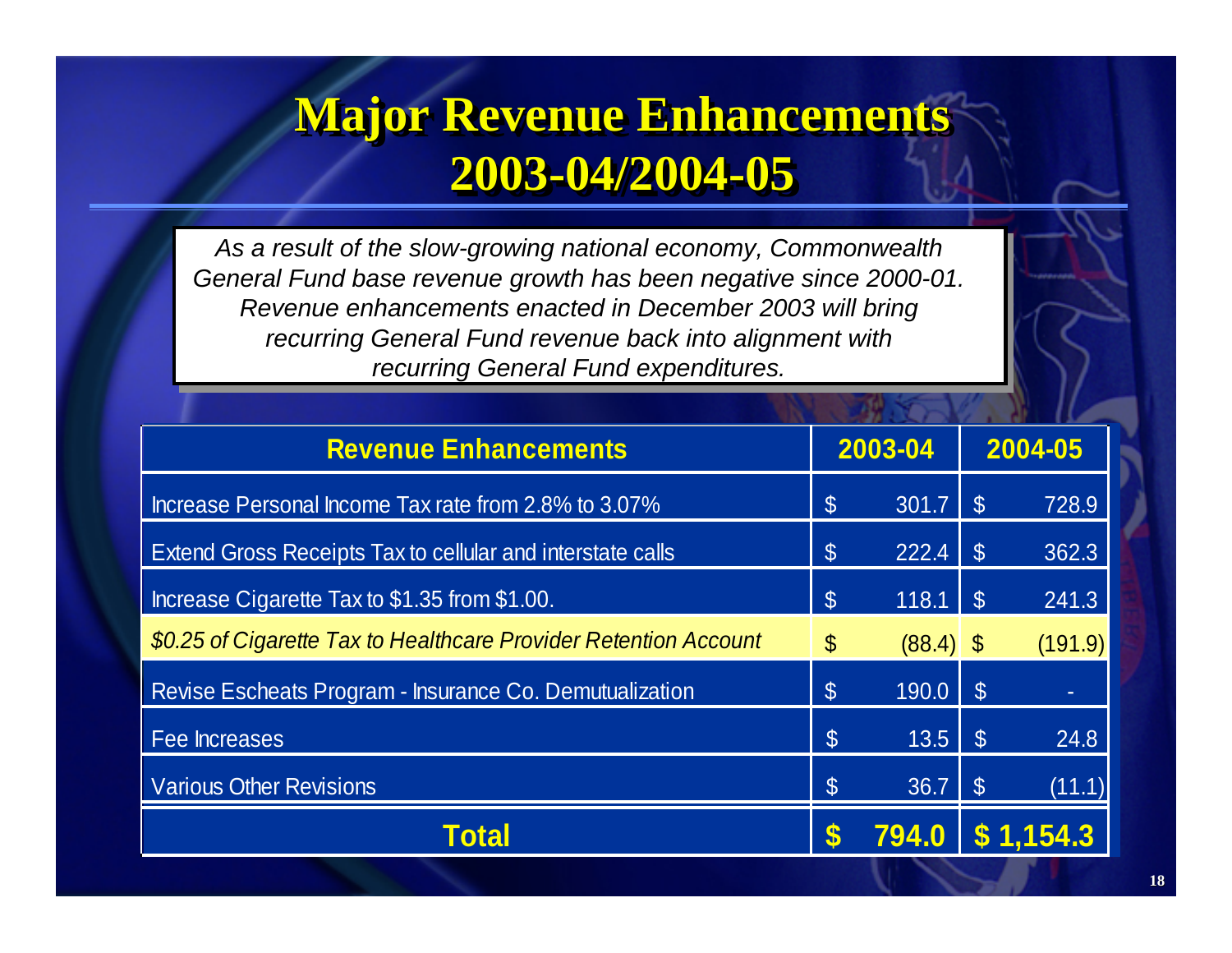## **Major Proposed Tax Reductions Major Proposed Tax Reductions Major Proposed Tax Reductions 2003-04/2004-05 2003 -04/2004 04/2004 -05**

*The 2003-04 and 2004-05 budgets target tax cuts and tax credits to aid educational improvement and economic development.*

| <b>Dollars in Millions</b>                                   | 2003-04                    |             | 2004-05       |               | 2005-06 |         |
|--------------------------------------------------------------|----------------------------|-------------|---------------|---------------|---------|---------|
| <b>Continued CSFT Phase Out</b>                              | $\boldsymbol{\mathcal{L}}$ | $(8.8)$ \$  |               | $(66.3)$   \$ |         | (198.1) |
| <b>PIT Special Poverty - Expansion (\$500 per dependent)</b> | $\mathcal{S}$              |             | $\sqrt{3}$    | $(13.9)$ \$   |         | (13.6)  |
| <b>Research and Development Tax Credit Expansion</b>         | $\boldsymbol{\mathcal{S}}$ | $(15.0)$ \$ |               | $(30.0)$ \$   |         | (40.0)  |
| <b>Sales Tax Exemptions (Call Centers)</b>                   | $\boldsymbol{\mathcal{S}}$ |             | $\mathcal{C}$ | $(30.0)$ \$   |         | (30.0)  |
| <b>Sales Tax Exemptions (Telecomm Equipment)</b>             |                            |             | \$            | $(40.2)$ \$   |         | (42.6)  |
| Inheritance Tax (recouple to federal return basis)           | $\boldsymbol{\mathcal{S}}$ | $(22.1)$ \$ |               | $(55.2)$ \$   |         | (76.7)  |
| <b>Education Improvement Tax Credits Expansion</b>           | $\mathcal{S}$              | $(30.0)$ \$ |               | $(40.0)$ \$   |         | (40.0)  |
| <b>Total</b>                                                 | S                          | 75.9        |               | 75.6)         |         | 1.0)    |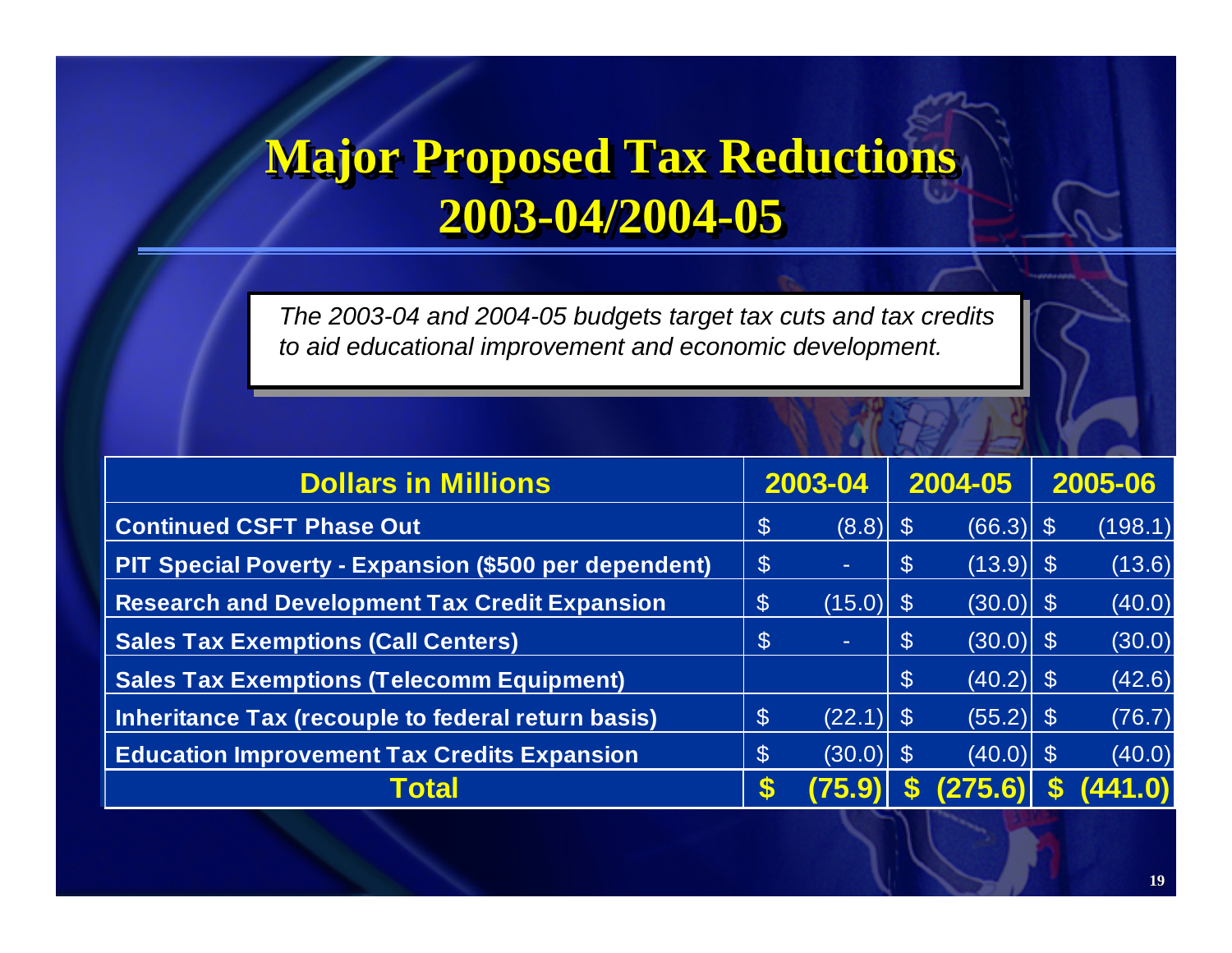#### **Total General Fund Revenue Total General Fund Revenue Total General Fund Revenue Year over Year Growth Rates Year over Year Growth Rates Year over Year Growth Rates**

*Without the revenue enhancements enacted in December 2003, General Fund revenue growth would still be negative in 2003-04.*



**\* Includes tax base plus tax and revenue increases enacted with the 2002-03 and 2003-04 budgets.**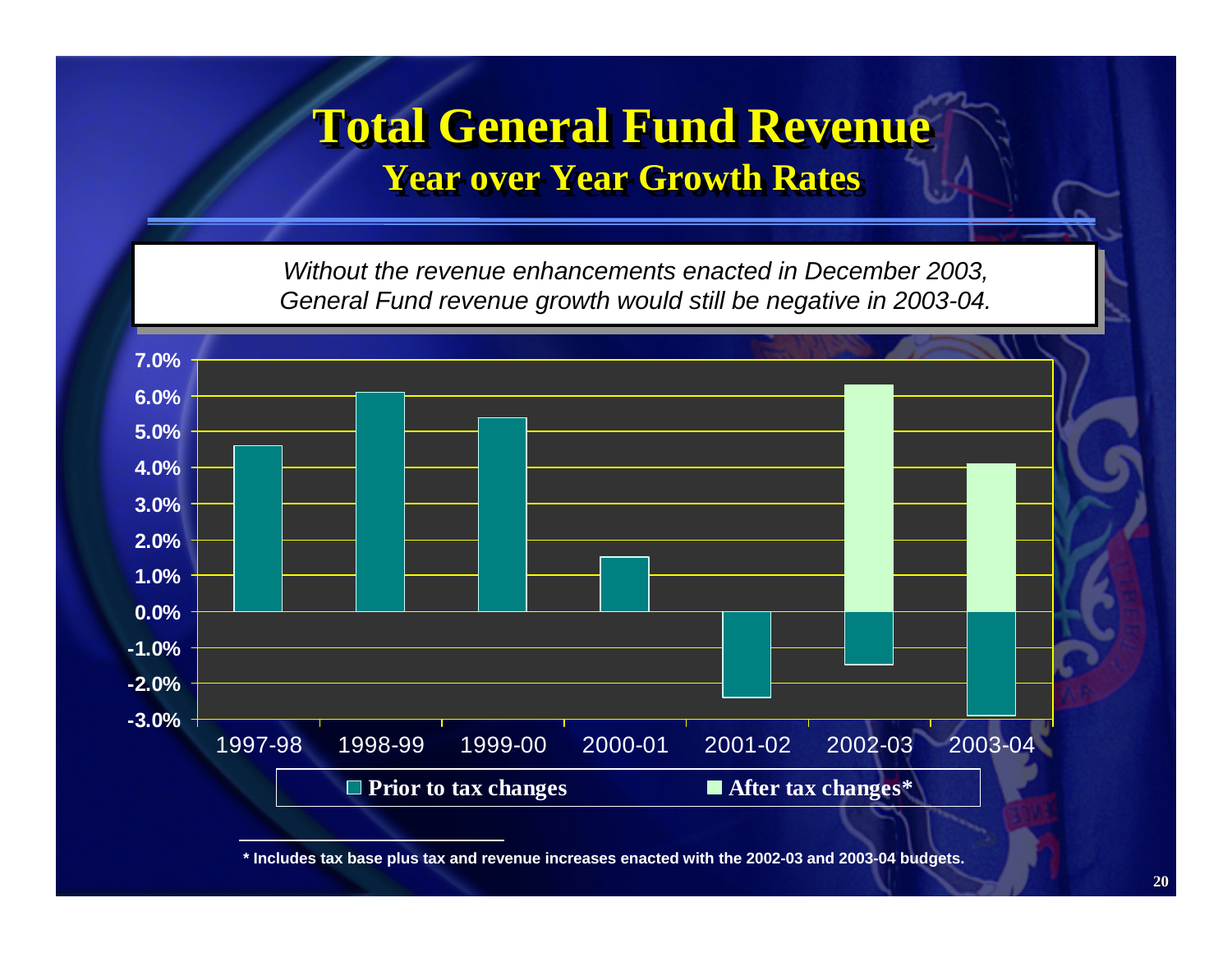## **Comparison of Personal Income Tax Rates Comparison of Personal Income Tax Rates Comparison of Personal Income Tax Rates PA versus Neighboring States and PA versus Neighboring States and PA versus Neighboring States and Other Major States with Personal Income Taxes**

*Pennsylvania continues to have one of the lowest Personal Income Tax rates in the U.S.*



**\* Based on comparison of top tax rate per state.**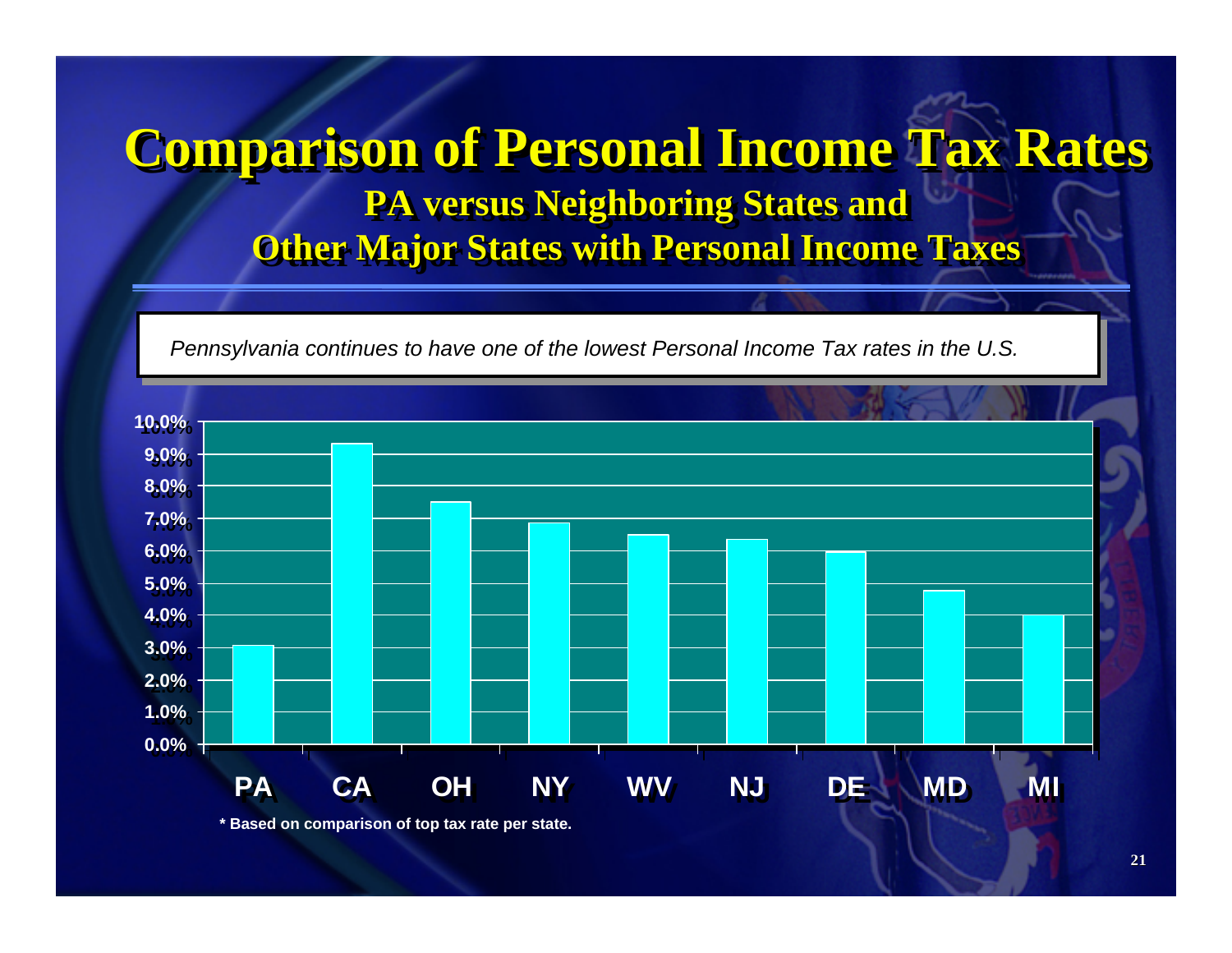## **One-Time Revenues Utilized to Balance The 2003-04 General Fund Budget The 2003 The 2003 -04 General Fund Budget 04 General Fund Budget**

*The 2003-04 Budget reduced the Commonwealth's reliance on one-time revenues significantly – from \$988.5 million in 2002-03 to \$658.6 million in 2003-04, a one-third reduction.*

|                                               | In Millions           |
|-----------------------------------------------|-----------------------|
| Federal Fiscal Relief                         | 468.6<br>$\mathbf{s}$ |
| <b>Escheats - Mutual Insurance Companies </b> | 190.0                 |
| <b>Total</b>                                  | 658.6                 |
|                                               |                       |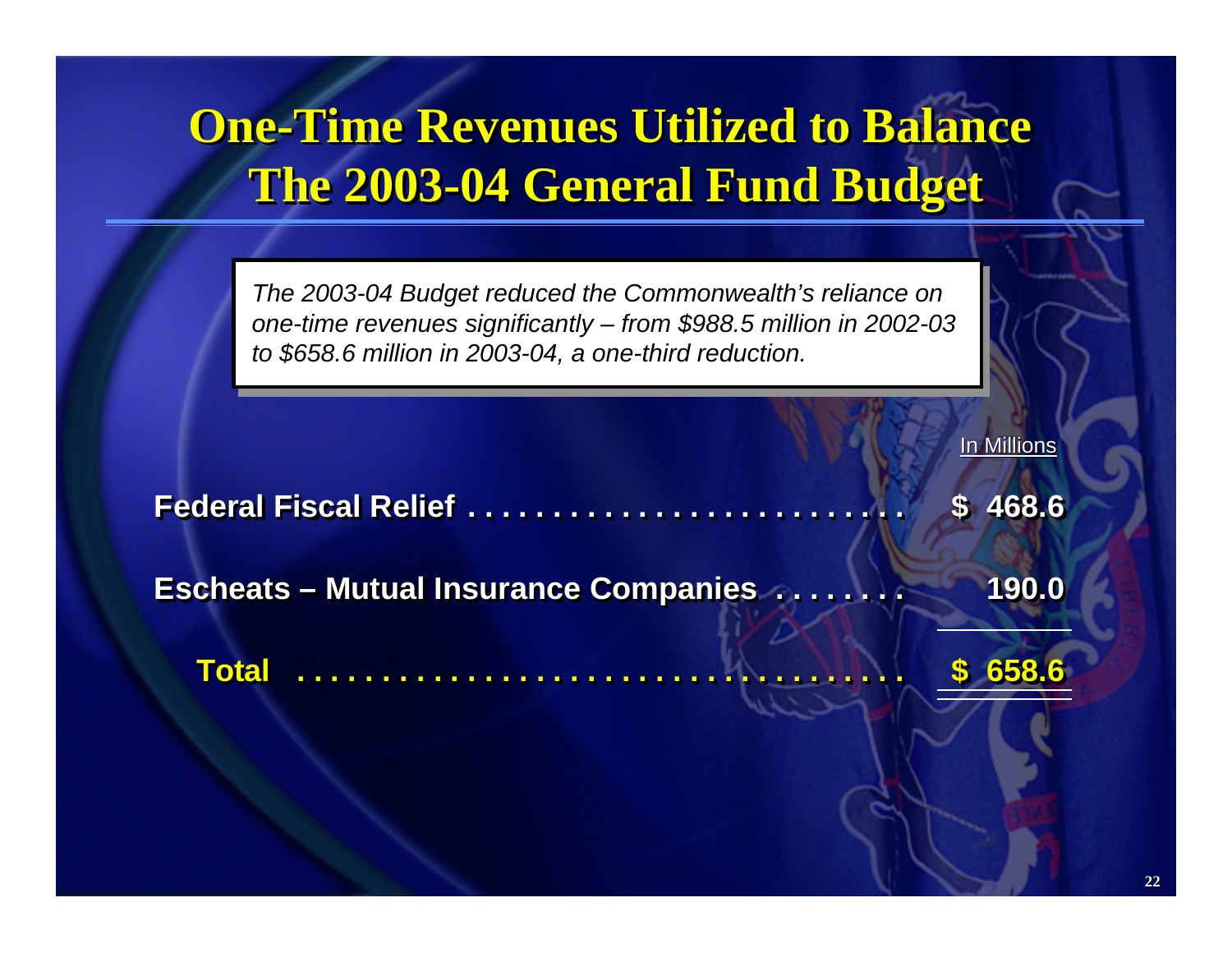# **Impact of Changes in Wages, Benefits and Pensions on the Wages, Benefits and Pensions on the Wages, Benefits and Pensions on the 2003-04 and 2004-05 Budgets 2003 -04 and 2004 04 and 2004 -05 Budgets 05 Budgets**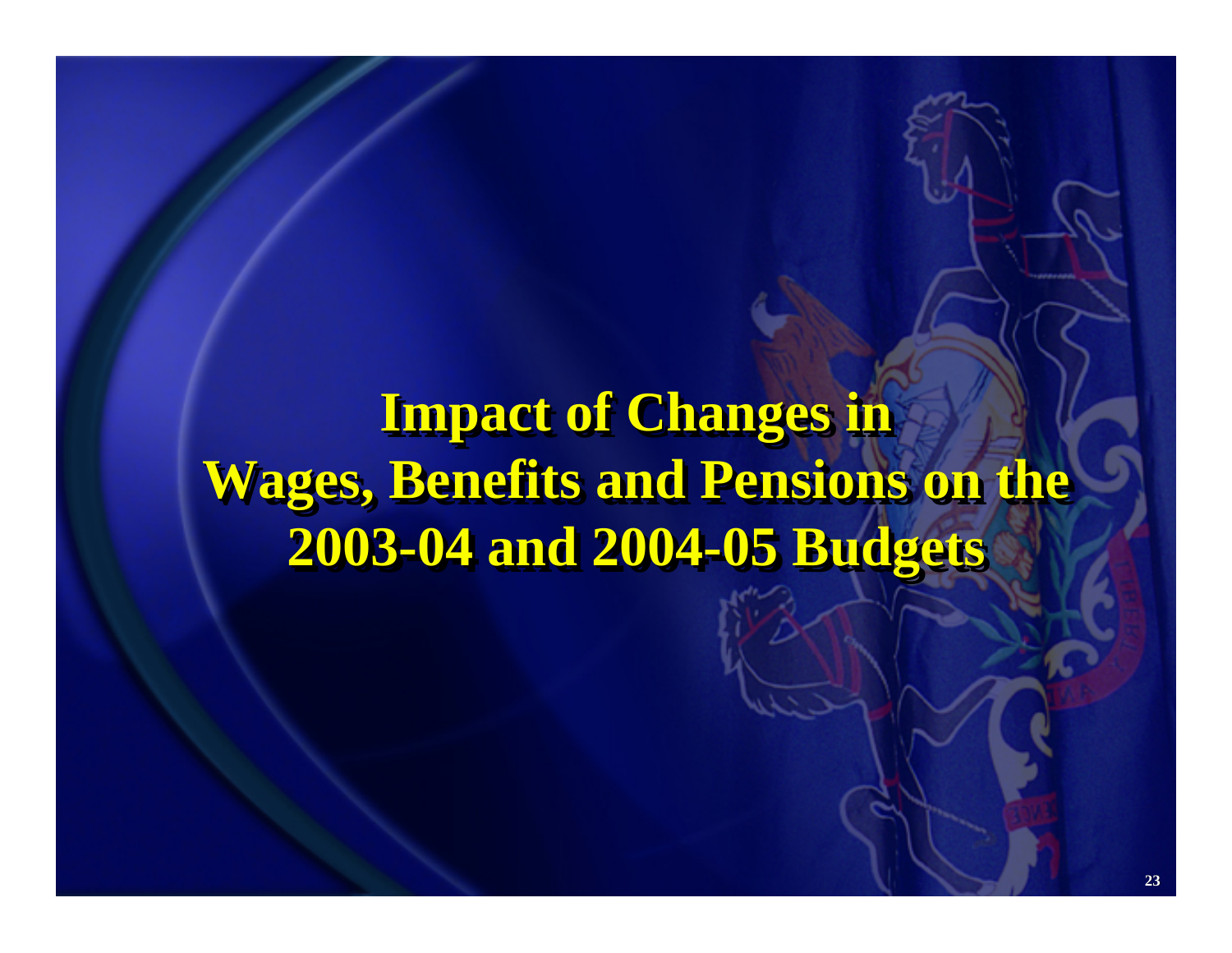### **Summary of Major Provisions PA Collective Bargaining Agreements PA Collective Bargaining Agreements PA Collective Bargaining Agreements FY2003-04 to FY2006-07FY2003-04 to FY2006 04 to FY2006-07**

#### **Pay Increases**

**General Salary Annual Service Pay Increases: Increments:**

- **FY 2003-04 0% NONEFY 2004-05**
- 
- **FY 2006-07**
- **FY 2005-06 3.0% (effective July 1, 2005) NONE**
	-

**FIGURE 2004 CONSIDERED ASSESSED ASSESSED AND LODGE STEP EFFECTIVE JUIV 2004 FY 2006-07 3.5% (effective Jan 1, 2007) One Step effective July 2006 One Step effective Jan 2007**

#### **Health Benefits**

• **Increase in financial contributions by the Commonwealth from \$190 per employee pay period to:**

- **FY 2003-04\* \$235**
- **FY 2004-05 \$270**
- **FY 2005-06 \$275**
- **FY 2006-07 \$300**

**\* (plus an \$80 million lump sum contribution in 2003-04)**

#### • **Significant Health Plan Re-Design and Restructuring**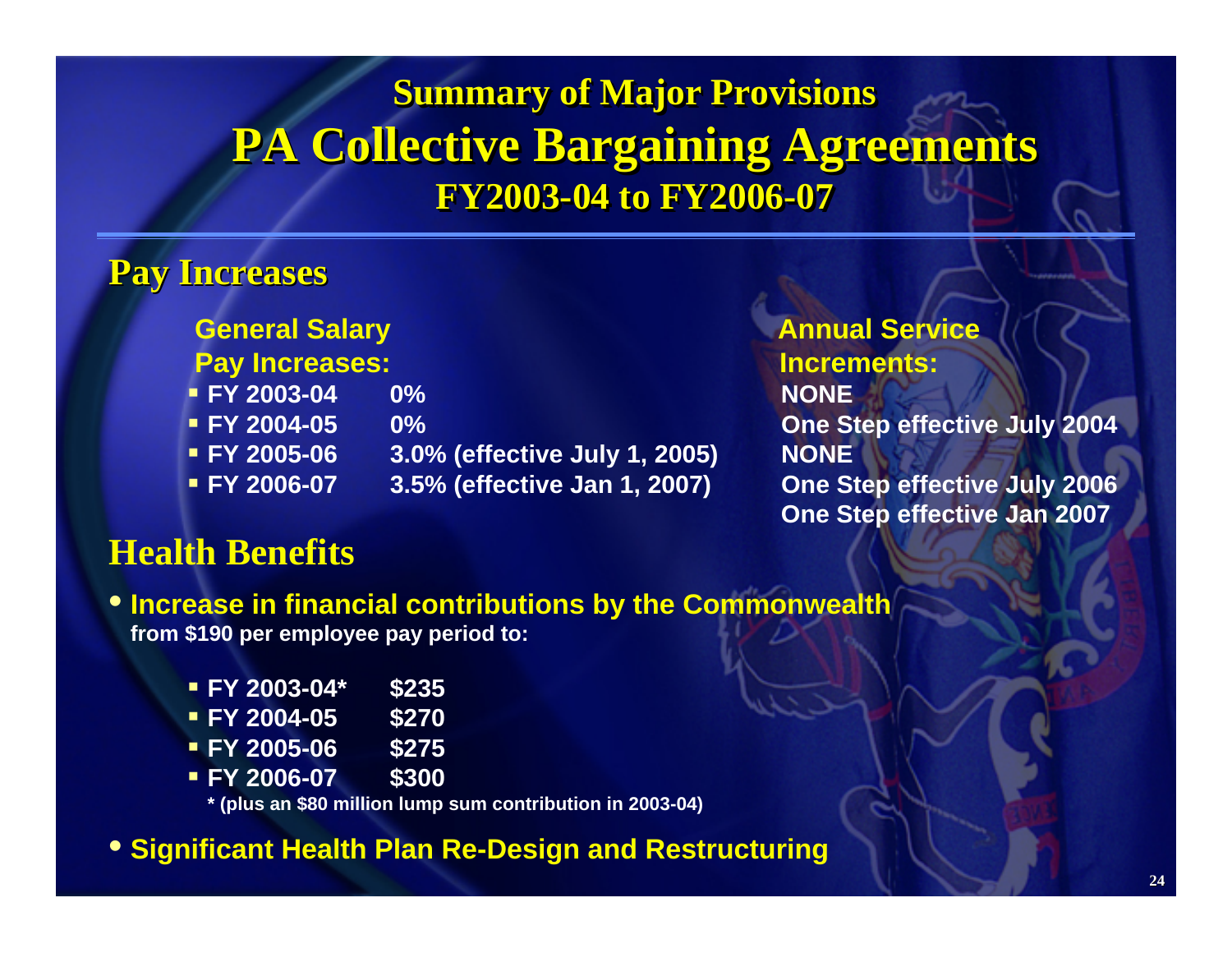## **Pennsylvania Employees Benefit Trust Fund Pennsylvania Employees Benefit Trust Fund Pennsylvania Employees Benefit Trust Fund Active Employee Health Program Active Employee Health Program Active Employee Health Program**

*The health insurance program for active Commonwealth employees run by the Pennsylvania Employees Benefit Trust Fund was rescued from insolvency through negotiated increases in the Commonwealth's financial contributions to the program and significant health plan re-design to slow the growth of expenditures.*

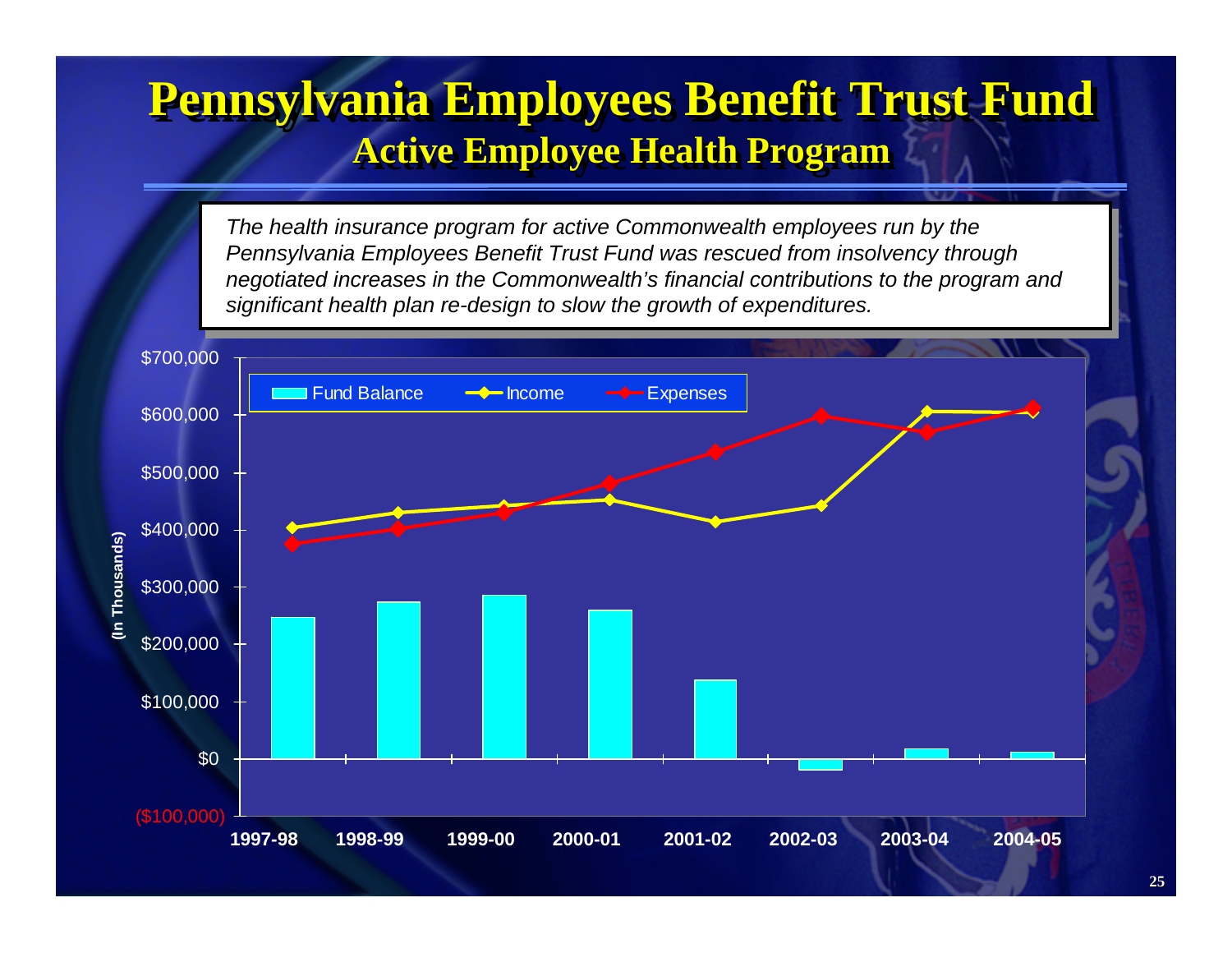#### **Cost Comparison Cost Comparison Cost Comparison**

#### **Previous and Current Collective Bargaining Agreements Previous and Current Collective Bargaining Agreements Previous and Current Collective Bargaining Agreements**

**(In Thousands) (In Thousands) (In Thousands)**

*Compared to the provisions of the recent previous collective bargaining agreements, the provisions negotiated in the current collective bargaining agreement will save the Commonwealth nearly \$1.3 billion over the four-year period of the agreement.*

|                                    | 2003-04 Rate*       | 2004-05      | <b>Rate* 2005-06 Rate</b> | 2006-07 Rate*      |                   | <b>TOTAL</b> |
|------------------------------------|---------------------|--------------|---------------------------|--------------------|-------------------|--------------|
| <b>Previous Agreement:</b>         |                     |              |                           |                    |                   |              |
| <b>General Salary Pay Increase</b> | $$98,476$ 3%        | \$242,882 3% | \$420,122 3.5%            | \$622,411          | 3.5%              | \$1,383,891  |
| Longevity Increments (All Jan. 1)  | 51,499              | 121,427      | 192,850                   | 269,556            |                   | 635,332      |
|                                    |                     |              |                           |                    |                   |              |
| <b>TOTAL</b>                       | \$149,975           | \$364,309    | \$612,972                 | \$891,967          |                   | \$2,019,223  |
|                                    |                     |              |                           |                    |                   |              |
| <b>Current Agreement:</b>          |                     |              |                           |                    |                   |              |
| <b>General Salary Pay Increase</b> | and the contract of |              | \$126,600 3%              | \$215,700 3.5% 1/1 |                   | \$342,300    |
| <b>Longevity Increments</b>        |                     | \$60,8007/1  | 70,000                    |                    | 250,800 7/1 & 1/1 | 381,600      |
|                                    |                     |              |                           |                    |                   |              |
| <b>TOTAL</b>                       |                     | \$60,800     | \$196,600                 | \$466,500          |                   | \$723,900    |
|                                    |                     |              |                           |                    |                   |              |
| <b>Difference</b>                  | \$149,975           | \$303,509    | \$416,372                 | \$425,467          |                   | \$1,295,323  |
|                                    |                     |              |                           |                    |                   |              |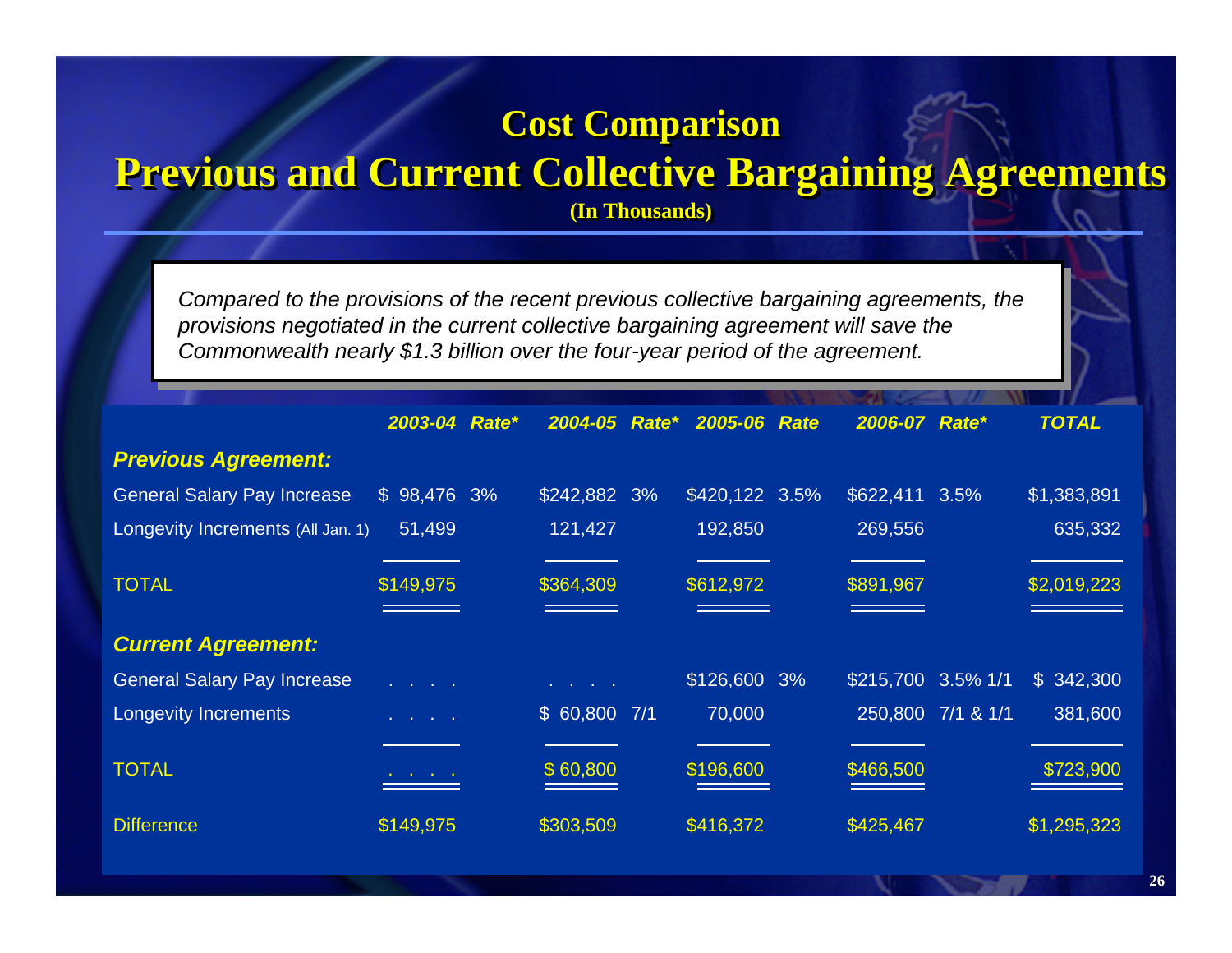### **State Employee Pensions State Employee Pensions State Employee Pensions Projected 2004-06 Contribution Rates Projected 2004 Projected 2004-06 Contribution Rates 06 Contribution Rates Impact on the General Fund as a Percent of Payroll Impact on the General Fund as a Percent of Payroll Impact on the General Fund as a Percent of Payroll**

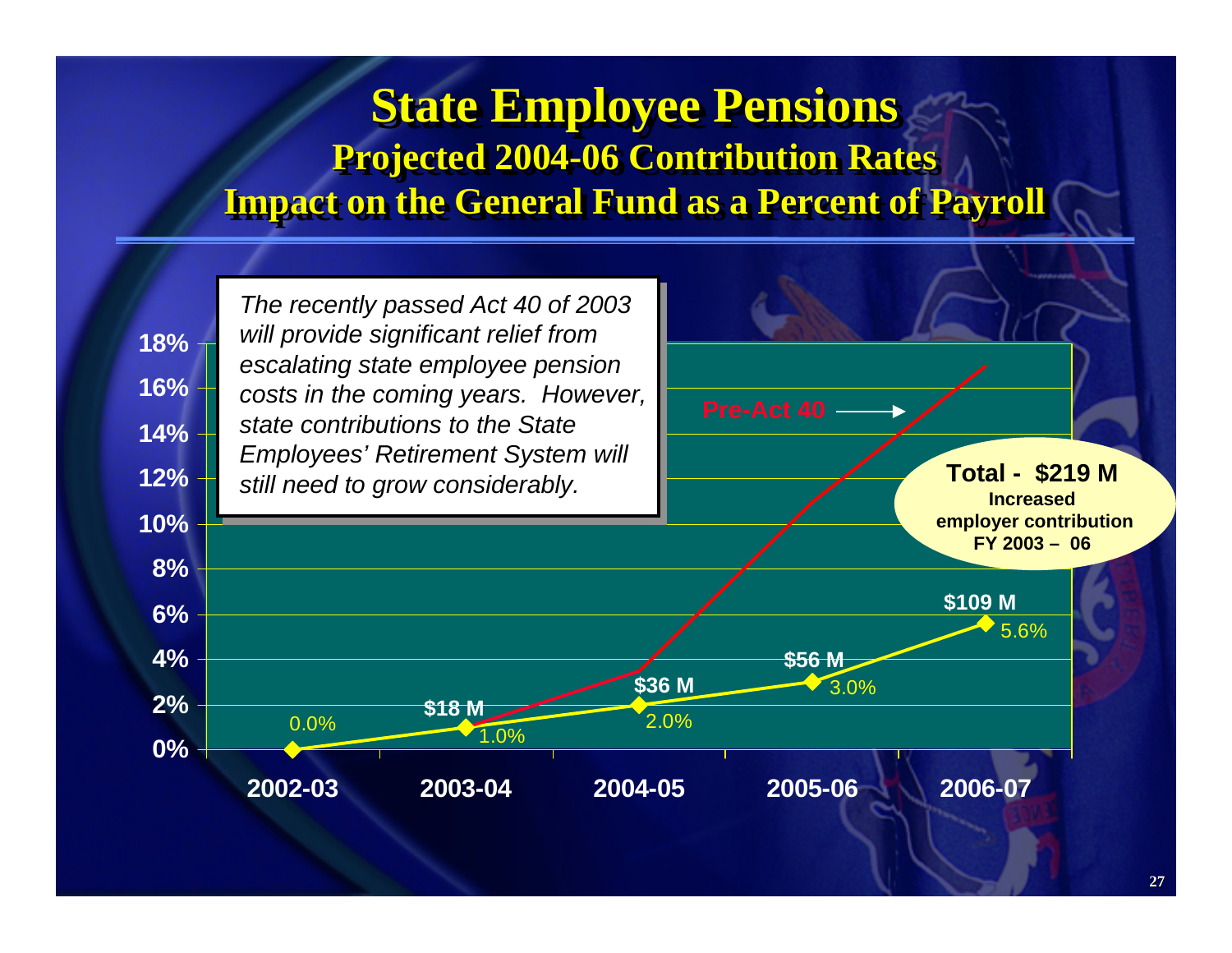#### **School Employee Pensions School Employee Pensions School Employee Pensions Projected 2004-06 Contribution Rates and Projected 2004 Projected 2004-06 Contribution Rates and 06 Contribution Rates and Projected Commonwealth Appropriations Projected Commonwealth Appropriations Projected Commonwealth Appropriations**

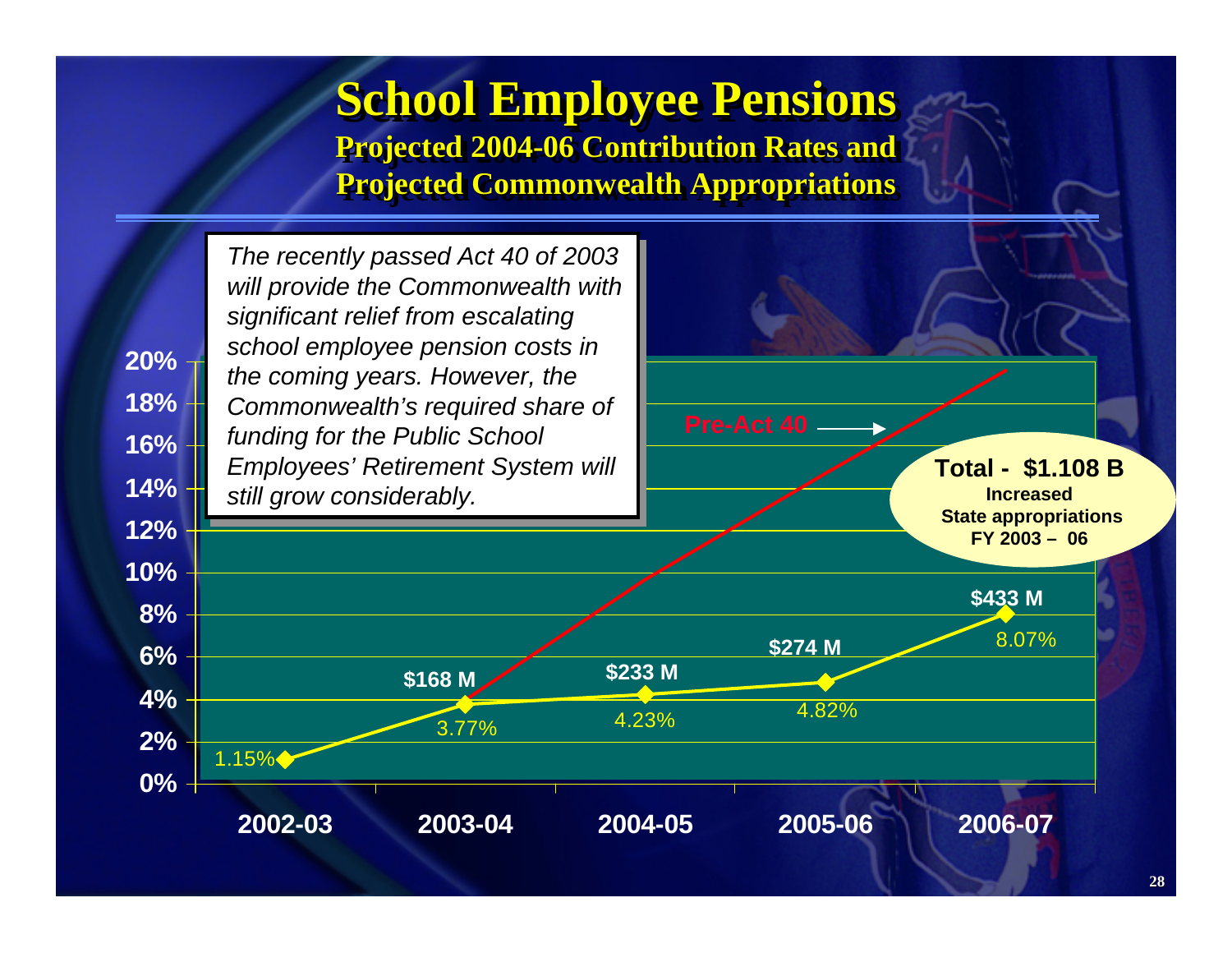# **Next Steps to Move Pennsylvania Move Pennsylvania Move Pennsylvania Forward Forward Forward**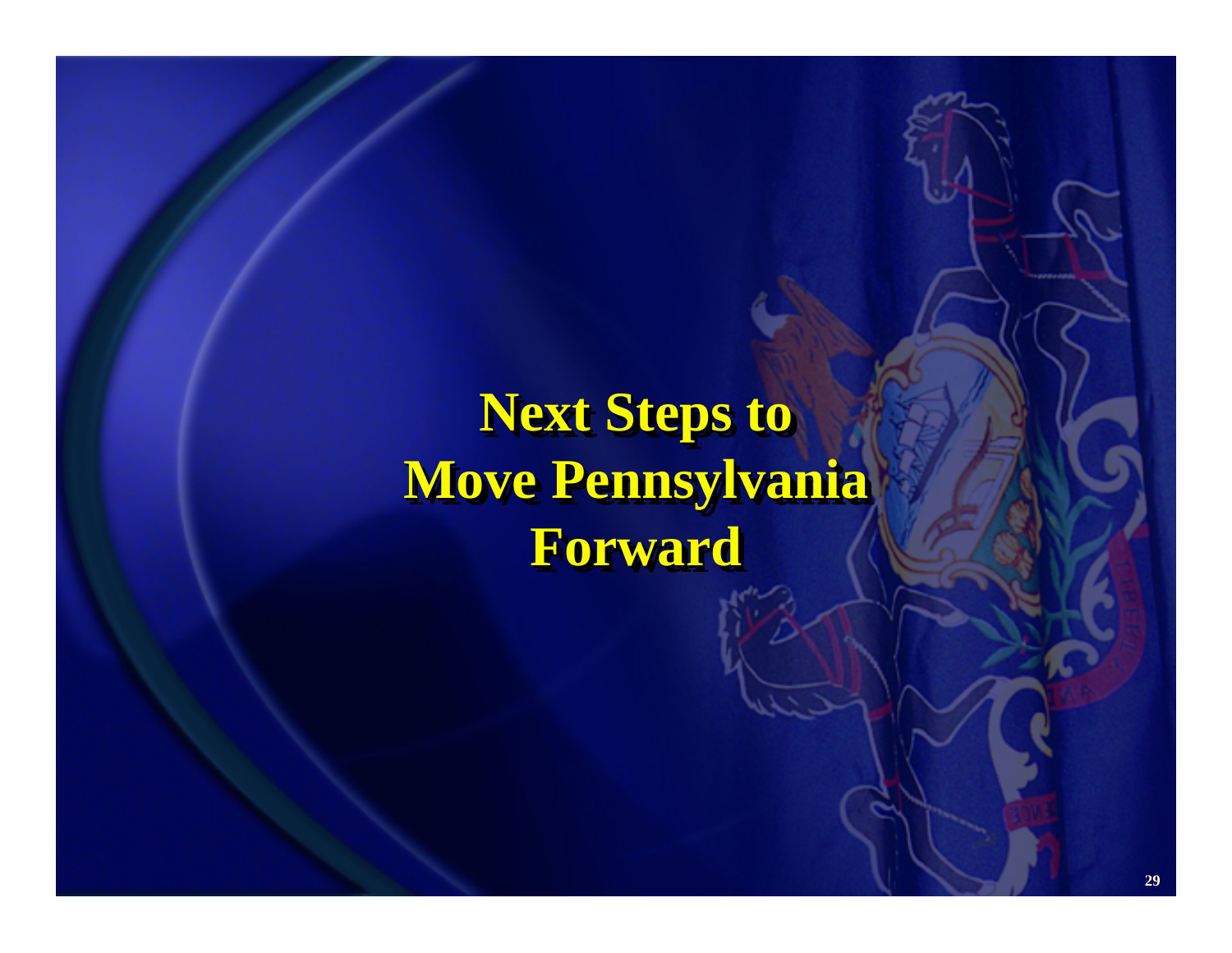## **2004-05 Budget Overview -05 Budget Overview 05 Budget Overview**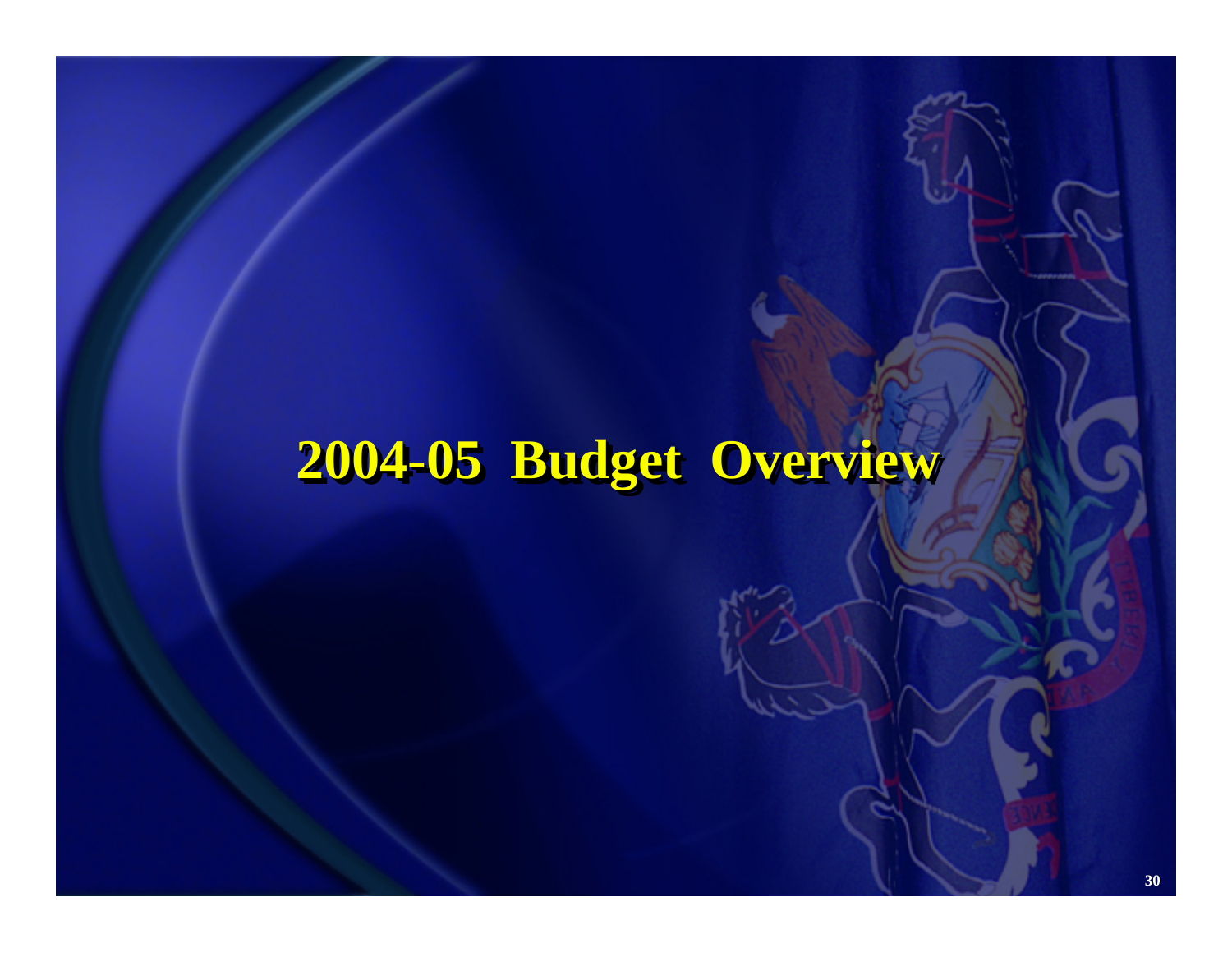## **2004 2004-05 Total Operating Budget -05 Total Operating Budget 05 Total Operating Budget**

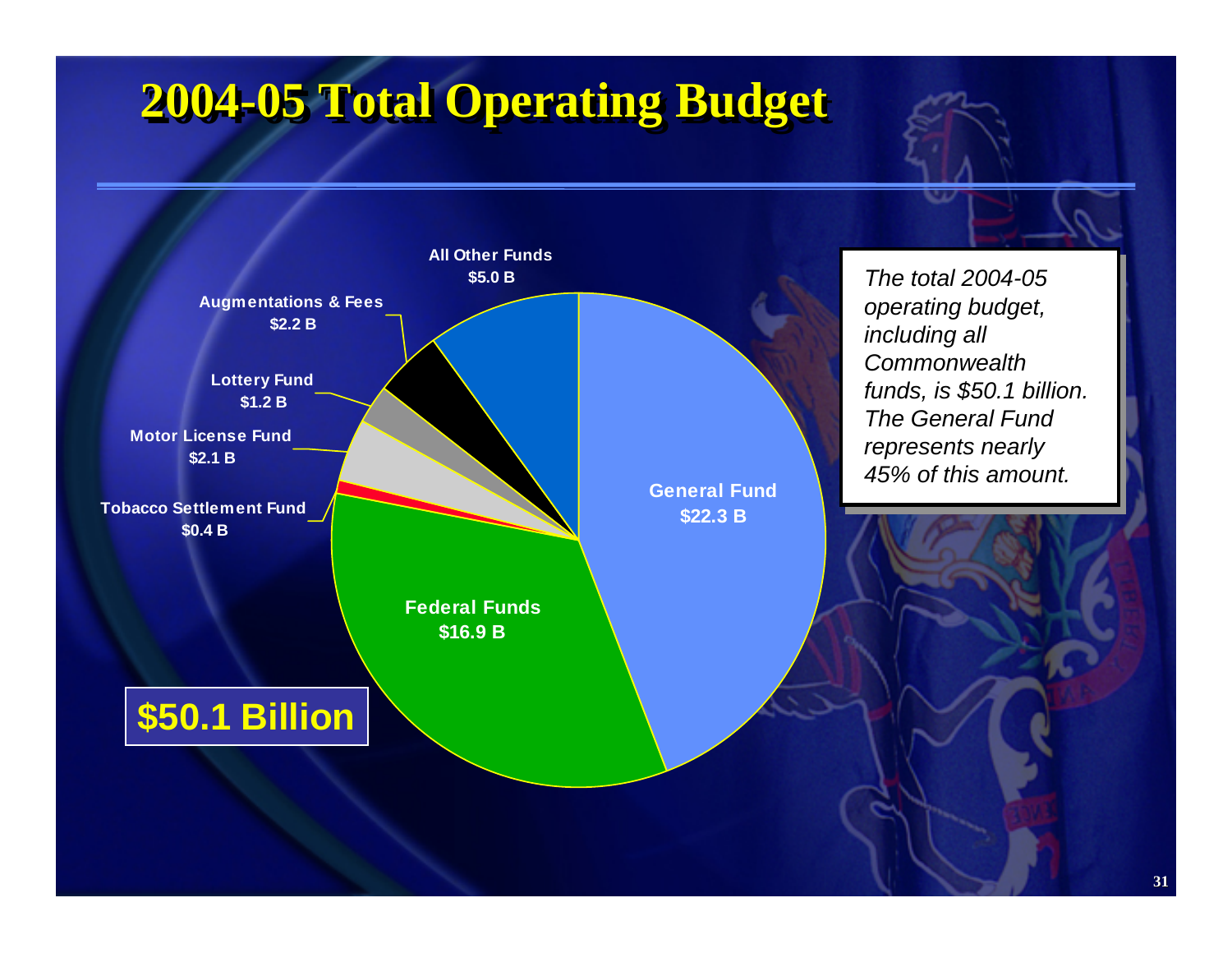## **2004 2004-05 General Fund Revenue Sources -05 General Fund Revenue Sources 05 General Fund Revenue Sources**



 *More than two- thirds (70%) of General Fund revenues are derived from the Personal Income Tax and the Sales and Use Tax. Due to recent tax code changes, the Gross Receipts Tax and the Cigarette Tax are contributing larger portions to General Fund. Revenues.*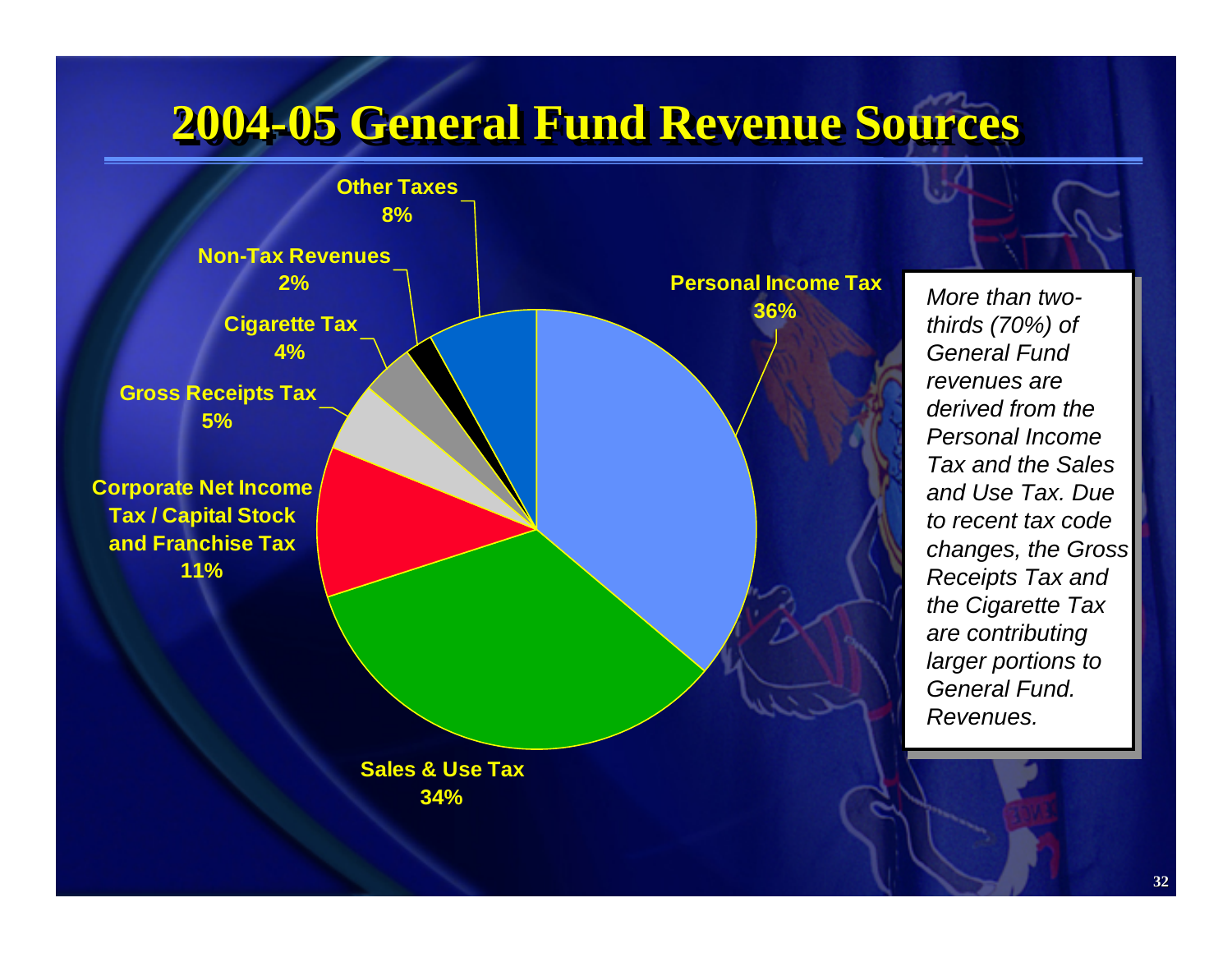## **2004 2004-05 General Fund Expenditures -05 General Fund Expenditures 05 General Fund Expenditures**

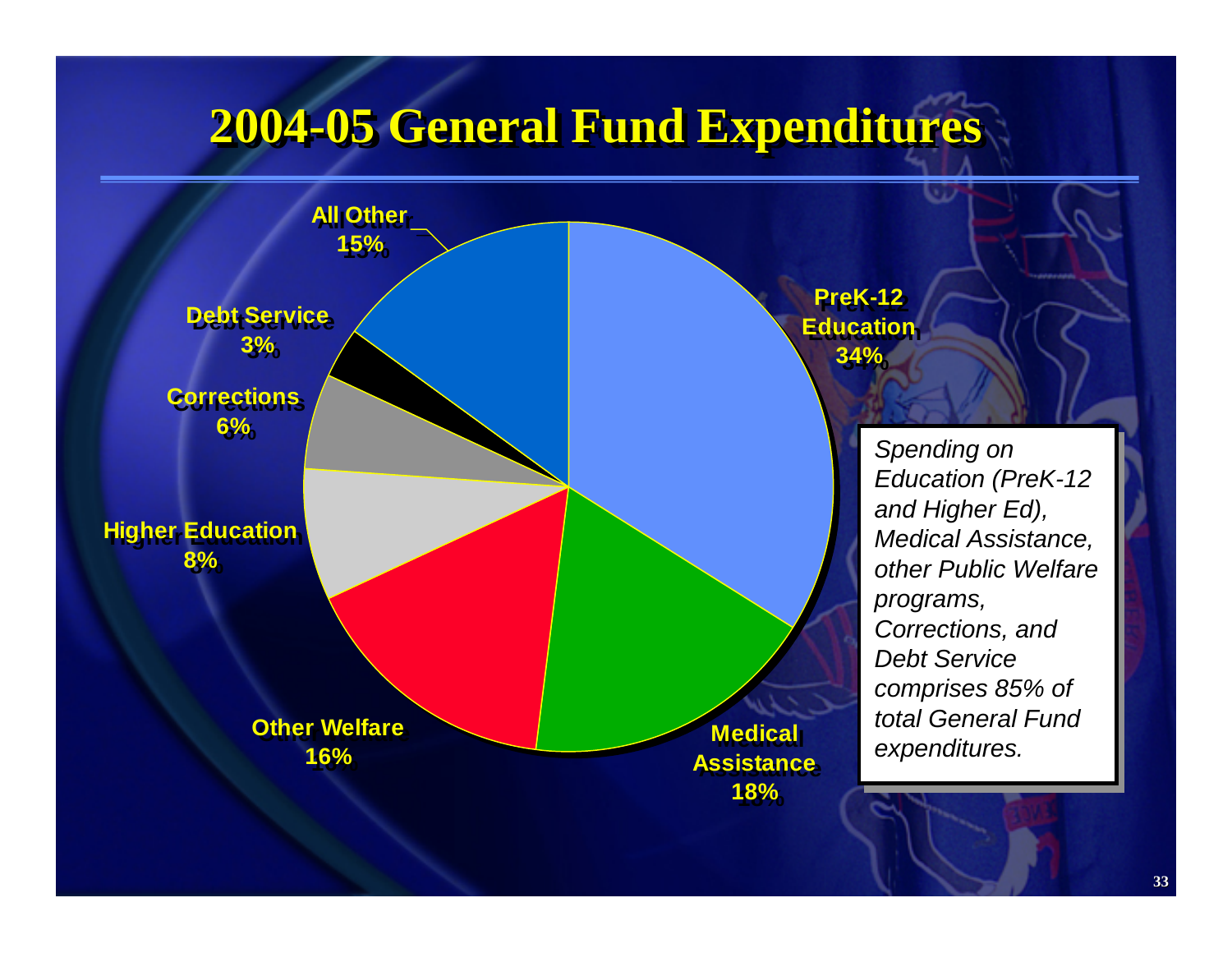## **Governor's 2004-05 Budget<br>General Fund General Fund**

|                                   |                | <b>Millions</b>           |                         |  |
|-----------------------------------|----------------|---------------------------|-------------------------|--|
| Beginning Balance  \$             | 2003-04<br>209 | $\boldsymbol{\$}$         | 2004-05<br>43           |  |
| Receipts                          | 21,234         |                           | 22,225                  |  |
| Revenue Changes                   |                |                           | 68                      |  |
| Funds Available  \$               | 21,443         | $\boldsymbol{s}$          | 22,336                  |  |
| Appropriated                      | $-21,462$      |                           | $-22,711$               |  |
| Lapses                            | 77             |                           | <b>ALL AND</b>          |  |
| Federal Fiscal Relief             |                |                           | 377                     |  |
| <b>Preliminary Balance  \$</b>    | 58             | $\boldsymbol{s}$          | $\overline{\mathbf{2}}$ |  |
| <b>Transfer to Rainy Day Fund</b> | $-15$          |                           | $-1$                    |  |
|                                   | 43             | $\boldsymbol{\mathsf{s}}$ | 1                       |  |
|                                   |                |                           |                         |  |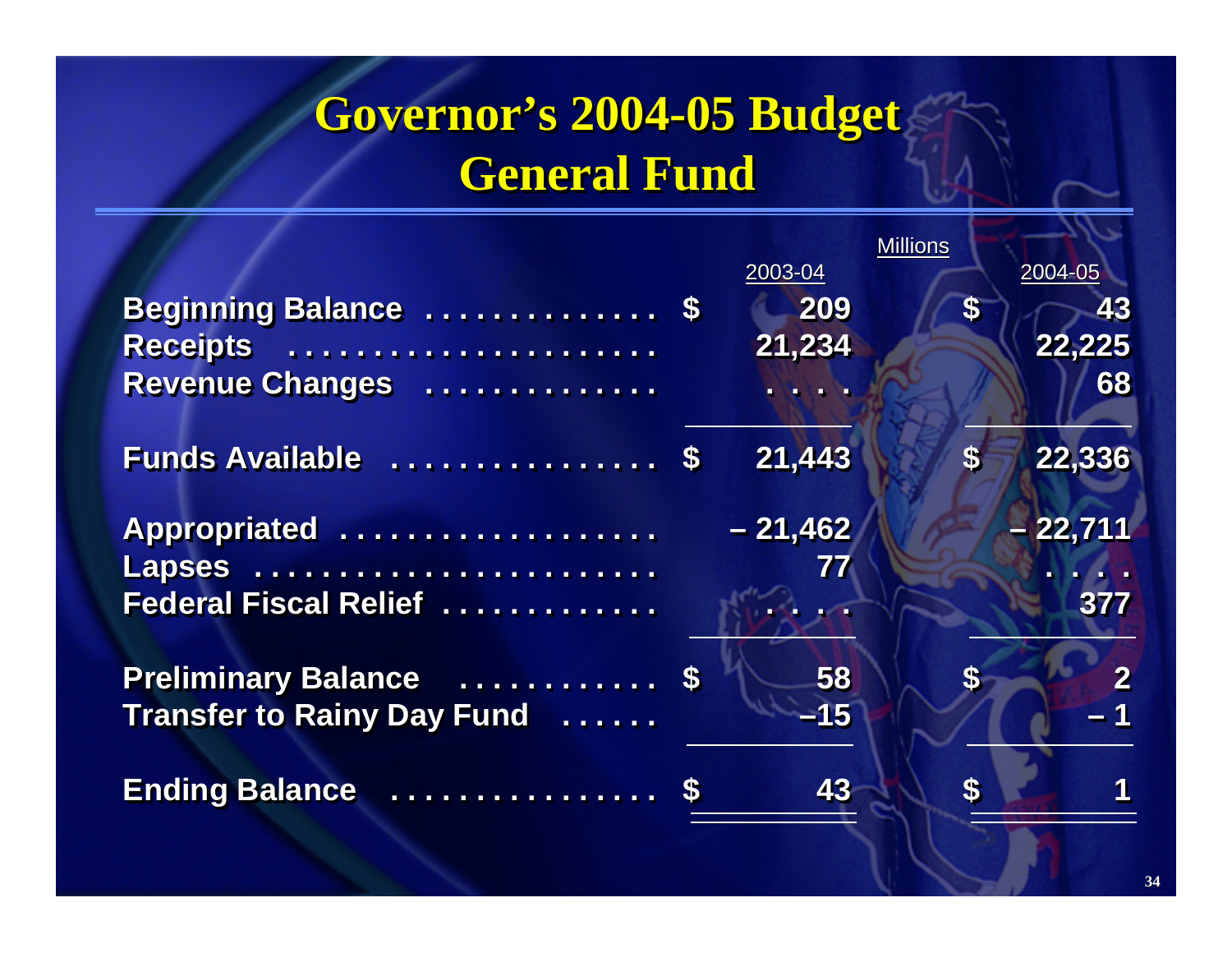# **Growth in General Fund Expenditures Growth in General Fund Expenditures in Fund Expenditures The 2004-05 Budget The 2004 The 2004-05 Budget 05 Budget**

**Compared to Recent Growth Trends Compared to Recent Growth Trends Compared to Recent Growth Trends**

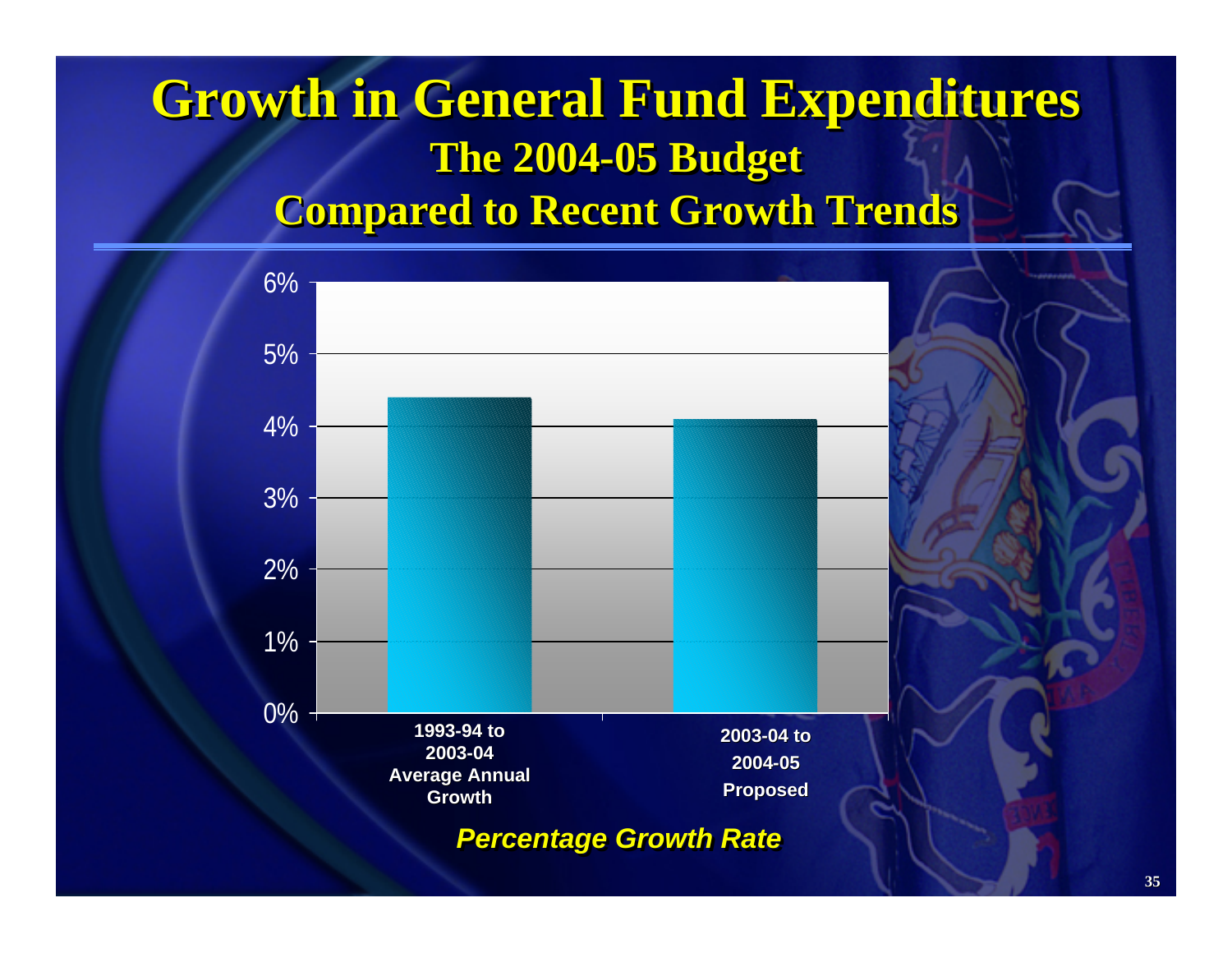### **Growth in 2004 Growth in 2004-05 Expenditures 05 Expenditures With and Without Medical Assistance Increase**

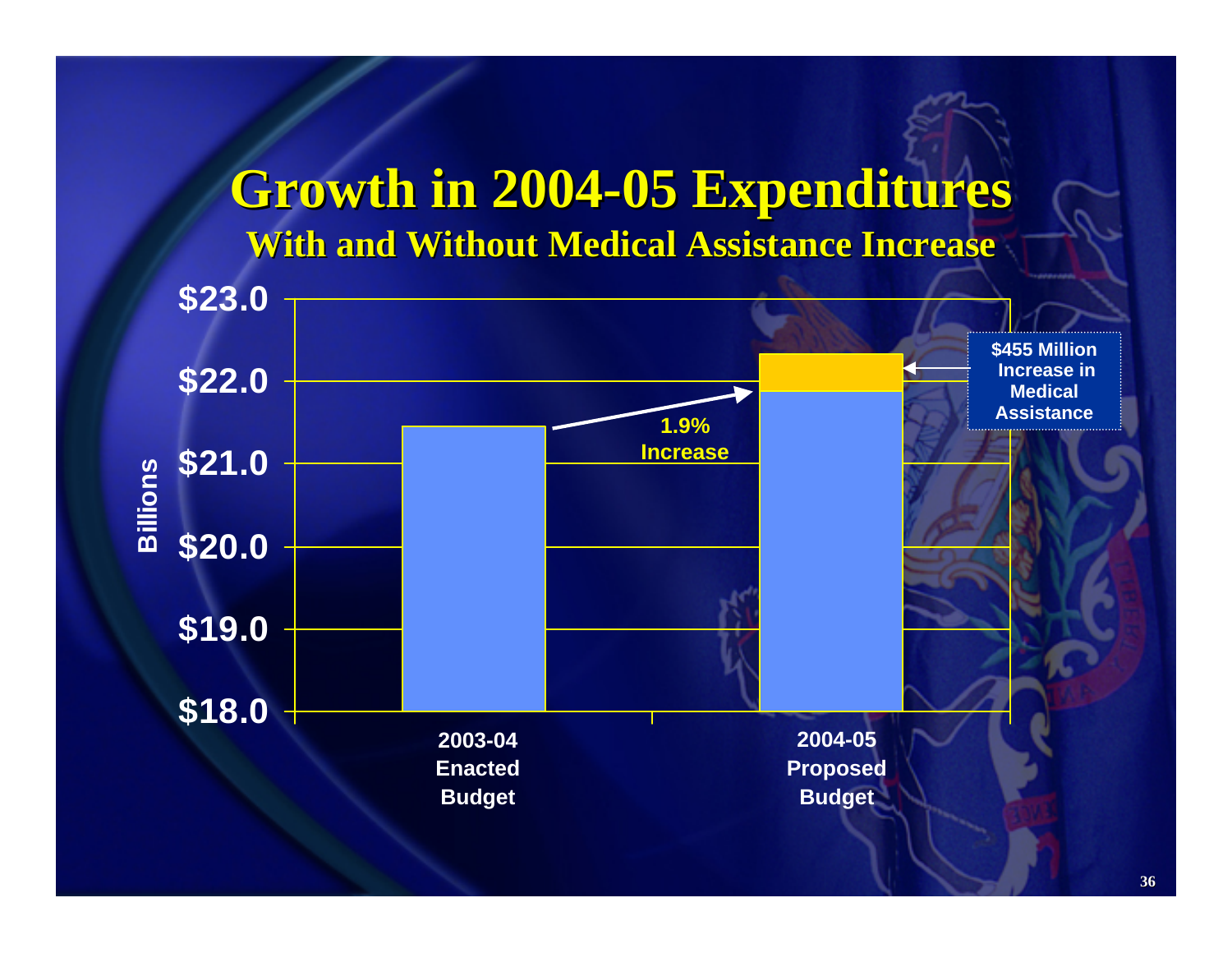## **2004-05 Budget Highlights -05 Budget Highlights 05 Budget Highlights**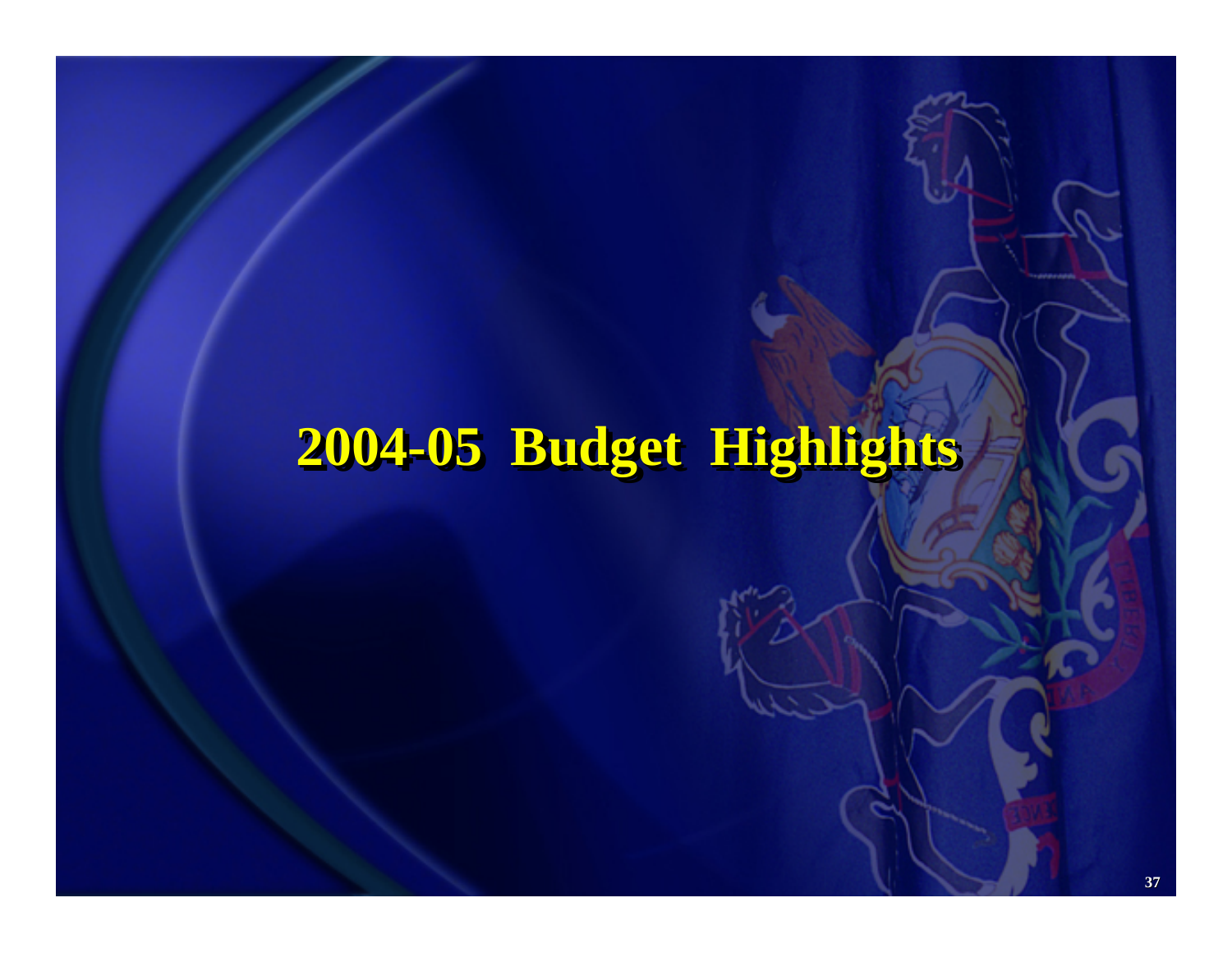# **2003 Student Achievement Levels 2003 Student Achievement Levels 2003 Student Achievement Levels**

 $\textbf{Percent Below Proficient}$ 

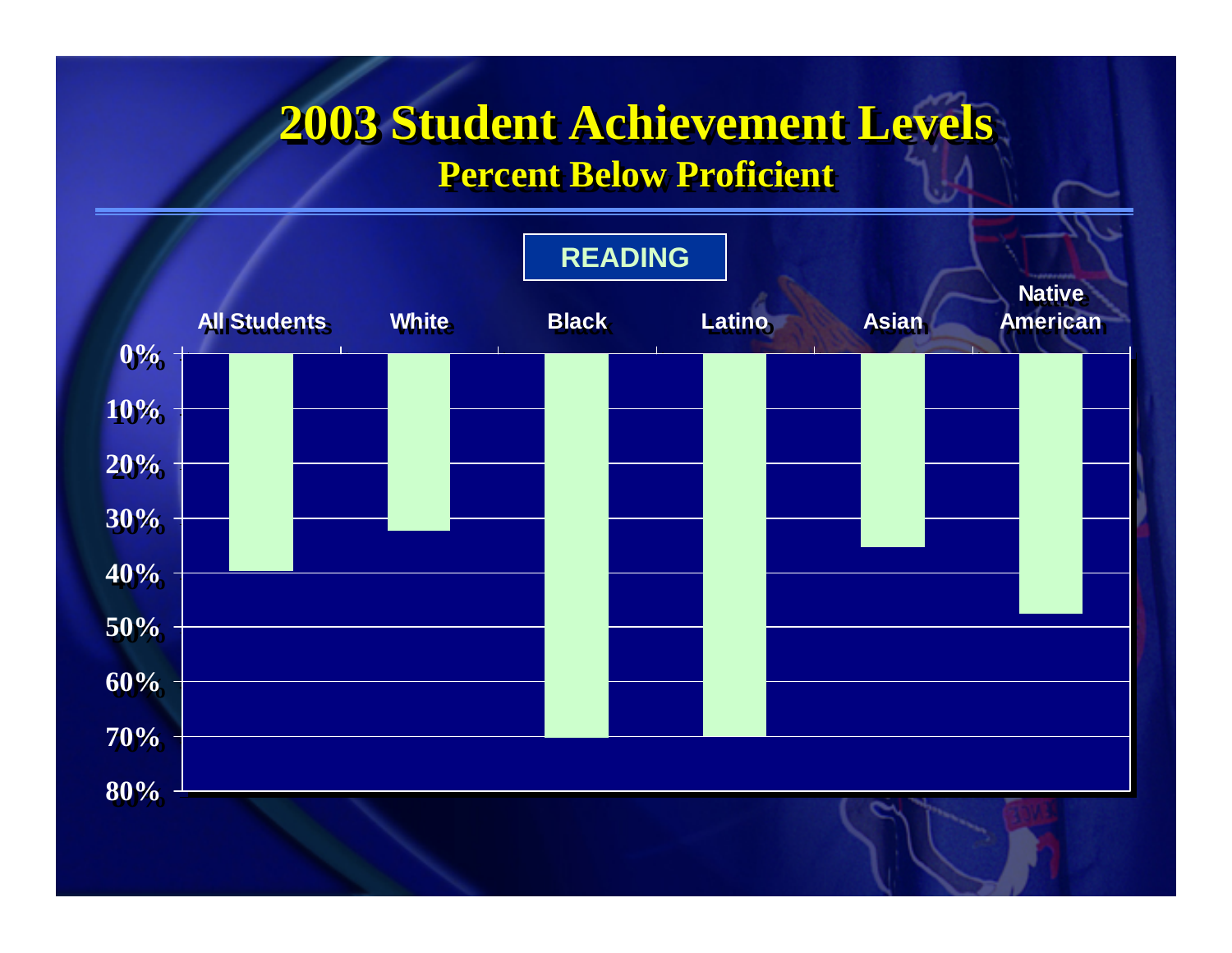# **2003 Student Achievement Levels 2003 Student Achievement Levels 2003 Student Achievement Levels**

 $\textbf{Percent Below Proficient}$ 

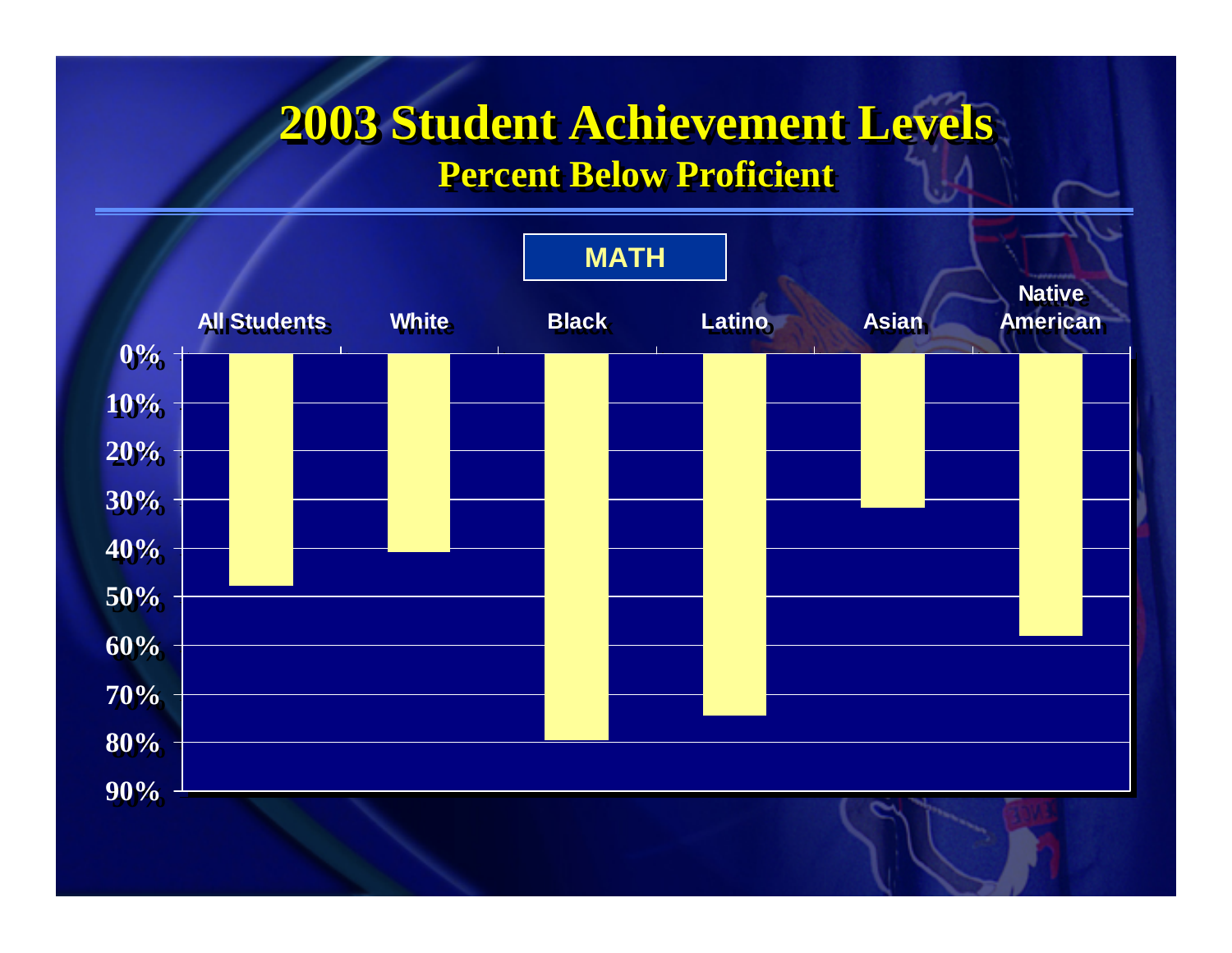#### **Raising Student Achievement in Pennsylvania**

*Pennsylvania is making smart and aggressive investments Pennsylvania is making smart and ag Pennsylvania is making smart and aggressive investments gressive investments in proven educational programs to raise student achievement. in proven educational programs in proven educational programs to raise student achievement. to raise student achievement.* **PA ACCOUNTABILITY BLOCK GRANT - \$250 million To attain and maintain academic performance targets To attain and maintain academic performance targets To attain and maintain academic performance targets \$250 million \$250 million**

#### **Eligible Uses: Eligible Uses: Eligible Uses:**

- **High-quality pre-school High -quality pre quality pre -school**
- **Full-day kindergarten Full -day kindergarten day kindergarten**
- **Small class size in grades K-3 Small class size in grades K Small class size in grades K-3**
- **Tutoring Tutoring Tutoring**
- **Teacher training Teacher training Teacher training**
- **Science material and equipment**
- **Incentives to recruit and retain the most qualified teachers the most qualified teachers the most qualified teachers where needed the mostwhere needed the most where needed the most**
- **Closing the achievement gap Closing the achievement gap Closing the achievement gap**
- **Strengthening the link to social and health servicesand health services and health services**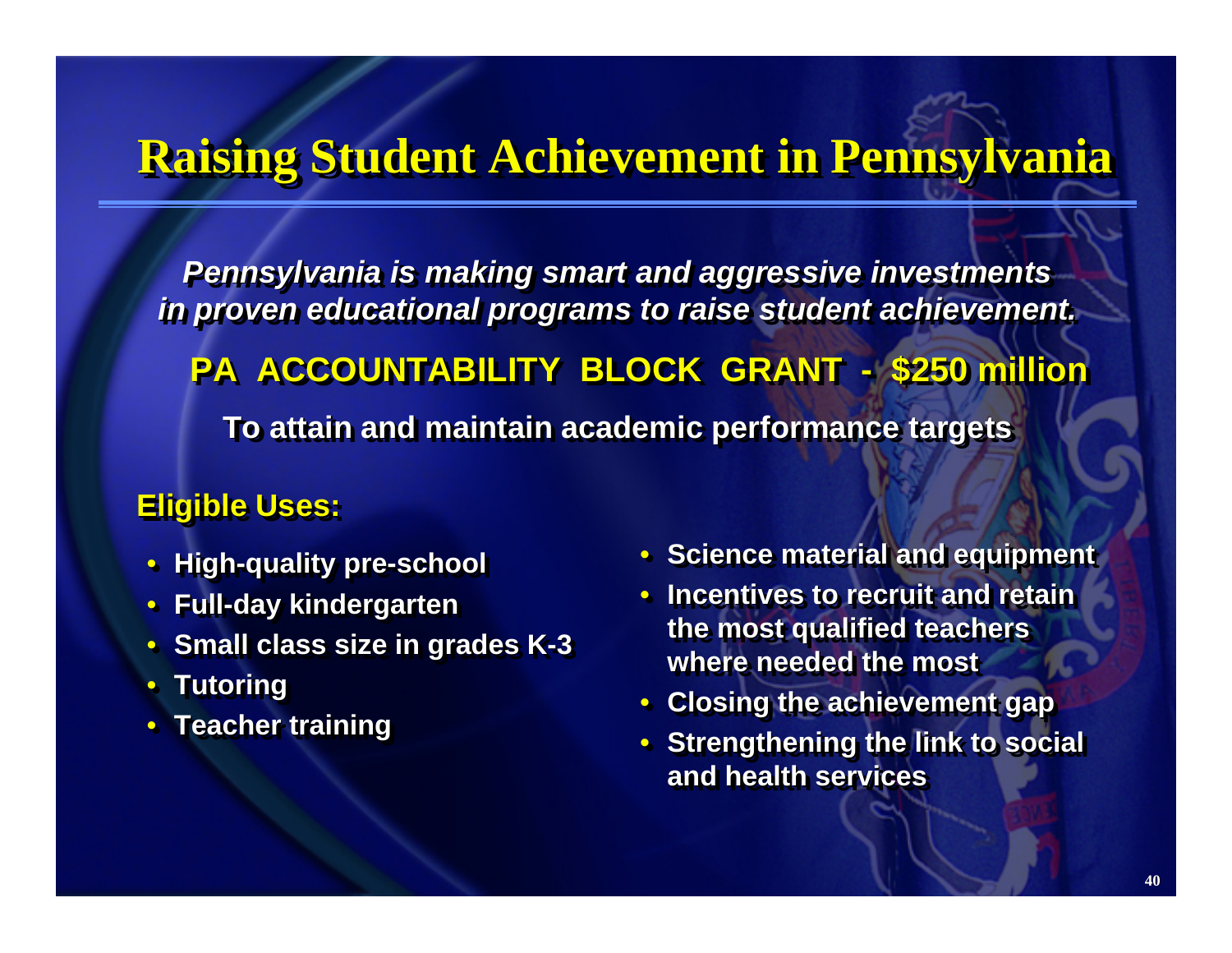#### **Raising Student Achievement in Pennsylvania Raising Student Achievement in Pennsylvania Raising Student Achievement in Pennsylvania Additional InitiativesAdditional Initiatives Additional Initiatives**

#### **INNOVATIVE TUTORING PROGRAMSINNOVATIVE TUTORING PROGRAMS INNOVATIVE TUTORING PROGRAMS**

**Educational Assistance Program - \$25 million ~ Targeted to schools with the most severe academic challenges Educational Assistance Program Educational Assistance Program - \$25 million \$25 million ~ Targeted to schools with the most severe academic Targeted to schools with the most severe academic challenges challenges**

**Classroom PLUS - \$9 million Classroom PLUS Classroom PLUS - \$9 million \$9 million**

~ Targeted to students who have received low standardized<br>test results **test results test results**

#### **PA FUNDING FOR HEAD START - \$15 million PA FUNDING FOR HEAD START PA FUNDING FOR HEAD START - \$15 million \$15 million**

**~ Expanding and enhancing federally funded Head Start ~ Expanding and enhancing fe Expanding and enhancing federally funded Head Start derally funded Head Start program program**

#### **EDUCATIONAL IMPROVEMENT TAX CREDITS FOR EDUCATIONAL IMPROVEMENT TAX CREDITS EDUCATIONAL IMPROVEMENT TAX CREDITS FOR FOR PRE-SCHOOL - \$5 million PRE -SCHOOL - \$5 million \$5 million**

**~ Expansion of pre-school programs by providing a tax credit ~ Expansion of pre Expansion of pre -school programs by providing a tax credit school programs by providing a tax credit program for private pre-school scholarships program for private pre program for private pre -school scholarships school scholarships**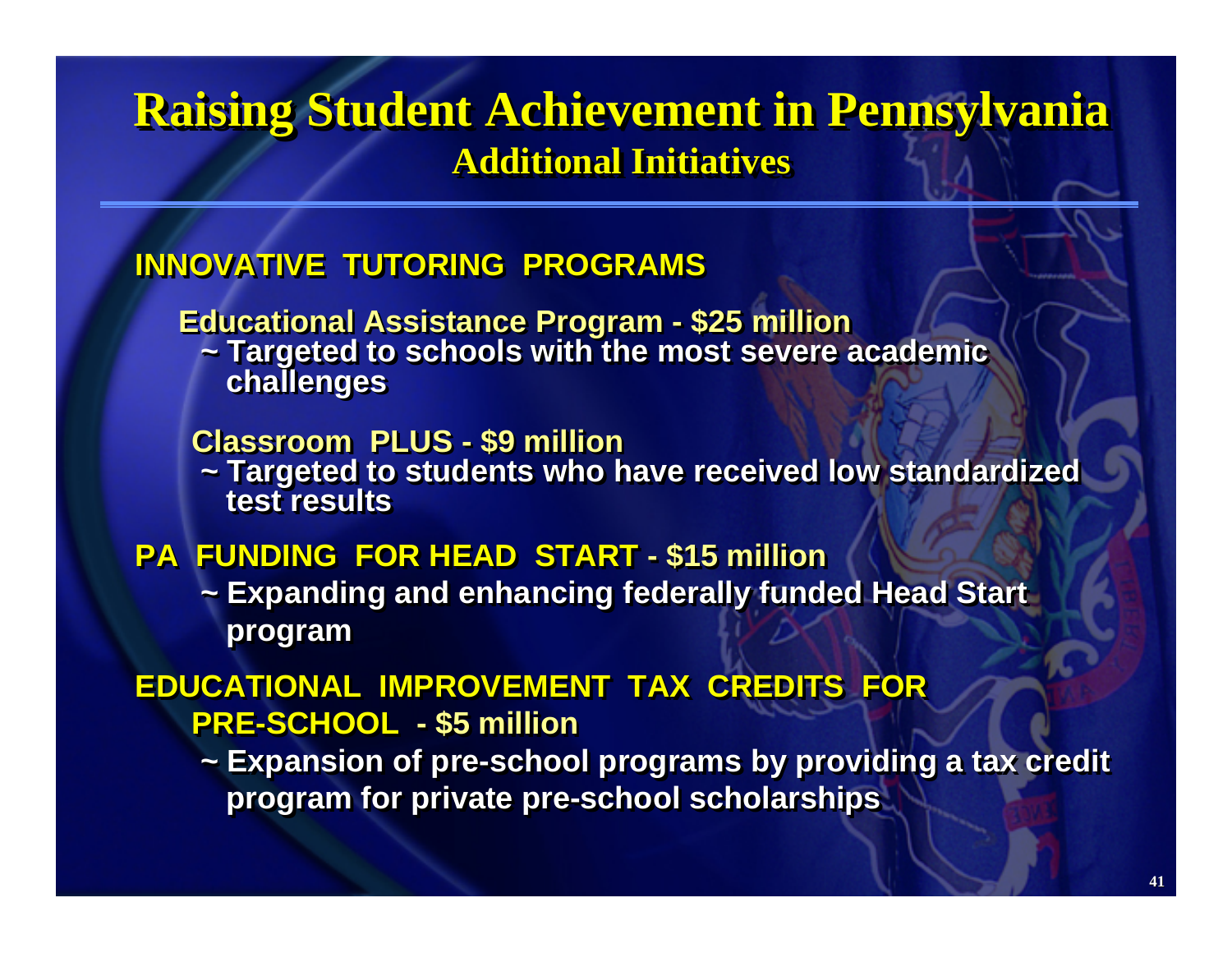## **Higher Education in the FY2004-05 Budget**

| 5% increase for the Community Colleges                | \$ 10.7 M                                 |
|-------------------------------------------------------|-------------------------------------------|
| 3% increase for the State System of Higher Education  | \$13.1 <sub>M</sub>                       |
| 2.25% increases for the State-Related Universities -  |                                           |
| Penn State University<br>University of Pittsburgh     | $\mathbf{s}$<br>6.9 M<br>3.7 <sub>M</sub> |
|                                                       | 3.7 M                                     |
| Lincoln University                                    | 0.3 <sub>M</sub>                          |
|                                                       | \$14.6 M                                  |
| 2.5% increase for the Pennsylvania Higher Education   |                                           |
| <b>Assistance Agency's Grants to Students program</b> | 8.7 M<br>$\mathbf{s}$                     |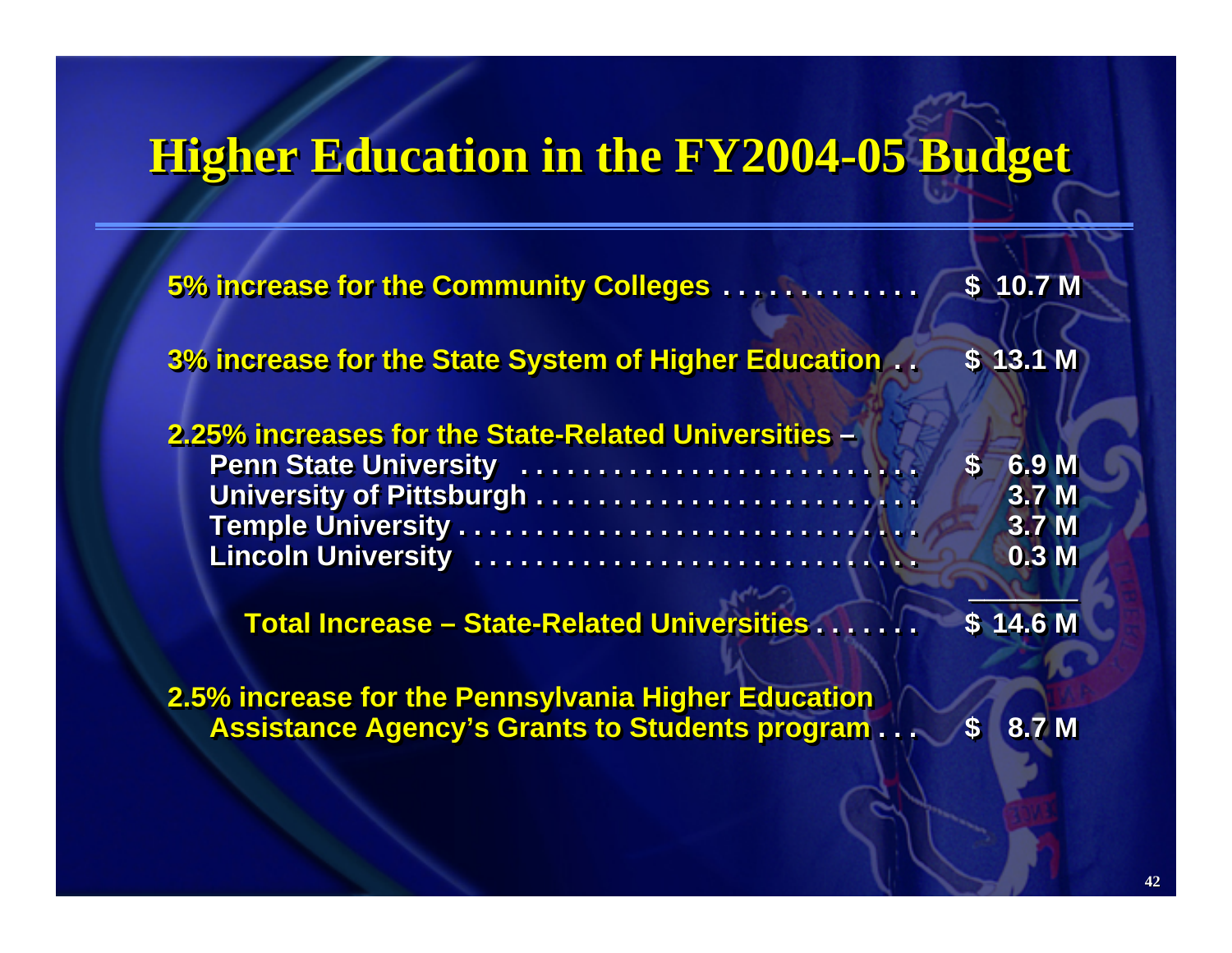## **Community Care Program Increases in the FY2004-05 Budget in the FY2004 in the FY2004 -05 Budget 05 Budget**

*Funding increases will provide for the expansion of home- and community-based services to more Pennsylvanians, including 1,845 additional persons with disabilities and 531 additional persons with mental retardation.*

|                                                                      | <b>INCREASE</b>              |
|----------------------------------------------------------------------|------------------------------|
|                                                                      | \$51.9 <sub>M</sub>          |
| <b>Community Mental Health </b>                                      | \$35.1 <sub>M</sub>          |
| <b>Services to Persons with Disabilities  Washing State 3 16.3 M</b> |                              |
|                                                                      | 5.8 M<br>$\mathbf{\degree}$  |
|                                                                      | $\overline{4.0~$ M $}$<br>S. |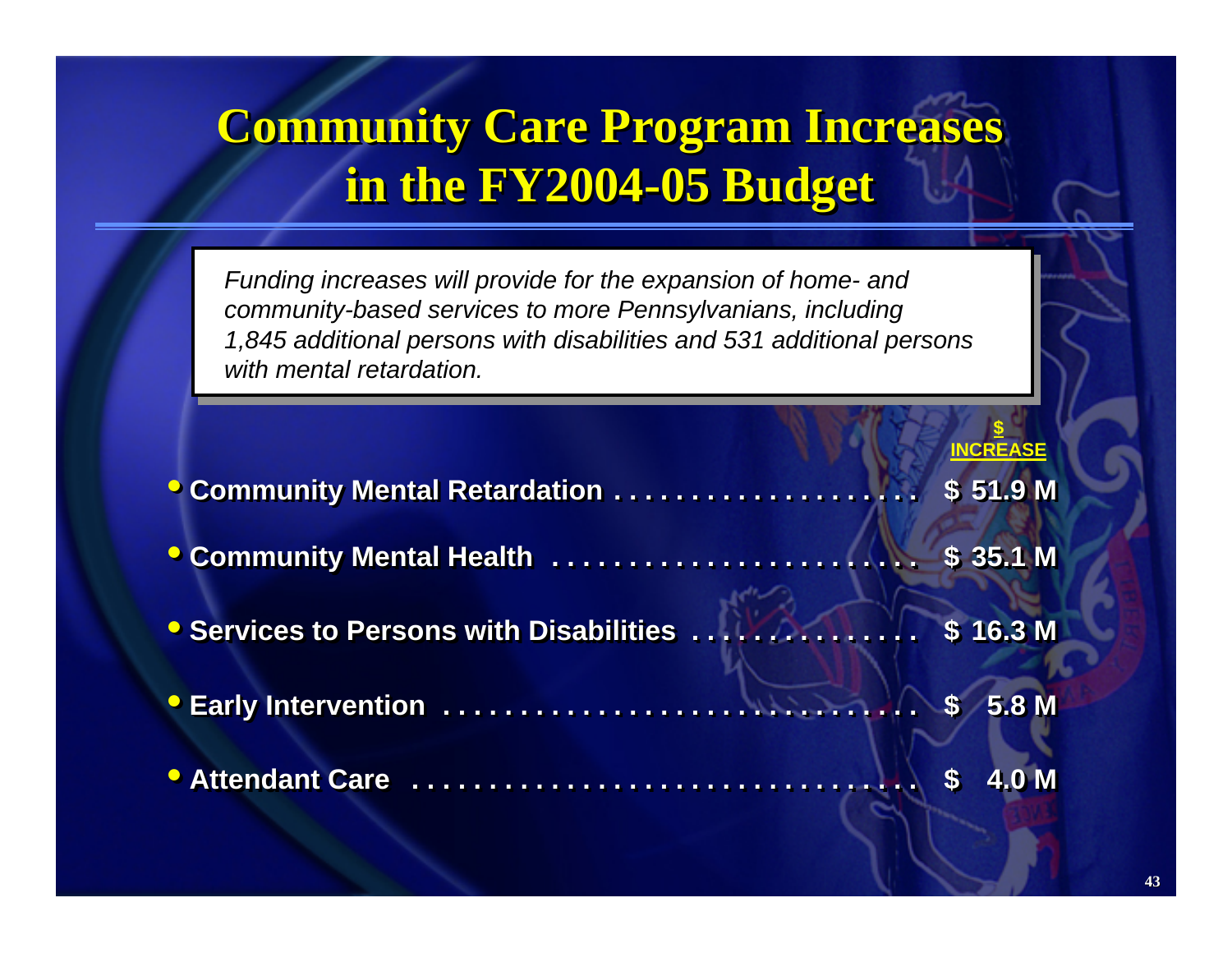### **Public Welfare Programs Public Welfare Programs Public Welfare Programs in the FY2004-05 Budget in the FY2004 in the FY2004 -05 Budget 05 Budget**

*The increase in funding for Medical Assistance will provide services to an additional 57,000 pregnant women, children and older Pennsylvanians in the coming fiscal year.*

#### *Funding Increases: Funding Increases: Funding Increases:*

#### *Funding Maintained: Funding Maintained: Funding Maintained:*

- **Behavioral Health Services (Including IGT)** . . . . . . . . . \$ 64.3 M **\$ 64.3 M**
- **Human Services Development Fund (including IGT)... \$ 40.6 M \$ 40.6 M**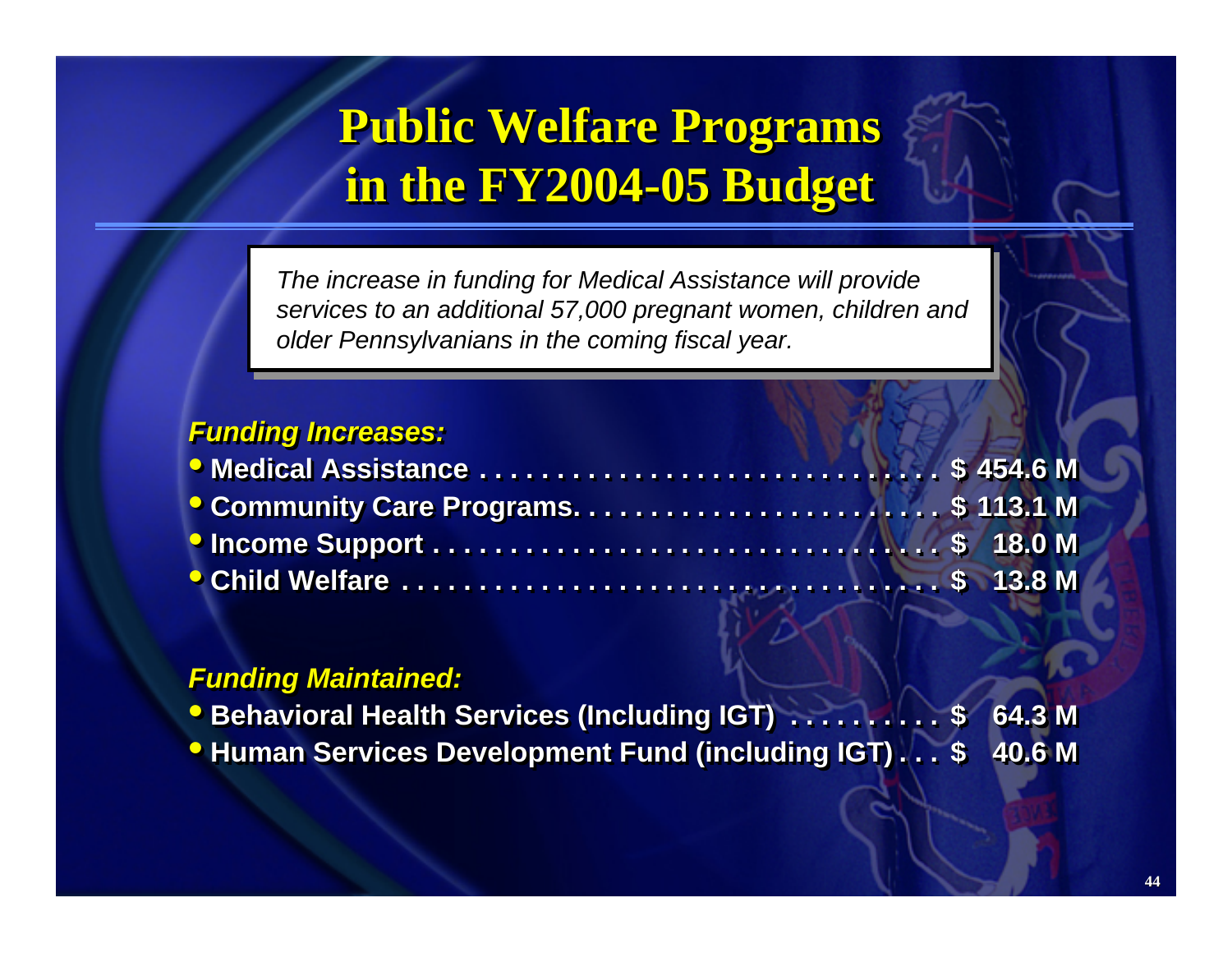**PA's Medical Assistance Program PA's Medical Assistance Program** *Budget Adjustment Alternatives Budget Adjustment Alternatives Rejected Rejected That Other States Have Implemented That Other States Have Implemented*

| <b>ACTION</b>                    | <b>Number of</b><br><b>States</b> |
|----------------------------------|-----------------------------------|
| <b>Impose Pharmacy Controls</b>  | 43                                |
| • Reduce Benefits                | 17                                |
| <b>• Eligibility Cuts</b>        | 18                                |
| <b>Co-pays</b>                   | 21                                |
| <b>Long-Term Care Reductions</b> | 14                                |

**Based on: The Kaiser Commission on Medicaid and the Uninsured.**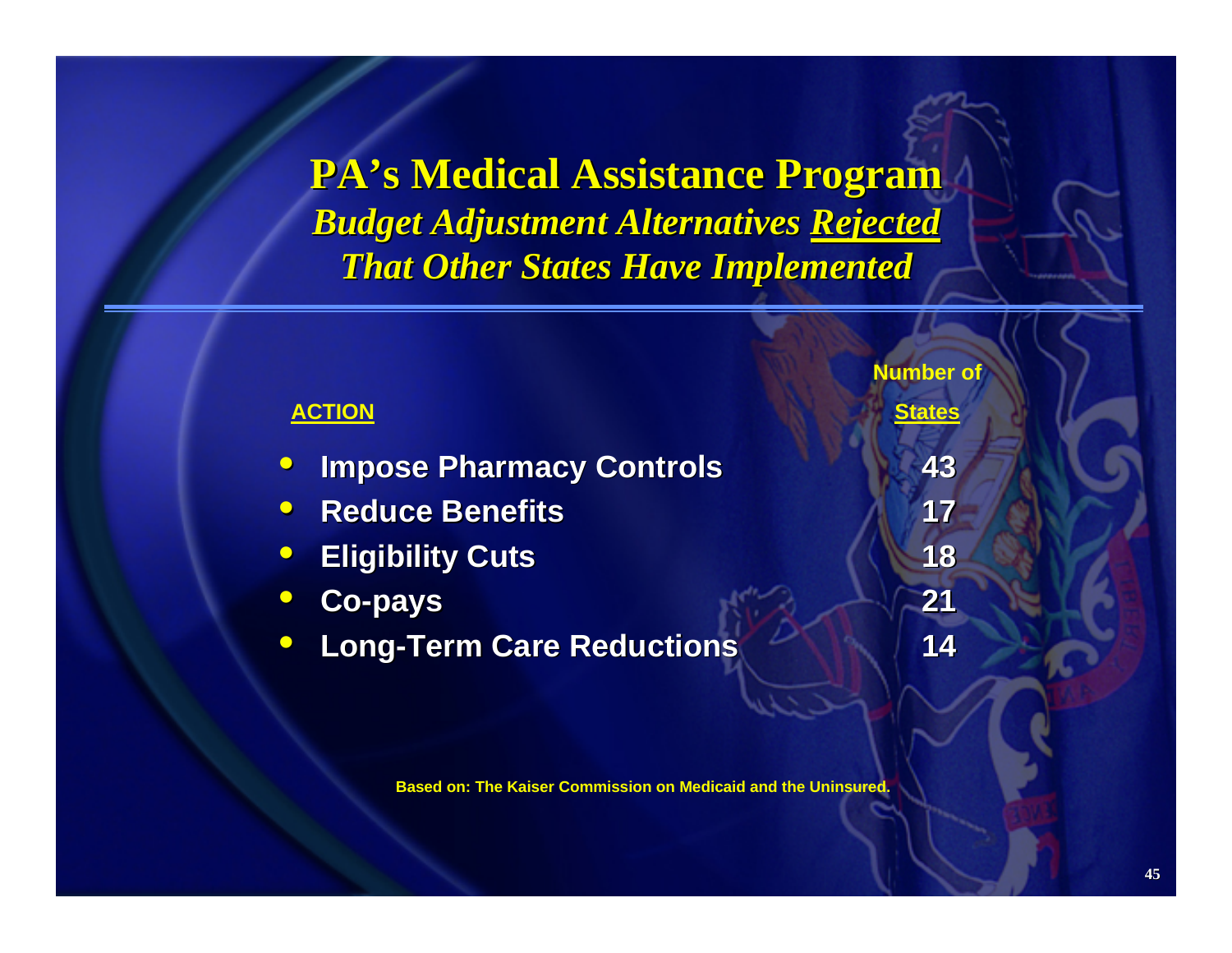# **Child Care Services in FY2004 Child Care Services in FY2004 Child Care Services in FY2004-05 Budget -05 Budget 05 Budget**

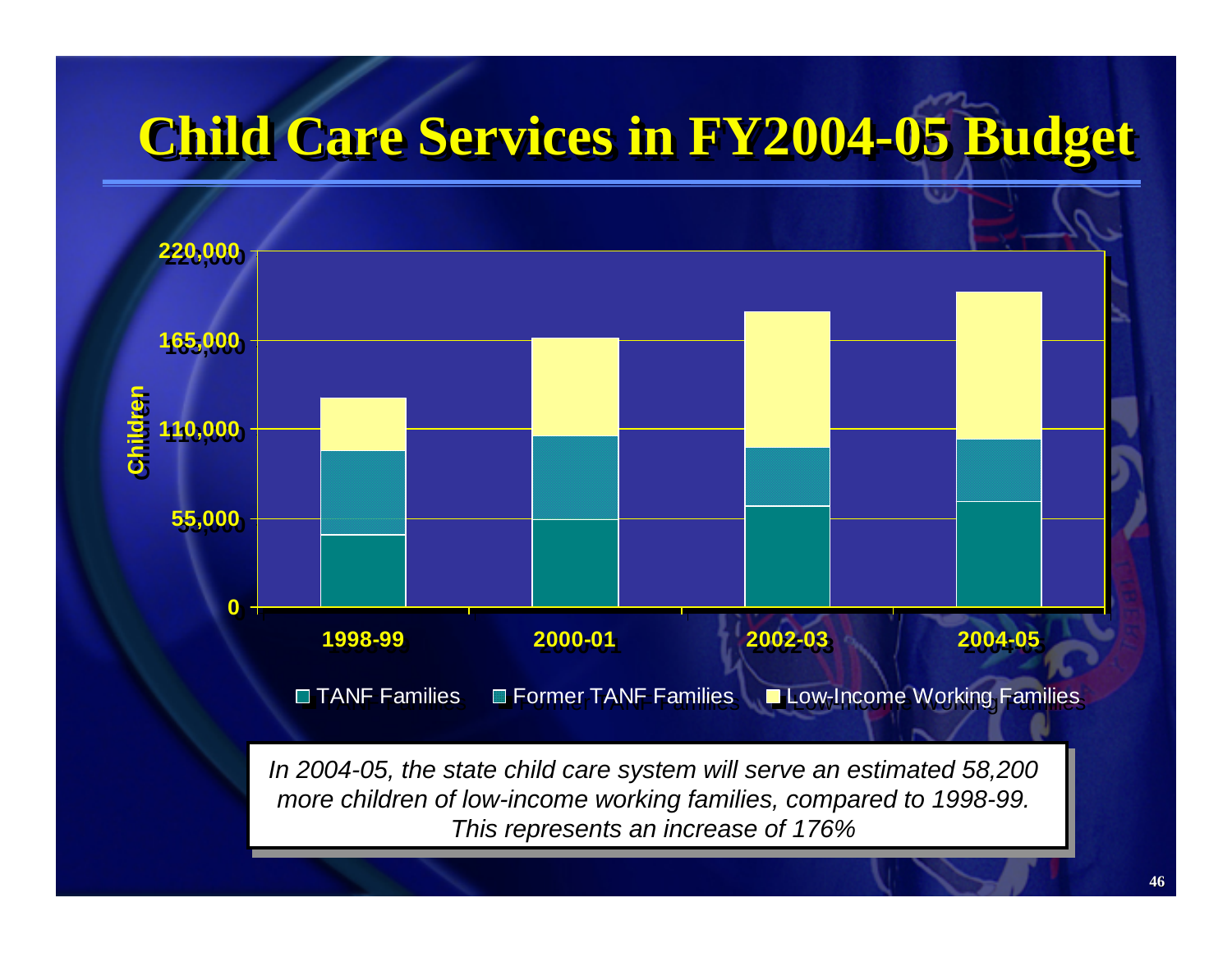## **Support for Public Libraries in the FY2004-05 Budget in the FY2004 in the FY2004 -05 Budget 05 Budget**

#### **(In Thousands)**

| Year    | <b>Improvement</b><br>of Library<br><b>Services</b> | $\frac{1}{2}$<br><b>Change</b> |
|---------|-----------------------------------------------------|--------------------------------|
| 1995-96 | \$26,190                                            | 10.1%                          |
| 1996-97 | \$28,550                                            | 9.0%                           |
| 1997-98 | \$29,407                                            | 3.0%                           |
| 1998-99 | \$30,289                                            | 3.0%                           |
| 1999-00 | \$47,286                                            | 56.1%                          |
| 2000-01 | \$62,289                                            | 31.7%                          |
| 2001-02 | \$75,289                                            | 20.9%                          |
| 2002-03 | \$75,289                                            | 0.0%                           |
| 2003-04 | \$47,789                                            | $-36.5%$                       |
| 2004-05 | \$52,568                                            | 10.0%                          |

Pennsylvania will rank 4<sup>th</sup> among all states in per capita funding for public libraries, based on the recommended library funding in the 2004-05 Budget.

Pennsylvania ranks 43rd in per capita local funding of public libraries.

*Source: National Center for Education Statistics*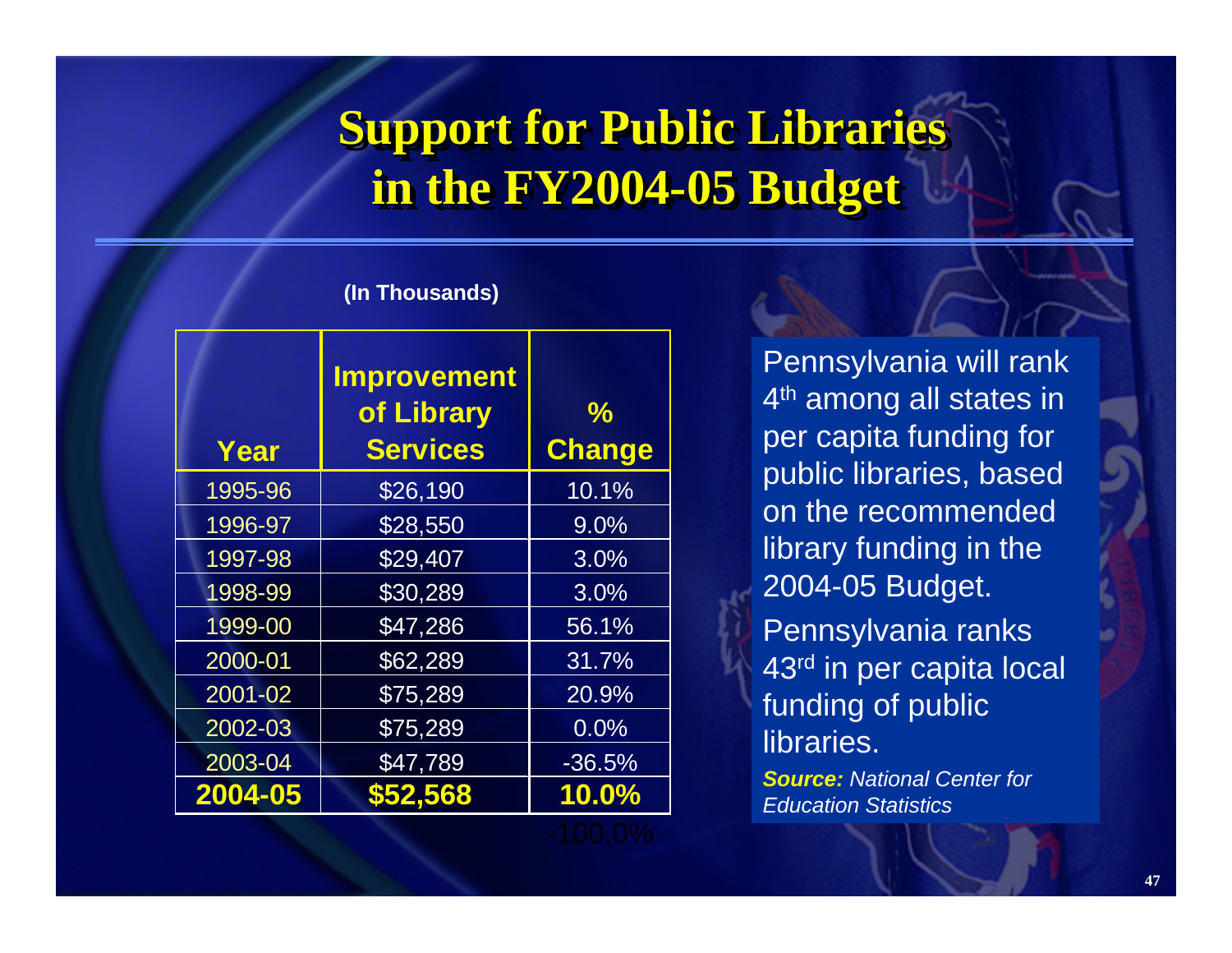## **Mass Transit Operating Assistance in the FY2004-05 Budget in the FY2004 in the FY2004 -05 Budget 05 Budget**

| <b>Fiscal Year</b> | <b>Percentage</b> |
|--------------------|-------------------|
|                    | <b>Increase</b>   |
| 1995-96            | 3.1%              |
| 1996-97            | 0.0%              |
| 1998-99            | 0.0%              |
| 1999-00            | 0.0%              |
| 2000-01            | 3.0%              |
| $2001 - 02$        | 0.0%              |
| 2002-03            | 0.0%              |
| 2003-04            | 0.0%              |
| 2004-05            | 3.4%              |

The 2004-05 budget recommends the largest increase in mass transportation operating assistance since 1995-96.

The 2004-05 budget also includes a \$34 million transfer of sales tax revenue to the Public Transportation Assistance Fund, which provides additional state financial support to mass transit agencies.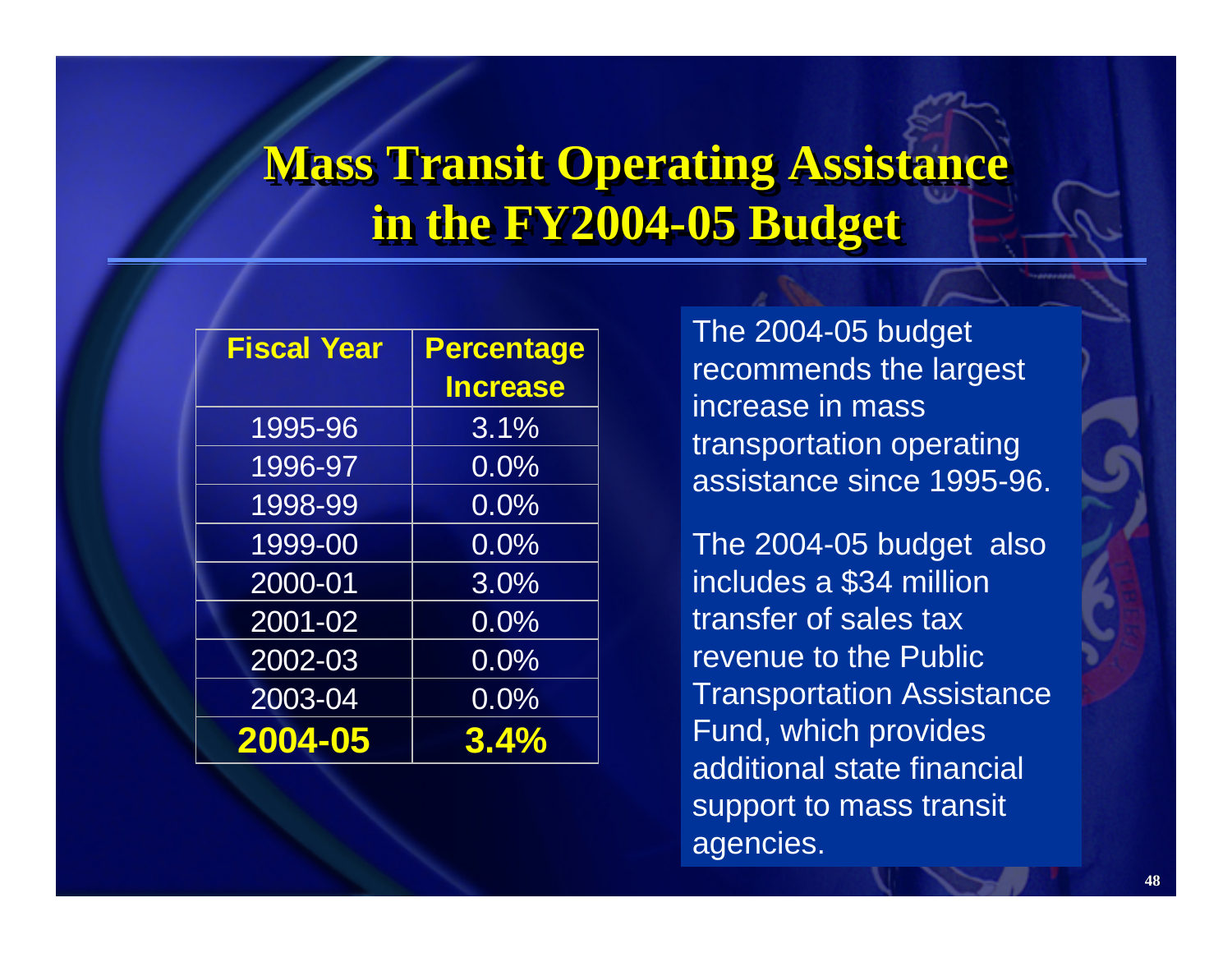# **PACE / PACENET Enrollment PACE / PACENET Enrollment PACE / PACENET Enrollment**

*Act 37 of 2003 increased income eligibility limits while implementing cost-saving initiatives in the PACE/PACENET Program. Act 37 will enable 100,000 additional older Pennsylvanians to receive financial assistance to help with the burden of pharmaceutical costs.*

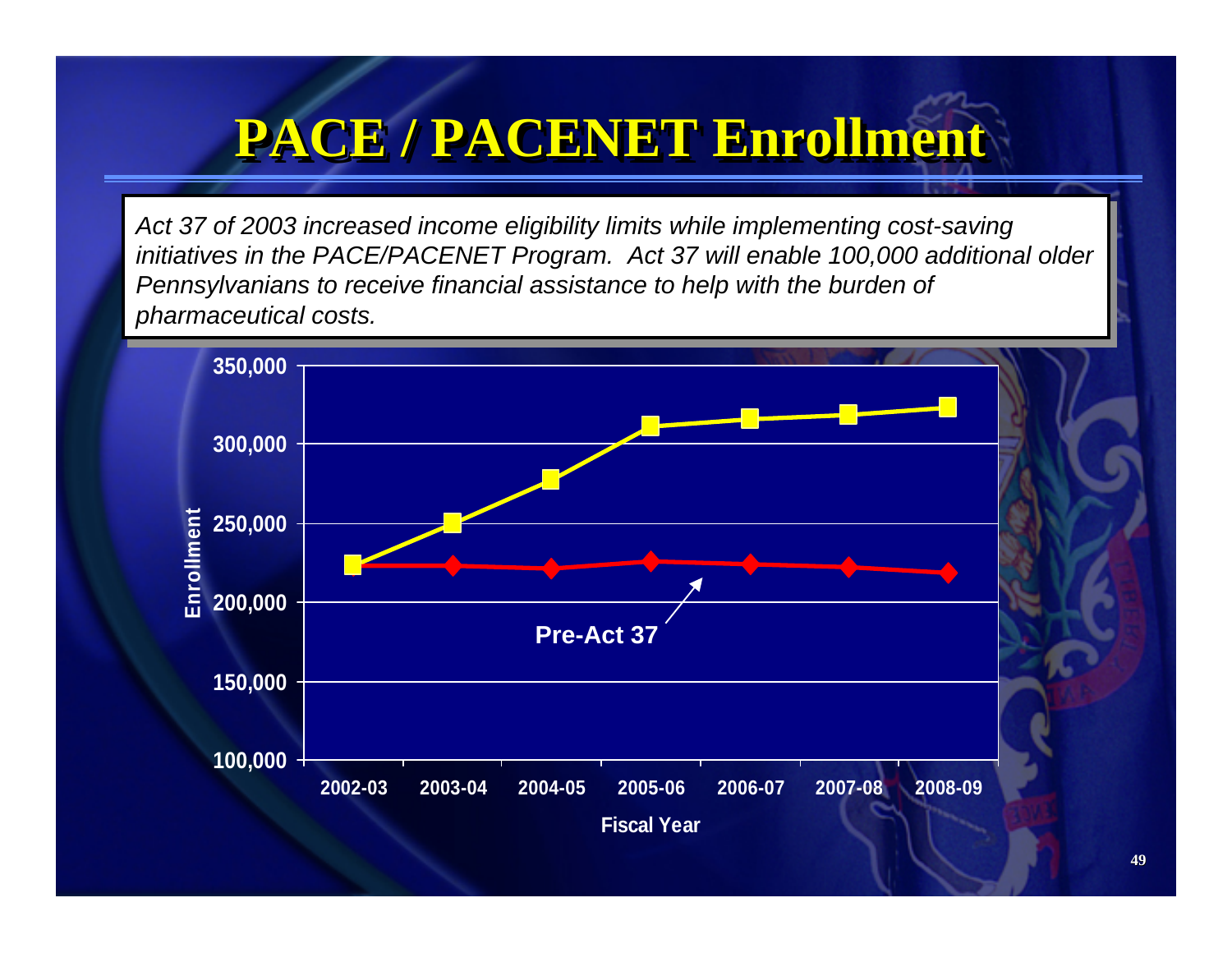**MCARE Assessment Abatement MCARE Assessment Abatement MCARE Assessment Abatement** *Providing Relief to Health Care Providers By Reducing Providing Relief to Health Care Providers By Reducing Providing Relief to Health Care Providers By Reducing Medical Malpractice Insurance Costs Medical Malpractice Insurance Costs Medical Malpractice Insurance Costs*

- **In 2004-05, the Commonwealth's budget will again allow physicians in the highest risk specialties and nurse physicians in the highest ri physicians in the highest risk specialties and nurse sk specialties and nurse midwives to forgo paying an Mcare assessment. midwives to forgo paying an midwives to forgo paying an Mcare assessment. assessment.**
	- **— Family practitioners in rural areas who deliver babies will also receive the assessment abatement.will also receive the assessment abatement. will also receive the assessment abatement. Family practitioners in rural areas who deliver babies**
- **All other physicians will have 50% of their Mcare bills forgiven. forgiven. forgiven.**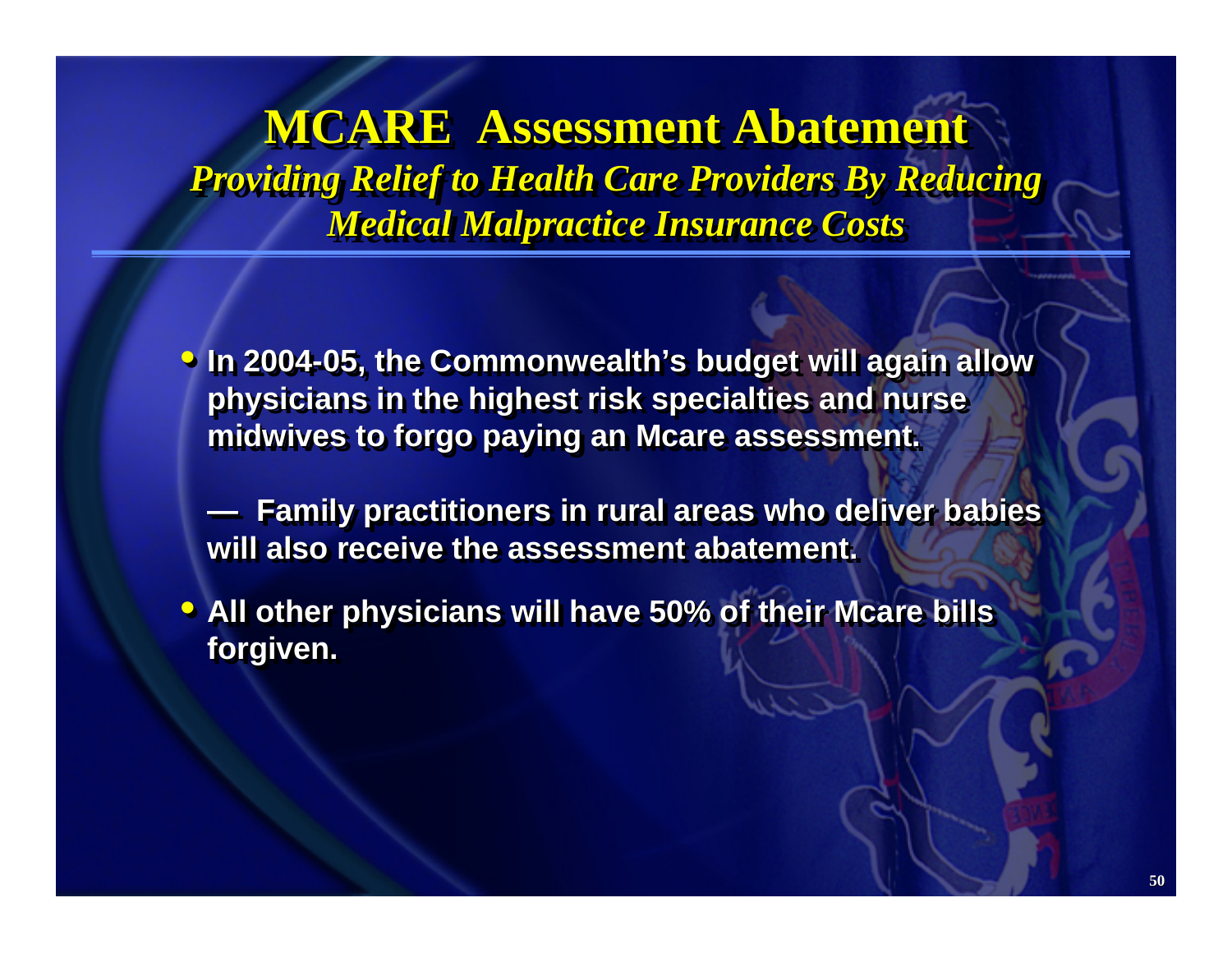## **One-Time Revenues Utilized to Balance the 2004-05 General Fund Budget the 2004 the 2004 -05 General Fund Budget 05 General Fund Budget**

*The 2004-05 Budget further reduces reliance on one-time revenues from \$658.6 million in 2003-04 to \$377.6 million. Use of one-time revenues has been reduced by nearly two-thirds since 2002-03.*

<u>In Millions</u>

**Federal Fiscal Relief Federal Fiscal Relief Federal Fiscal Relief . . . . . . . . . . . . . . . . . . . . . . . . . . . . . . . . . . . . . . . . . . . . . . . . . . . . . . . . . . . . . . . . . . \$ 377.6 \$ 377.6**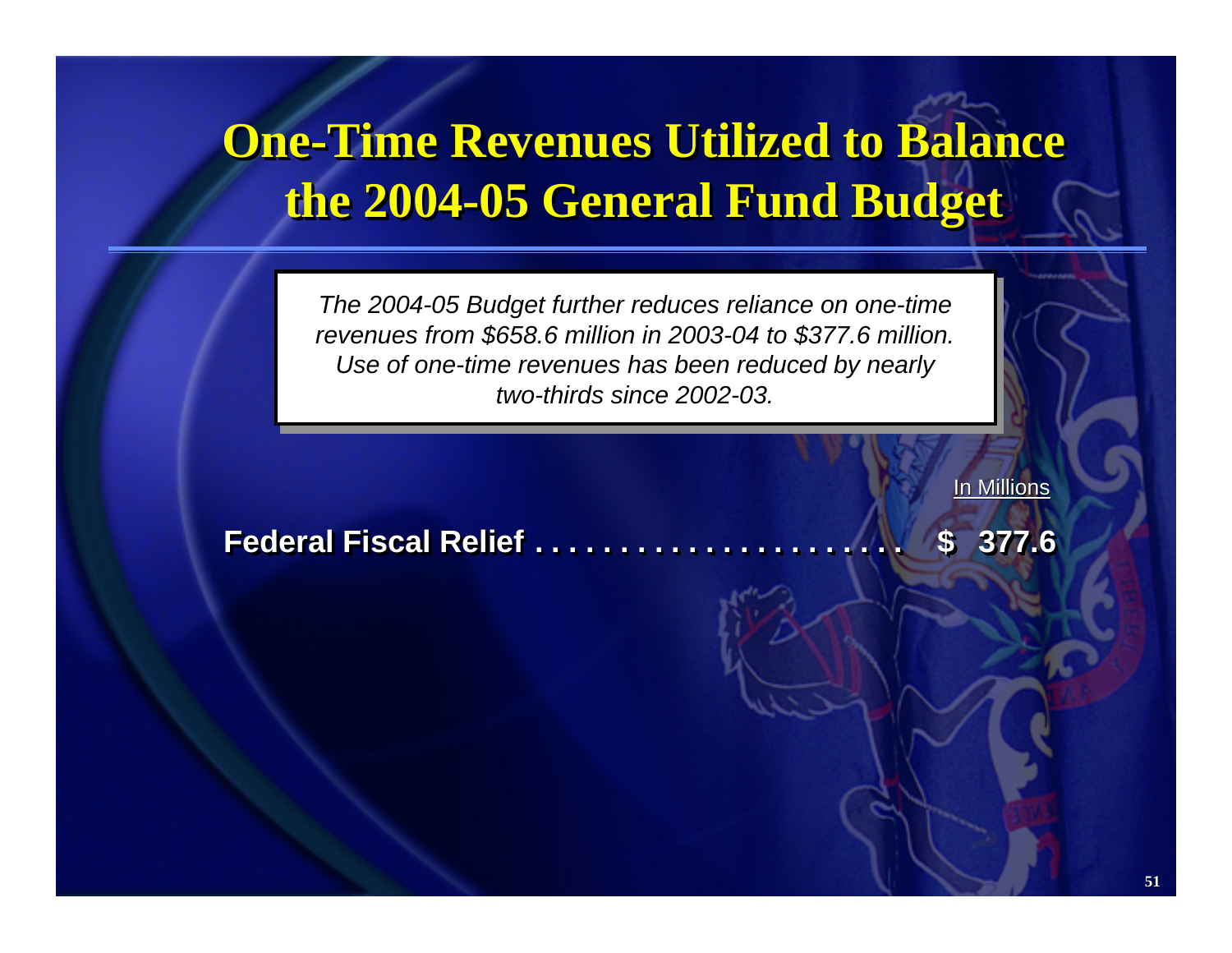## **Administrative and Operational Efficiency Administrative and Operational Efficiency Administrative and Operational Efficiency Improvements in the FY2004-05 Budget Improvements in the FY2004 Improvements in the FY2004 -05 Budget 05 Budget**

 **The 2004-05 Budget recommends significant savings to be The 2004-05 Budget recommends significant savings to be achieved through managerial and operational efficiencies at the achieved through managerial and operational efficiencies at the departmental level, including: departmental level, including:**

- Decreasing Reliance on Contracted Staff \$6.2 million Decreasing Reliance on Contracted Staff \$6.2 million
- Administrative Consolidation and Reorganization \$6.2 million Administrative Consolidation and Reorganization \$6.2 million
- Operating Government More Efficiently \$5.4 million Operating Government More Efficiently \$5.4 million
- Human Services Efficiencies \$45.6 million Human Services Efficiencies \$45.6 million

 $\checkmark$ 

 $\checkmark$ 

 $\checkmark$ 

 $\checkmark$ 

 **The Office of Management and Productivity is collaborating with The Office of Management and Productivity is collaborating with agencies to realize additional savings through multi-agency agencies to realize additional savings through multi-agency initiatives, including: initiatives, including:**

- General Administration and Telecommunications Savings \$1 million General Administration and Telecommunications Savings \$1 million
- Savings from Strategic Sourcing \$19 million Savings from Strategic Sourcing \$19 million
- Savings from Contract Renegotiations \$5.5 million Savings from Contract Renegotiations \$5.5 million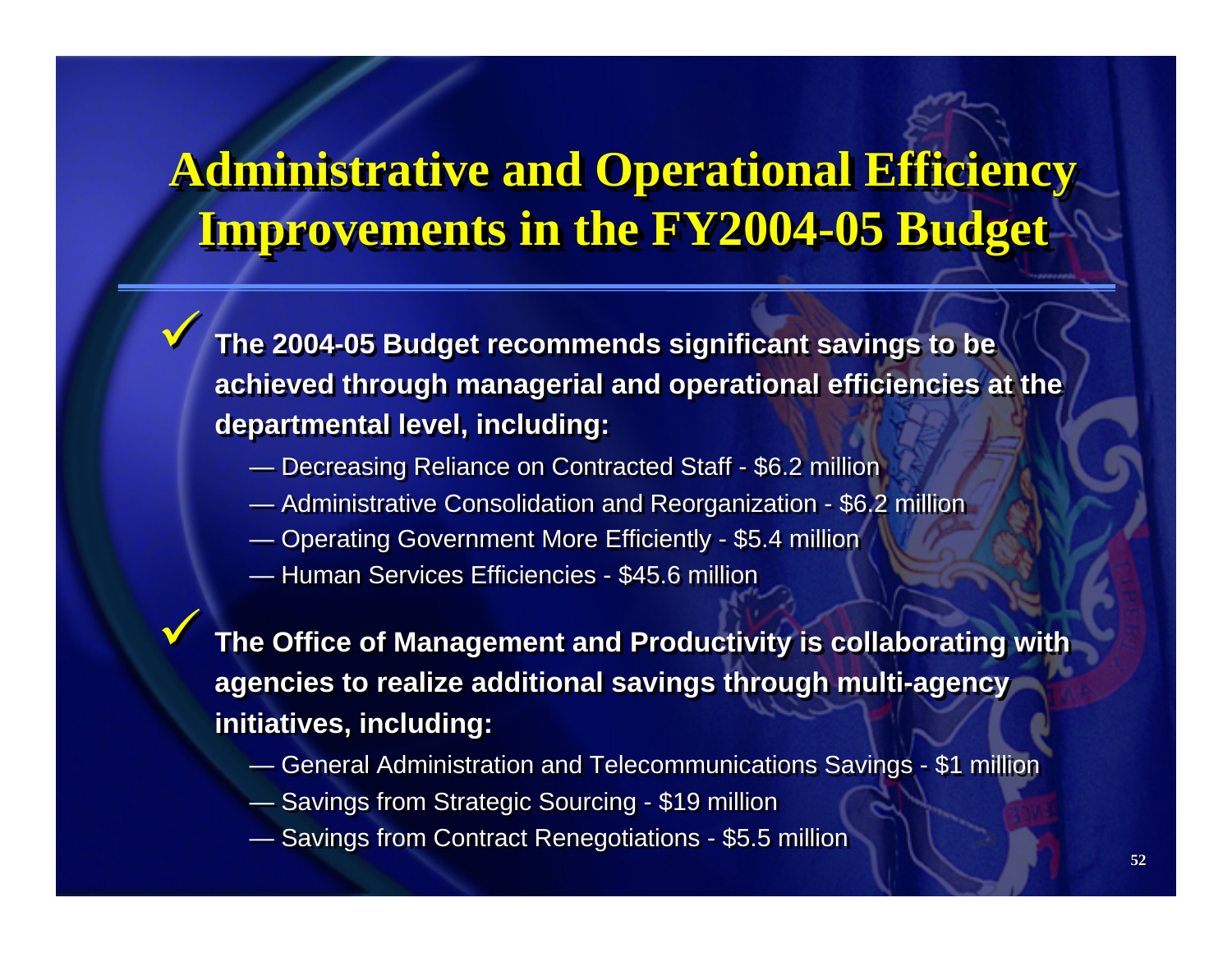# **Other Crucial Unfinished Business Unfinished Business Unfinished Business**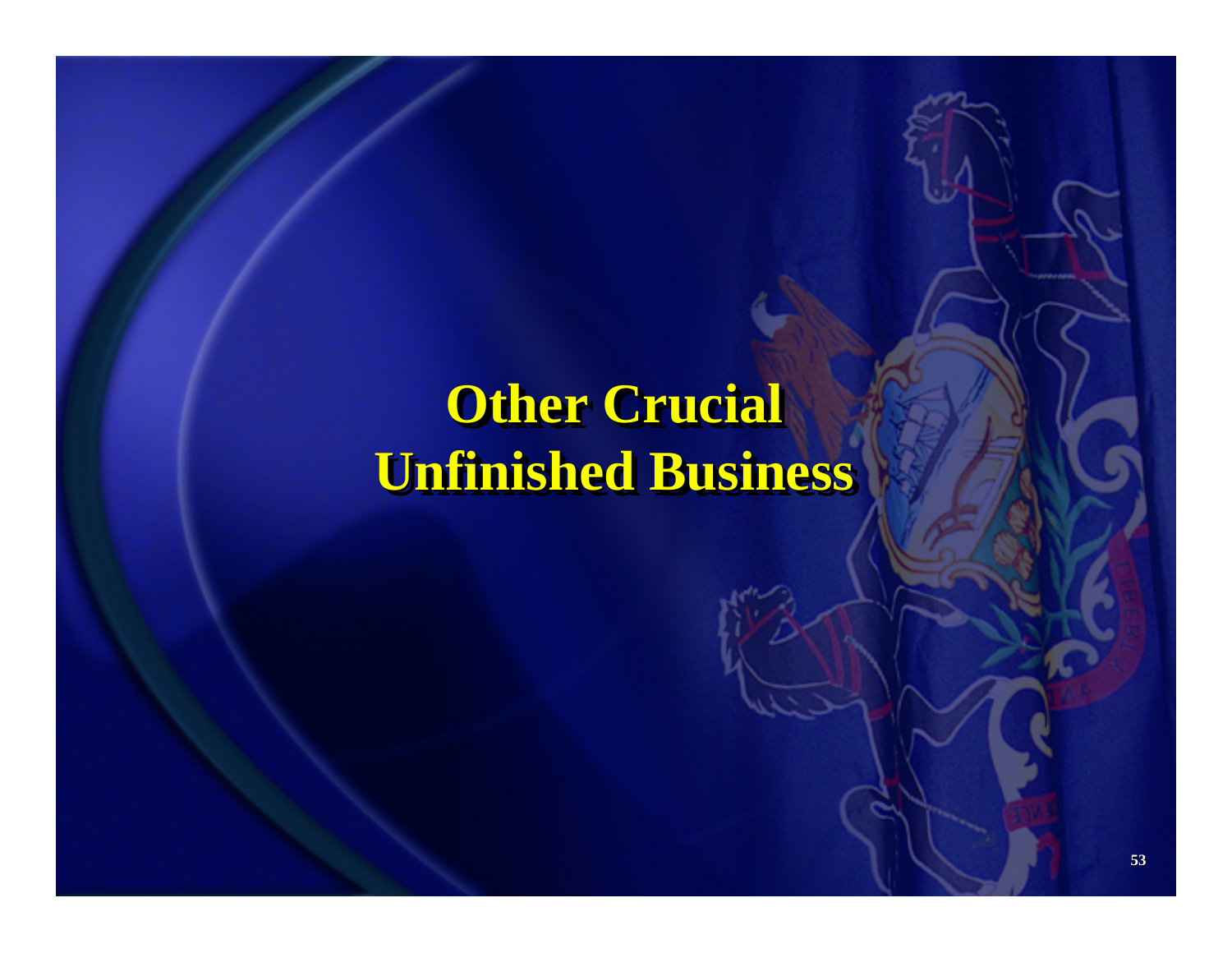#### **Pennsylvania Needs An Pennsylvania Needs An Pennsylvania Needs An Economic Stimulus Program Economic Stimulus Program Economic Stimulus Program**

- **Only two states had slower population growth than PA between 1990 and 2000 (West Virginia and North Dakota). between 1990 and 2000 (West Virginia and North Dakota). between 1990 and 2000 (West Virginia and North Dakota).**
- **Between 1990 and 2000, PA lost 7.4% of young workers between the ages 25-34, the ninth largest loss in the nation. between the ages 25 between the ages 25 -34, the ninth largest loss in the nation. 34, the ninth largest loss in the nation.**
- **Between 1992 and 2002, PA employment grew by only 11.4% compared to 20% in the nation. compared to 20% in the nation. compared to 20% in the nation.**
- **Growth in average annual pay also lagged in PA, increasing by Growth in average annual pay also Growth in average annual pay also lagged in PA, increasing by lagged in PA, increasing by only 10.2% from 1991 to 2001 compared to 13.2% nationally. only 10.2% from 1991 to 2001 co only 10.2% from 1991 to 2001 compared to 13.2% nationally. mpared to 13.2% nationally.**
- **PA ranked 44<sup>th</sup> for new business starts and growth in 2001.**

"Back to Prosperity: A Competitive Agenda for Renewing Pennsylvania" Brookings Institute, Dec. 2003.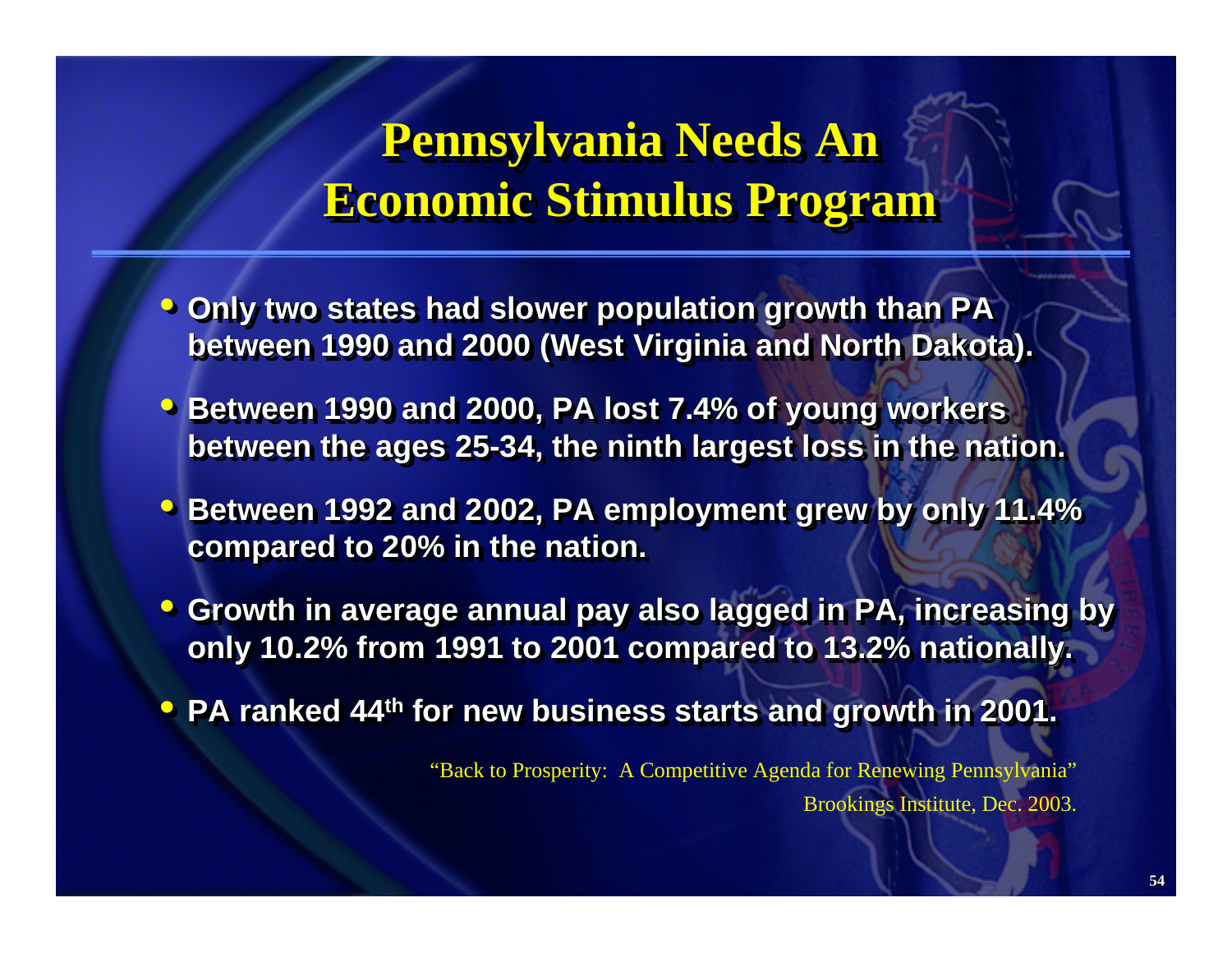#### **PA Labor Force and Employment PA Labor Force and Employment PA Labor Force and Employment**

*PA employment is down 1.2% since January '03. Most reductions in PA's unemployment rate seen since Feb '03 are the result of a smaller labor force rather than actual job creation. Current forecasts indicate that PA's labor force will not return to its prior high of 6.3 million any sooner than December 2005.*



**\* Labor Force indicates the combination of employed persons and those unemployed persons actively seeking employment.**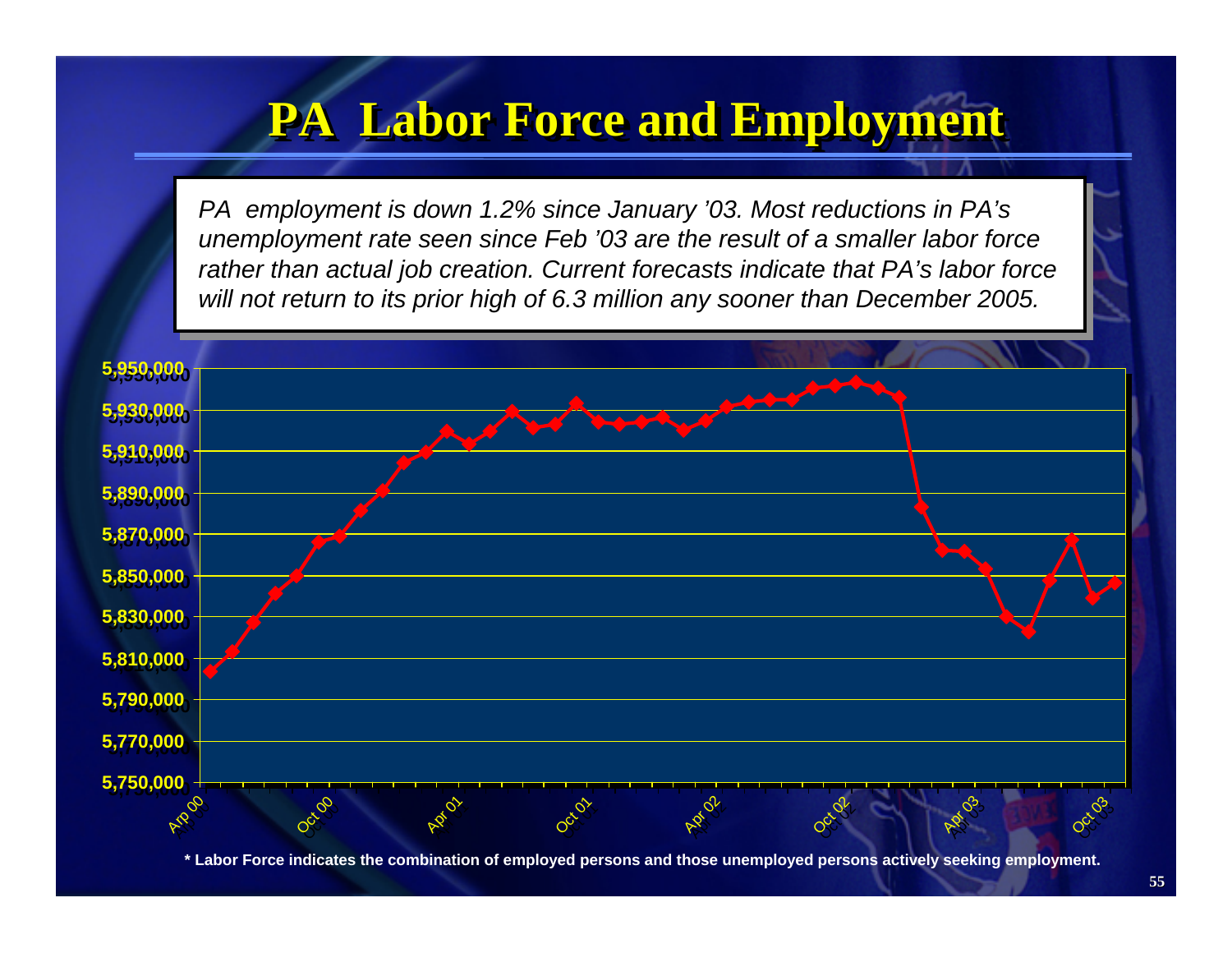#### **Pennsylvania's Economic Stimulus Program Pennsylvania's Economic Stimulus Program**

The Economic Stimulus Program aims to make available \$2.0 billion in state grants, loans and guarantees over the next three years and leverage an additional \$3.1 billion in private economic development investment *in order to "jumpstart" Pennsylvania's economy and restore in order to "jumpstart" Penns in order to Pennsylvania's economy and restore ylvania's economy and restore our Commonwealth to economic competitiveness. our Commonwealth to economic competitiveness. our Commonwealth to economic competitiveness.*

| <b>Bond-Funded Components of the Economic Stimulus Program:</b> |                           |              |
|-----------------------------------------------------------------|---------------------------|--------------|
| Pennsylvania Business in Our Sites                              |                           | \$ 300 M     |
| Redevelopment Assistance                                        | $\mathbf{s}$              | 640 M        |
| <b>New Ventures Investment Guarantee Fund</b>                   |                           | \$ 250 M     |
| Venture Capital Loans                                           | $\boldsymbol{\mathsf{s}}$ | 60 M         |
| Water and Sewer Systems                                         |                           | \$ 250 M     |
| Real Estate Construction Fund                                   | $\mathbf{s}$              | <b>150 M</b> |
| <b>Equipment and Working Capital Assistance:</b>                |                           |              |
|                                                                 | $\mathbf{\$}$             | <b>50 M</b>  |
| Secondary Stage Loan Guarantee Program \$                       |                           | <b>50 M</b>  |
| <b>Handheld pharmaceutical devices at hospitals </b>            | $\mathbf{s}$              | <b>25 M</b>  |
| First Industries: Agriculture and Tourism\$                     |                           | <b>150 M</b> |
| <b>Commonwealth Tax Increment Financing (TIF)</b>               |                           |              |
| Loan Guarantee Fund  \$ 100 M                                   |                           |              |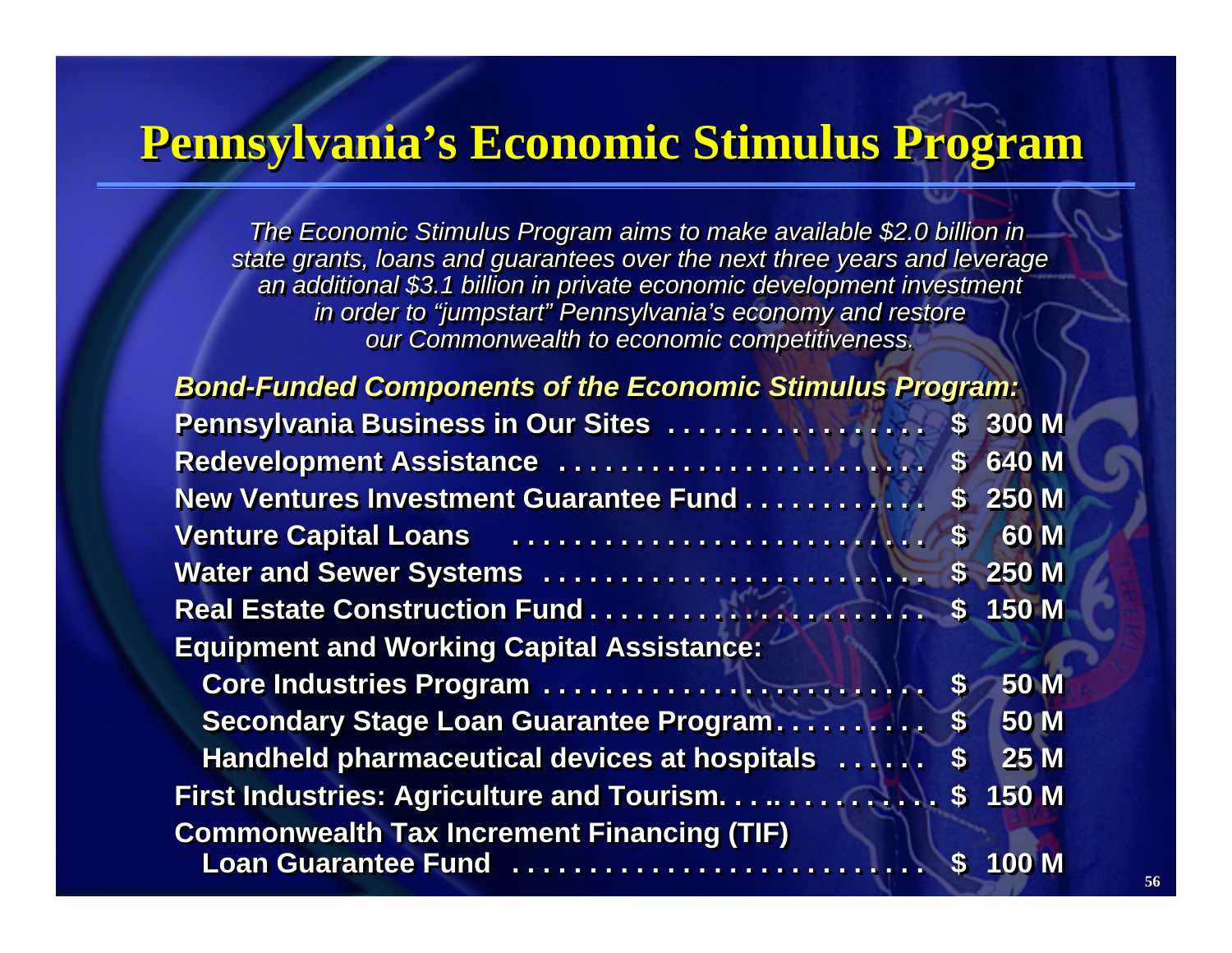#### **General Obligation Bond and Lease Rental Debt General Obligation Bond and Lease Rental Debt General Obligation Bond and Lease Rental Debt as a Percent of Personal Incomeas a Percent of Personal Income as a Percent of Personal Income**

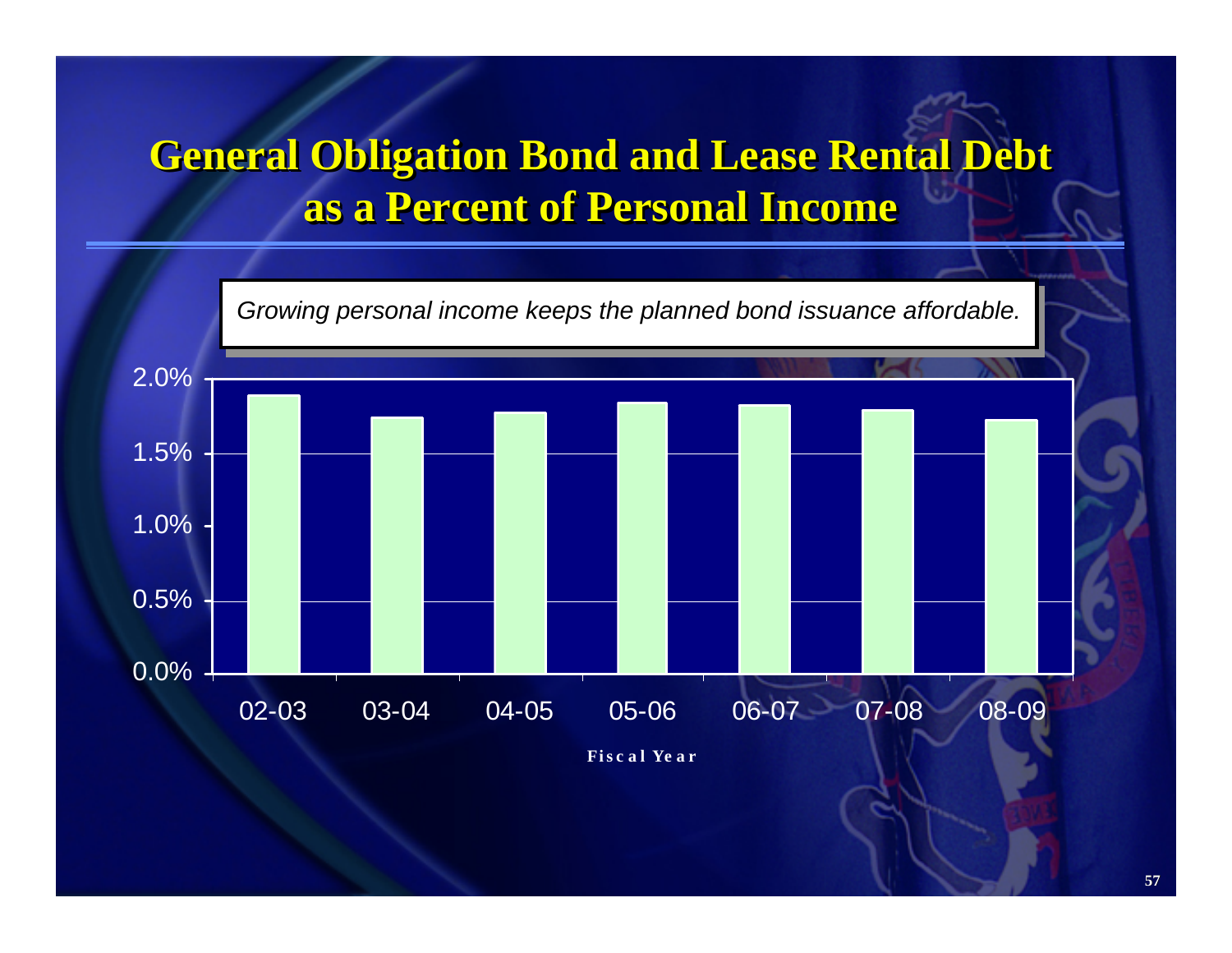#### **Capital Budget Debt as a Percent of the Debt Limit**

*Annual debt issuance levels peaked in 2002-03 at \$1.2 billion. Debt outstanding will remain relatively constant from 2003-04 through 2008-09 due in part to the need to issue at least \$900 million in debt for capital projects that were committed to prior to 2003.*

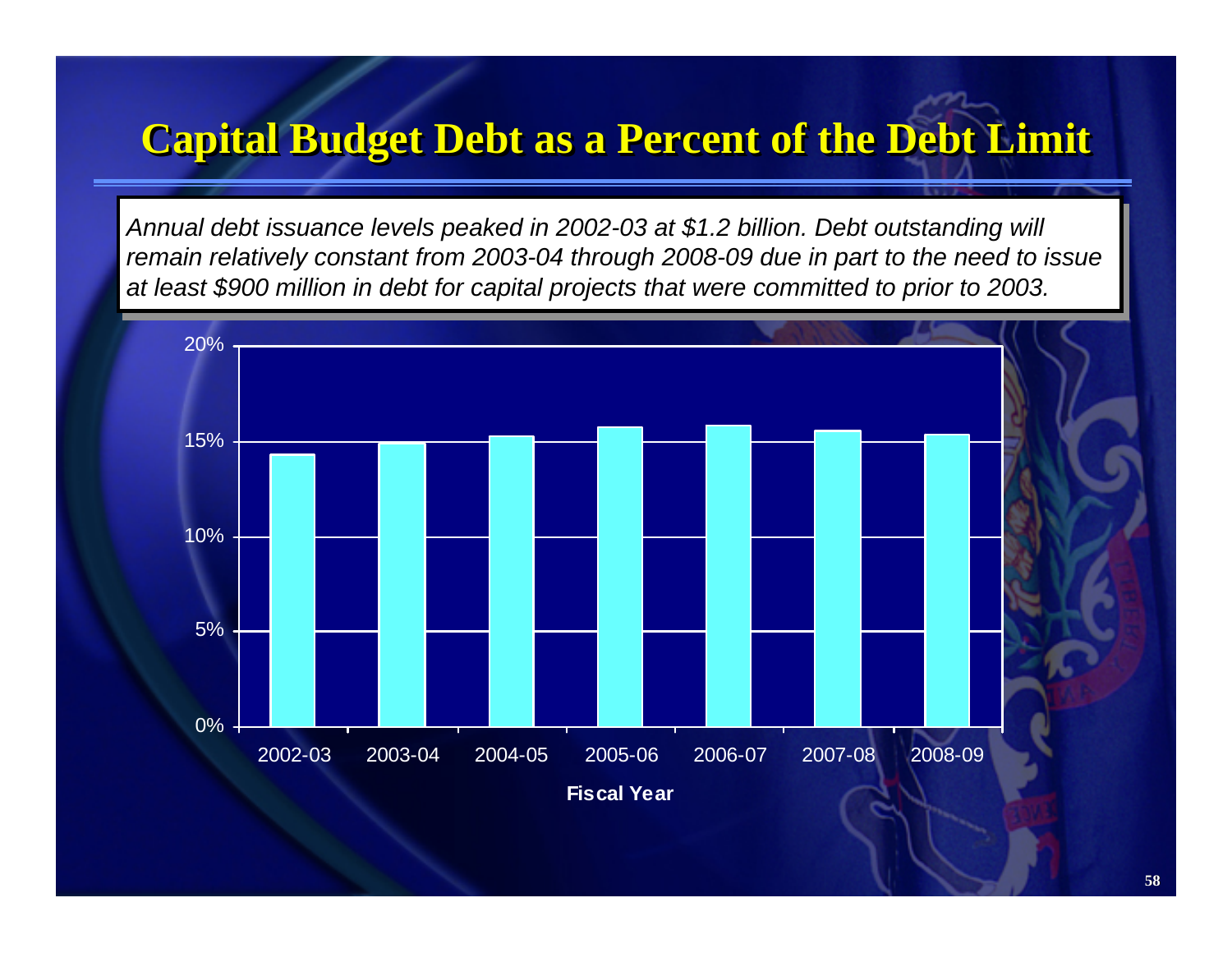## **Pennsylvania Can Invest More In Its Future Pennsylvania Can Invest More In Its Future Pennsylvania Can Invest More In Its Future**



*Moody's Investors Service's "2003 State Debt Medians" report showed that Pennsylvania's 2002 net tax-supported debt per capita ranked 22nd among the states. That means that the Commonwealth has room to borrow responsibly to invest in Pennsylvania's future.*

Source: Moody's Investors Service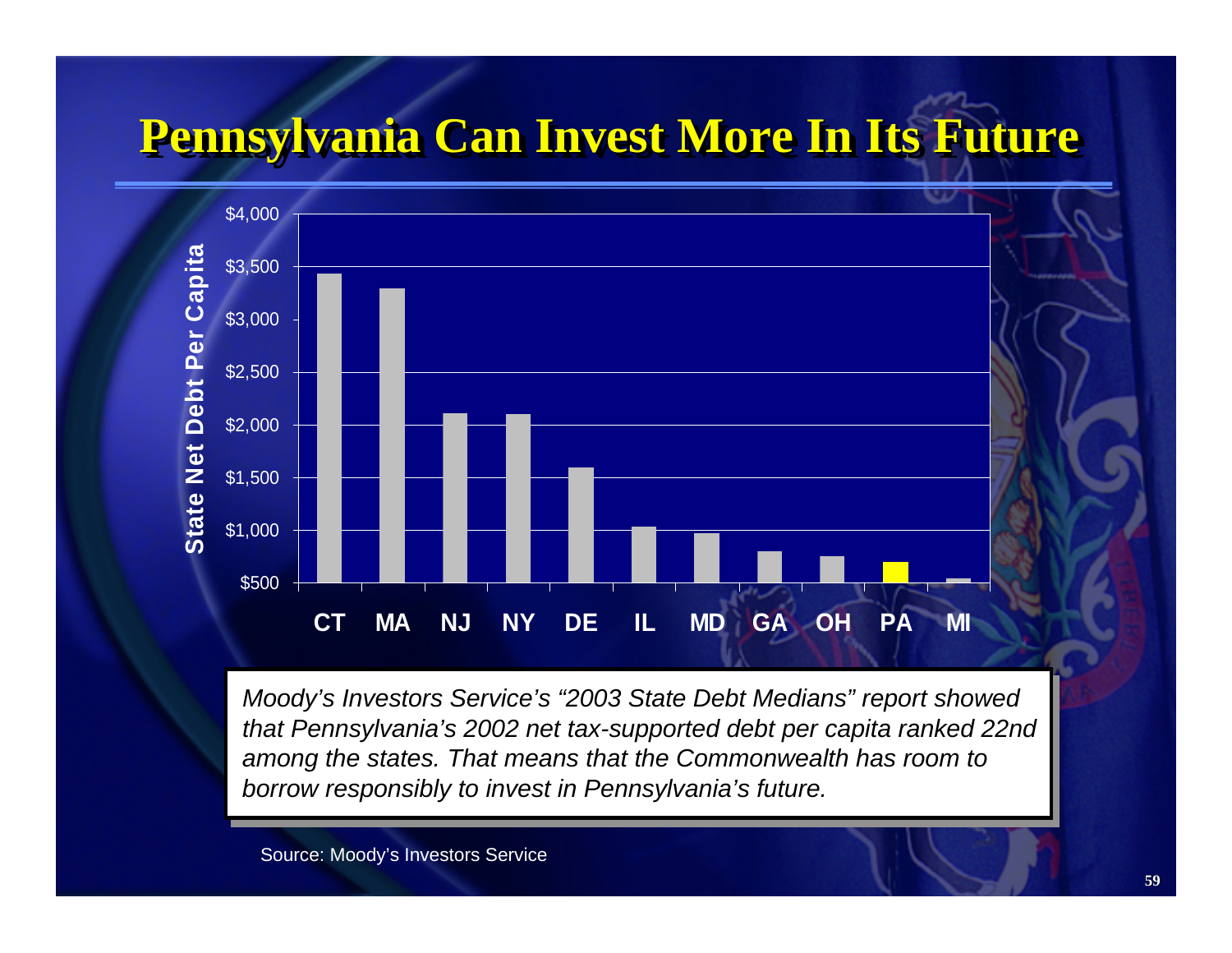#### **Pennsylvania's Economic Stimulus Program Pennsylvania's Economic Stimulus Program**

| <b>General Fund Components:</b>                            |                  |                |
|------------------------------------------------------------|------------------|----------------|
| <b>Keystone Innovation Zones:</b>                          |                  |                |
|                                                            |                  | <b>25 M</b>    |
| University tech transfer / intellectual property           |                  |                |
|                                                            |                  | <b>10 M</b>    |
| <b>Expanded Research and Development Tax Credits</b>       |                  |                |
|                                                            | $\mathbf{s}$     | <b>30 M</b>    |
|                                                            | $\boldsymbol{s}$ | <b>40 M</b>    |
| <b>Transfer to PA Economic Development Financing Auth.</b> | $\mathbf{s}$     | 29 M           |
| Expanded Main Street Program                               | $\mathbf{s}$     | 7 <sub>M</sub> |
|                                                            | $\mathbf{s}$     | 7 <sub>M</sub> |

#### *Other:Other:*

Pennsylvania Section 108 Initiative (Federal Ioan pool). \$ 288 M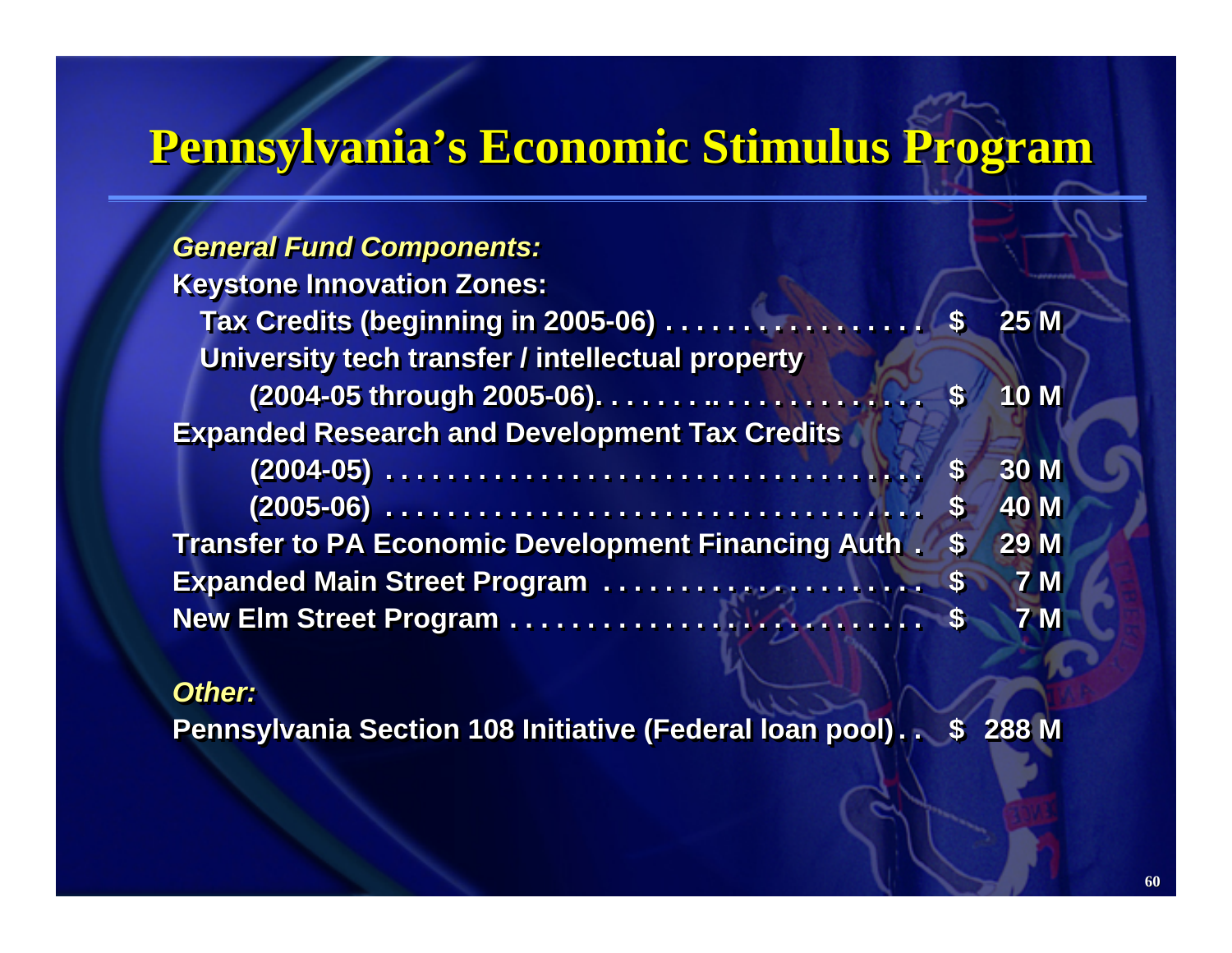## **Pennsylvania Needs Pennsylvania Needs Pennsylvania Needs Property Tax Relief Property Tax Relief Property Tax Relief**

- Pennsylvania homeowners have been hit hard by repeated property tax increases over the past decade. Nearly 9 in 10 school districts increased local taxes by more than 25% over the past decade. More than half increased their local taxes by at least 50%.  $\mid$ Forty-two school districts doubled their local taxes. Forty -two school districts doubled their local taxes. two school districts doubled their local taxes.
- The Commonwealth's share of public school funding has declined to an all-time low of  $34\%$  from a one-time high of  $50\%$ .
- Local property taxes have increased to fill the school funding gap, but have not been able to generate sufficient tax revenue to adequately fund schools and make up for the declining State share of public education costs.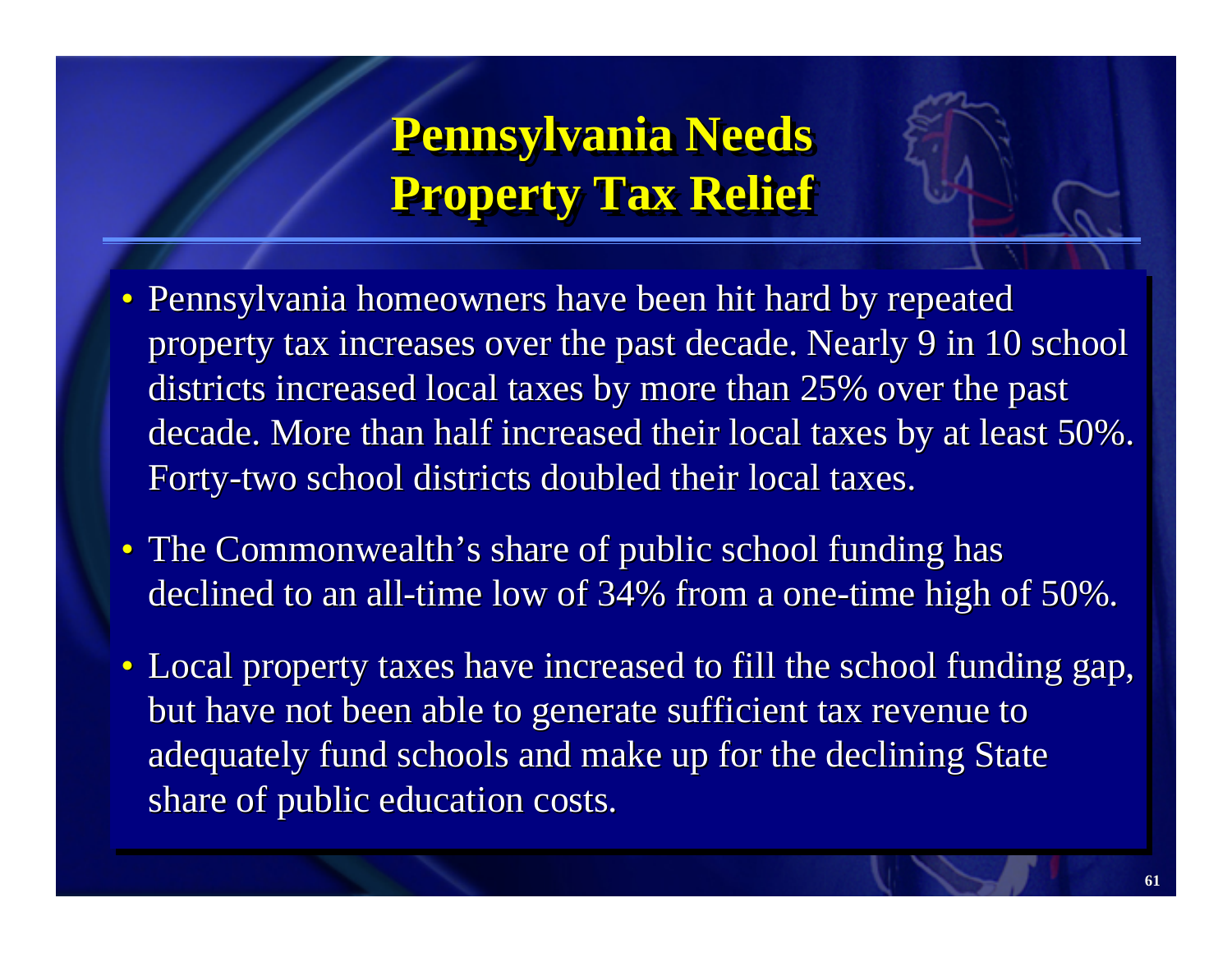#### **Relieving the Property Tax Burden**

- The Rendell Administration wants to ensure substantial local tax relief by authorizing a limited expansion in gaming to fund property tax relief for homeowners across the Commonwealth and wage tax relief for residents of Philadelphia.
- Every school district will be guaranteed at least a minimum local tax reduction, and most would receive far more – up to a maximum set in law. reduction, and most would receive far more reduction, and most would receive far more –– up to a maximum set in law.
- This proposal will ultimately increase State aid to school districts by \$1 billion.
- School districts would have the option to further reduce local property taxes by replacing them with local income taxes, thereby improving equity, predictability and balance in local tax structure. predictability and balance in local tax structure. predictability and balance in local tax structure.
- School districts would be required to cut local property taxes by the exact amount of new State funding received – a dollar for dollar exchange. – a dollar for dollar exchange.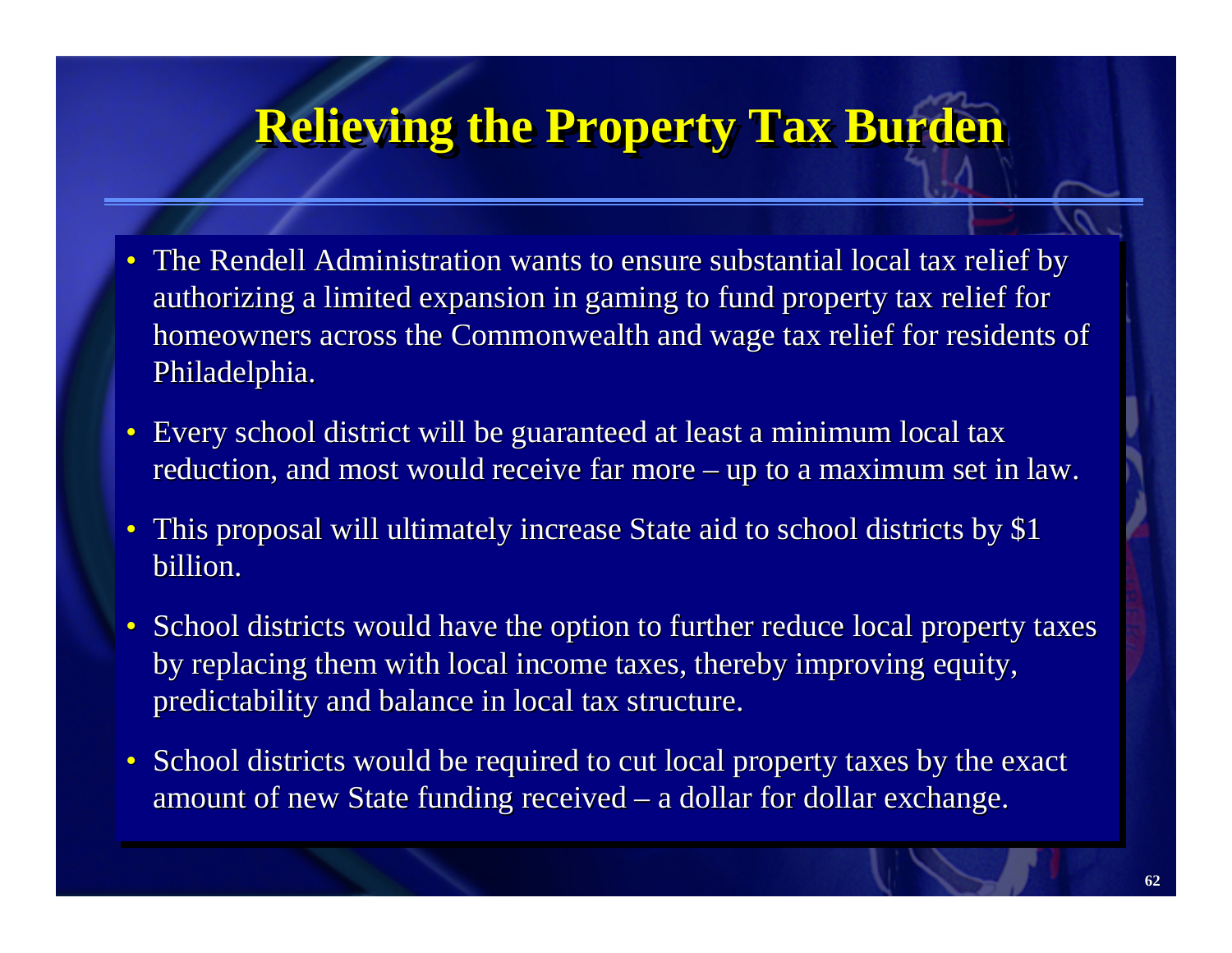## **Growing Greener II Growing Greener II Growing Greener II**

*Fixing the Problems of the Past Fixing the Problems of the Past Fixing the Problems of the Past*

*Building on Past Successes Building on Past Successes Building on Past Successes*

*Improving Pennsylvania's Quality of Life Improving Pennsylvania's Quality of Life Improving Pennsylvania's Quality of Life*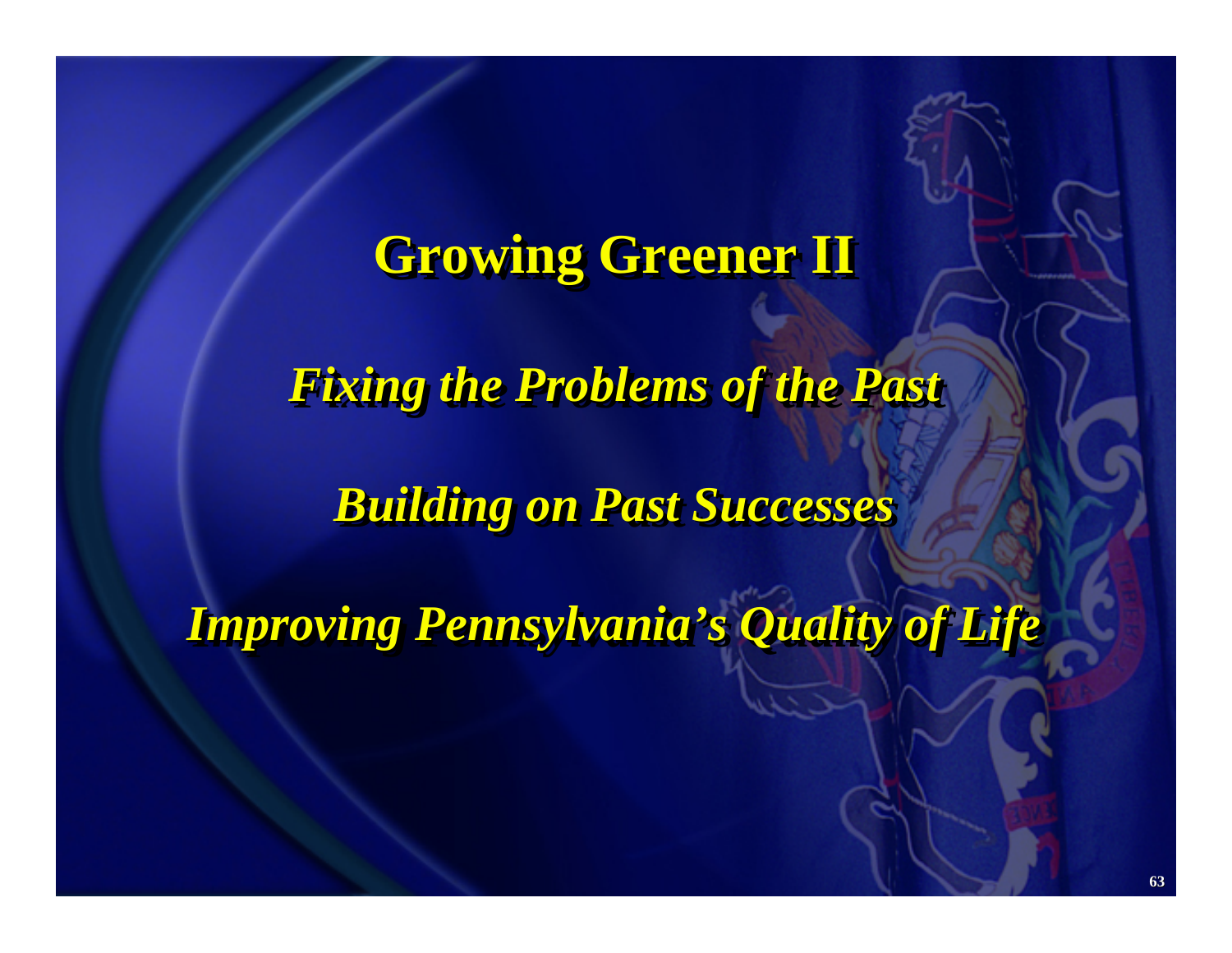## Growing Greener II **Will Prevent Growing Greener Program Cuts and Provide Funding for Needed Program Expansion Provide Funding for Needed Program Expansion Provide Funding for Needed Program Expansion**

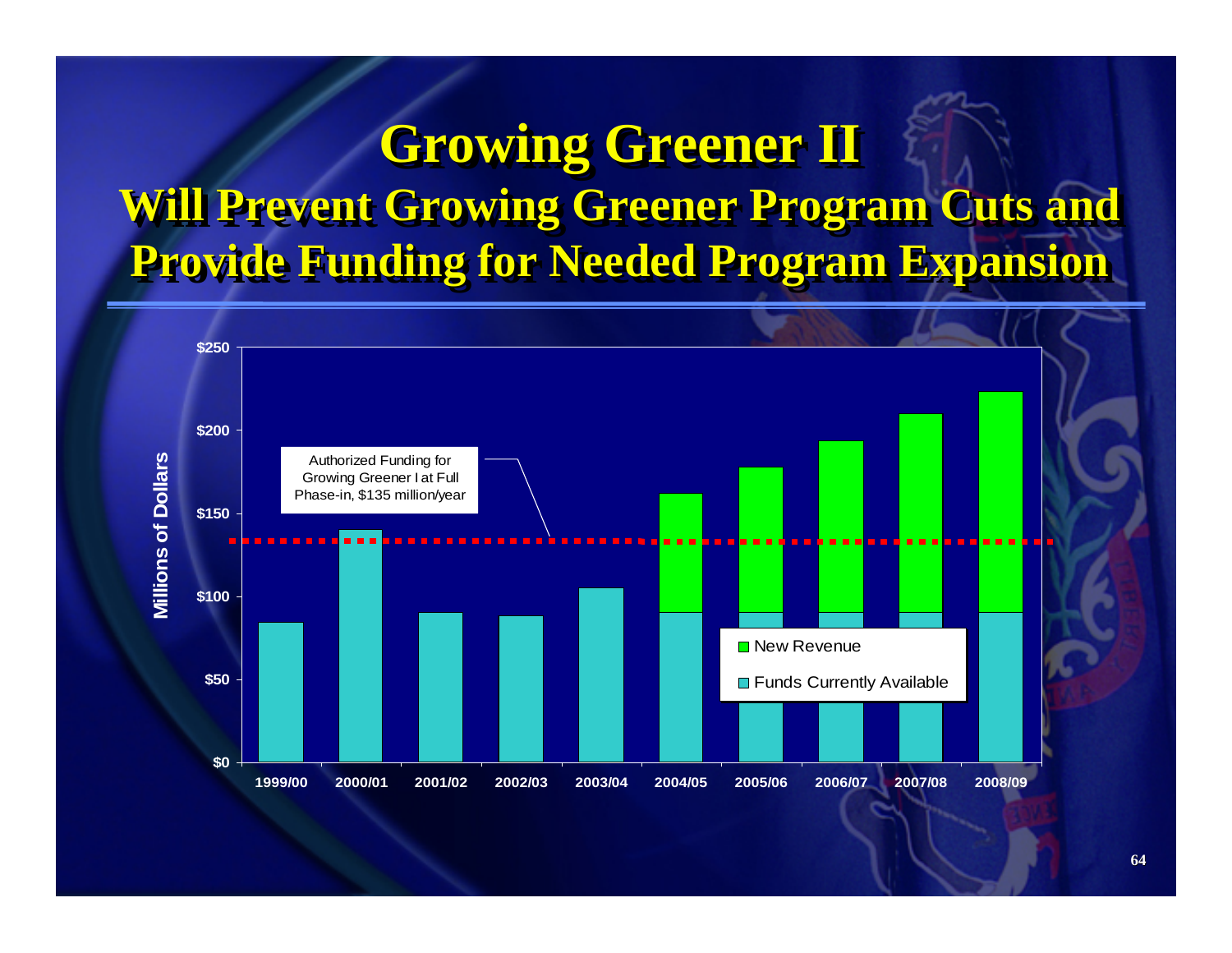# Hazardous Site Cleanup will Stop Without New Revenue

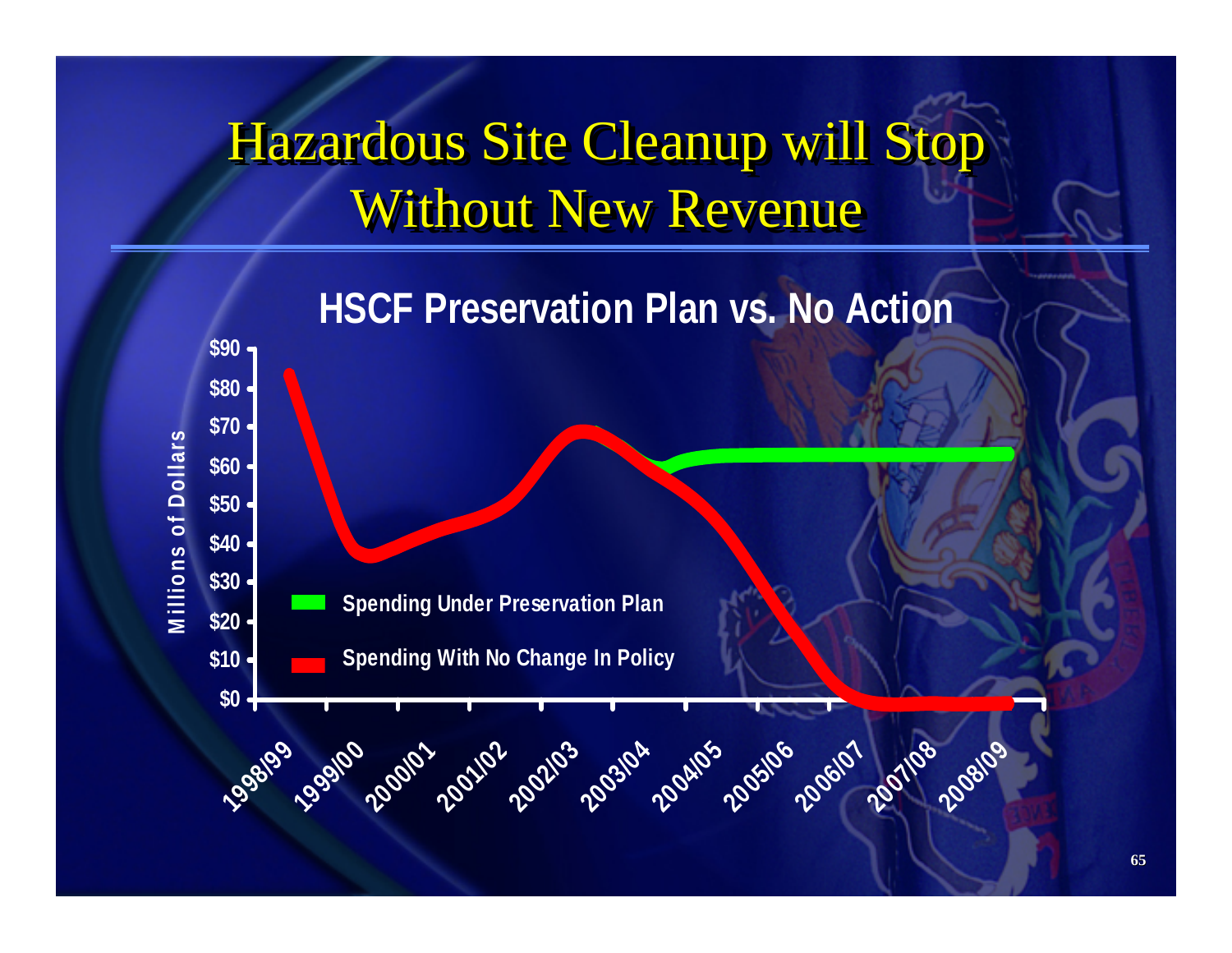| Growing Greener II                                                     | <b>State Funds</b><br>(Dollar Amounts in Thousands) |         |                           |         |
|------------------------------------------------------------------------|-----------------------------------------------------|---------|---------------------------|---------|
|                                                                        |                                                     | 2004-05 |                           | 2005-06 |
| <b>Sources:</b>                                                        |                                                     |         |                           |         |
| <b>General Fund Revenues:</b>                                          |                                                     |         |                           |         |
|                                                                        | $\mathfrak{L}$                                      | 63,000  | $\mathfrak{L}$            | 84,000  |
|                                                                        |                                                     | 7,000   |                           | 28,000  |
|                                                                        |                                                     |         |                           |         |
| <b>General Fund Revenues</b>                                           | $\boldsymbol{\mathsf{S}}$                           | 70,000  | $\mathcal{S}$             | 112,000 |
| <b>Environmental Stewardship Fund Revenues:</b>                        |                                                     |         |                           |         |
|                                                                        | $\mathcal{S}$                                       | 21,000  | $\mathfrak{L}$            | 21,000  |
|                                                                        |                                                     |         |                           |         |
|                                                                        | \$                                                  | 91,000  | $\boldsymbol{\mathsf{S}}$ | 133,000 |
| Uses:                                                                  |                                                     |         |                           |         |
| <b>Environmental Stewardship Fund:</b>                                 |                                                     |         |                           |         |
|                                                                        | $\mathcal{L}$                                       | 21,000  | $\mathfrak{L}$            | 21,000  |
|                                                                        |                                                     |         |                           |         |
| <b>General Fund:</b><br>Debt Service for Growing Greener II Bond Issue |                                                     | 2,330   |                           | 18,151  |
| Historic Preservation Tax Credit                                       |                                                     | 11,500  |                           | 11,500  |
|                                                                        |                                                     | 25,000  |                           | 25,000  |
| DCED - Center for Local Government Services                            |                                                     | 7,500   |                           | 7,500   |
|                                                                        |                                                     | 19,000  |                           | 45,200  |
| DGS - Energy Costs-Increased Use of Green Energy                       |                                                     | 2,000   |                           | 2,000   |
|                                                                        |                                                     | 2,600   |                           | 2,600   |
|                                                                        | $\boldsymbol{\$}$                                   | 69,930  | $\boldsymbol{\mathsf{s}}$ | 111,951 |
|                                                                        | S                                                   | 90,930  | S                         | 132,951 |
| <b>Available Balance</b>                                               | $\mathfrak{L}$                                      | 70      | $\mathfrak{L}$            | 49      |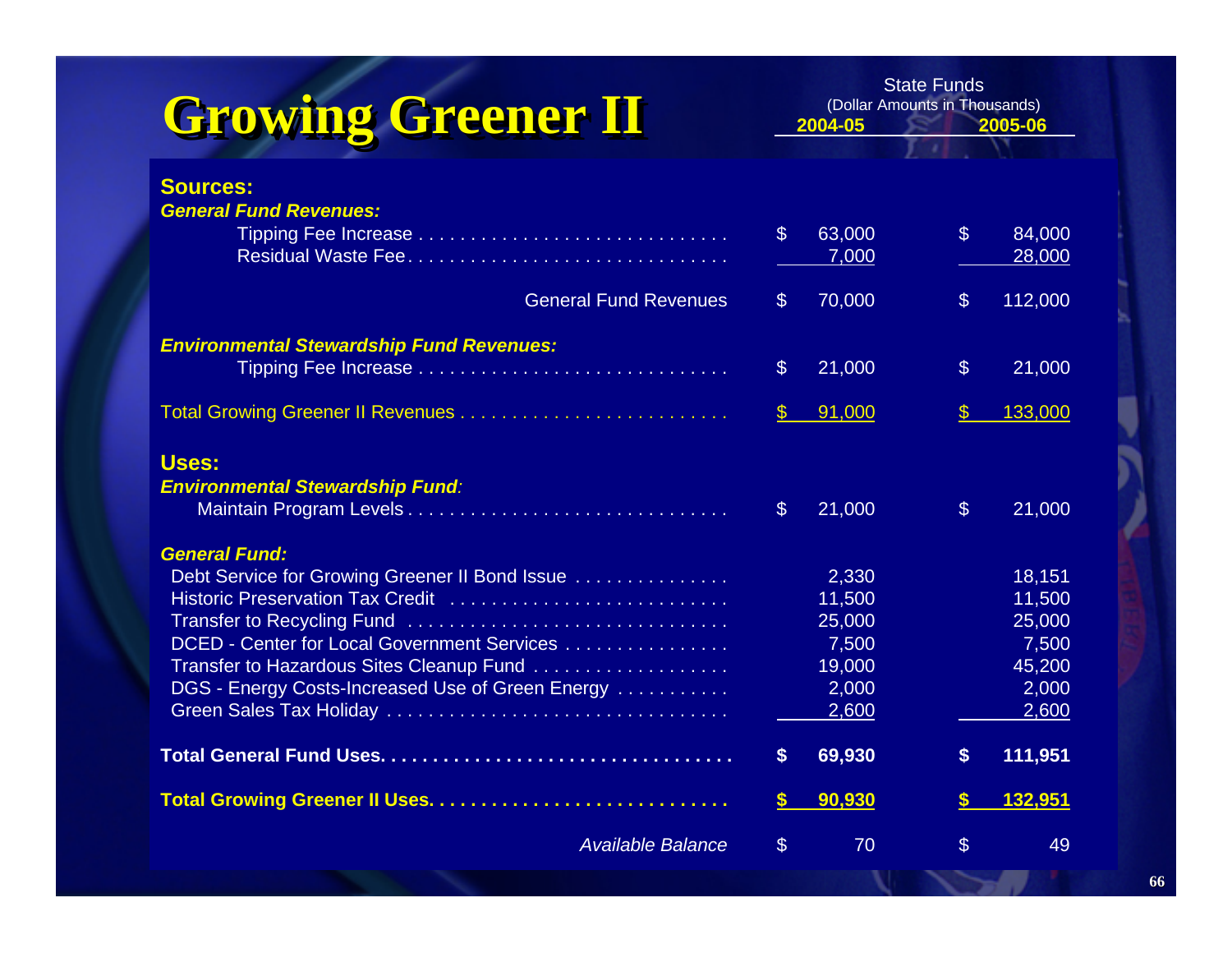#### **Growing Greener II Uses**

- $\bullet$  **Protects Existing Growing Greener Programs**: Provides an additional \$21 M for existing programs, preventing reductions.
- $\bullet$  **Enhances Growing Greener with \$800 M Growing Greener Bond Issue:** Funds would be spent over four years on parks, open space and farmland (\$330 M), environmental cleanup (\$300 M) and revitalization of older communities (\$170 M)
- $\bullet$ **Historic Preservation Tax Credits:** \$11.5 M
- $\bullet$ **Increased support for Local Recycling Programs:** \$25 M
- $\bullet$ **Increased support for Land use/Growth Planning:** \$7.5 M
- $\bullet$ **Commonwealth's Green Energy purchase increased to 20%**
- $\bullet$ **Twice-per-year Green Tag Sales Tax Holiday:** \$2.6 M
- $\bullet$  *Other Funds:* **Home Town Streets Program.** \$200 M from PennDOT capital plan over next four years.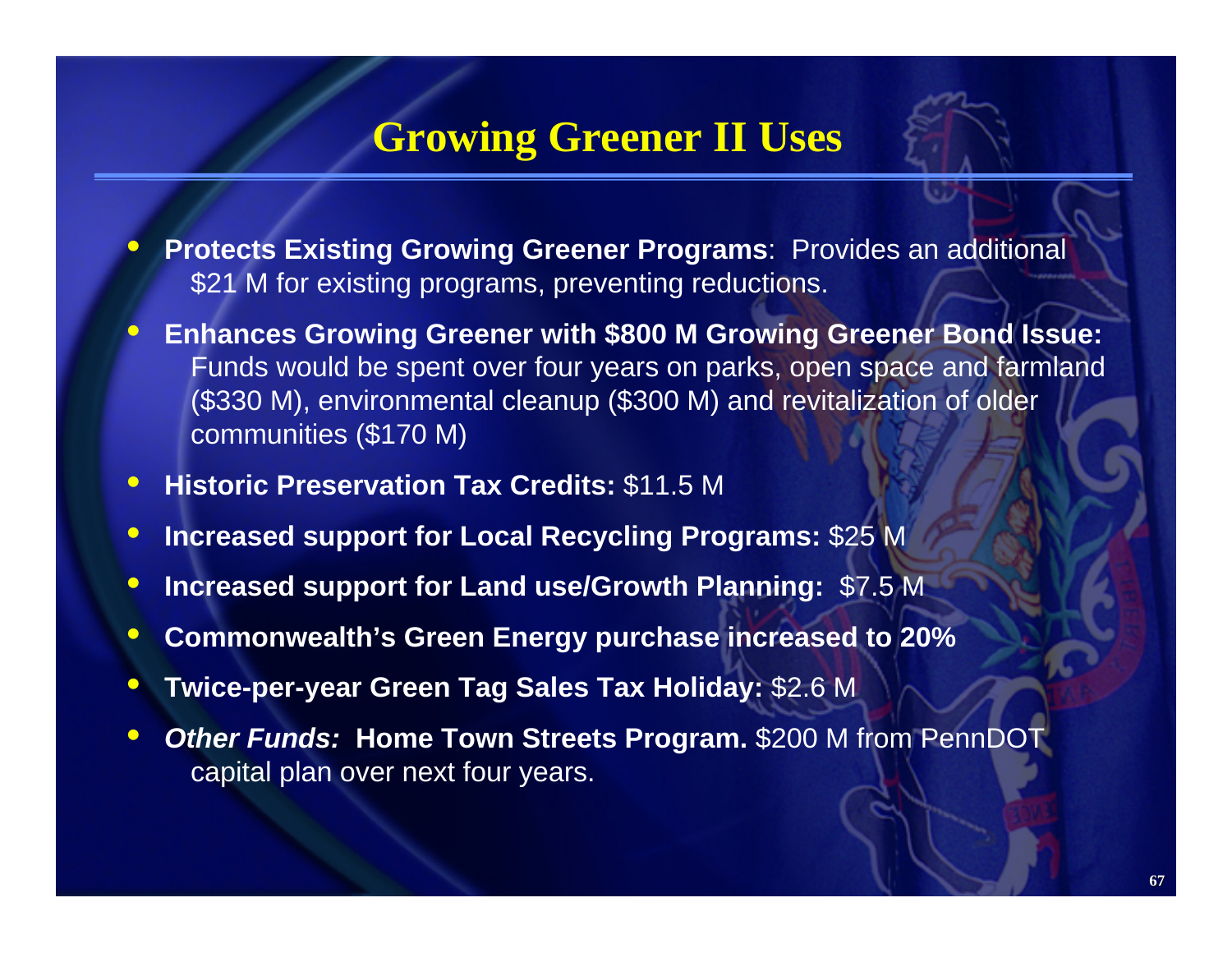#### **Hazardous Sites Cleanup Fund Hazardous Sites Cleanup Fund Hazardous Sites Cleanup Fund Preservation PlanPreservation Plan Preservation Plan**

(Dollar Amounts in Thousands) **2004-05 2005-06** 

| <b>Revenues for Preservation Plan</b>  | $$39,400$ $$65,600$                             |  |
|----------------------------------------|-------------------------------------------------|--|
| <b>Transfer from General Fund</b>      | $$19,000$ $$45,200$                             |  |
| <b>Revenue from Toxics Release Fee</b> | $\frac{1}{2}$ \$ 20,400 $\frac{1}{2}$ \$ 20,400 |  |

A \$2 million annual cap would be imposed on the toxic release fee for any one company and a \$5 million annual cap would be imposed on the combined total of the toxics release fee and the new residual waste fee for any one company.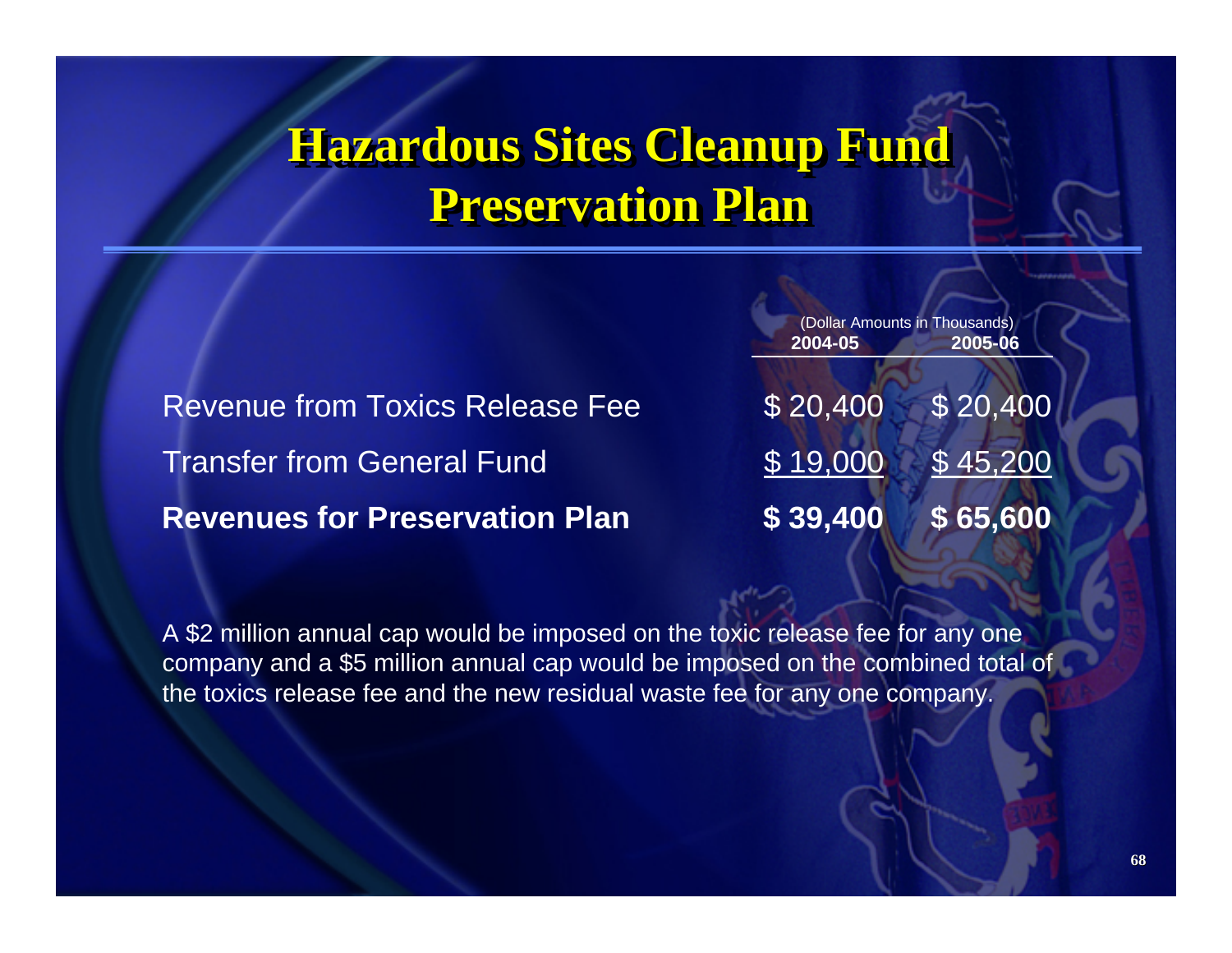#### Growing Greener II **Fee Proposals Fee Proposals Fee Proposals**



With the new fee included, disposal costs at PA landfills will generally be in the \$50-\$60 per ton range, slightly below average disposal costs in New York and New Jersey of \$60-\$70 per ton.

This fee would be broadened to cover currently exempt residual waste at \$4 per ton.

#### **Hazardous Sites Cleanup Fund Preservation Plan (\$0.15 per pound on Toxic Release Inventory emissions)**

At least 13 other states assess toxic emissions fees, some assessed on a per chemical basis and others on emissions levels.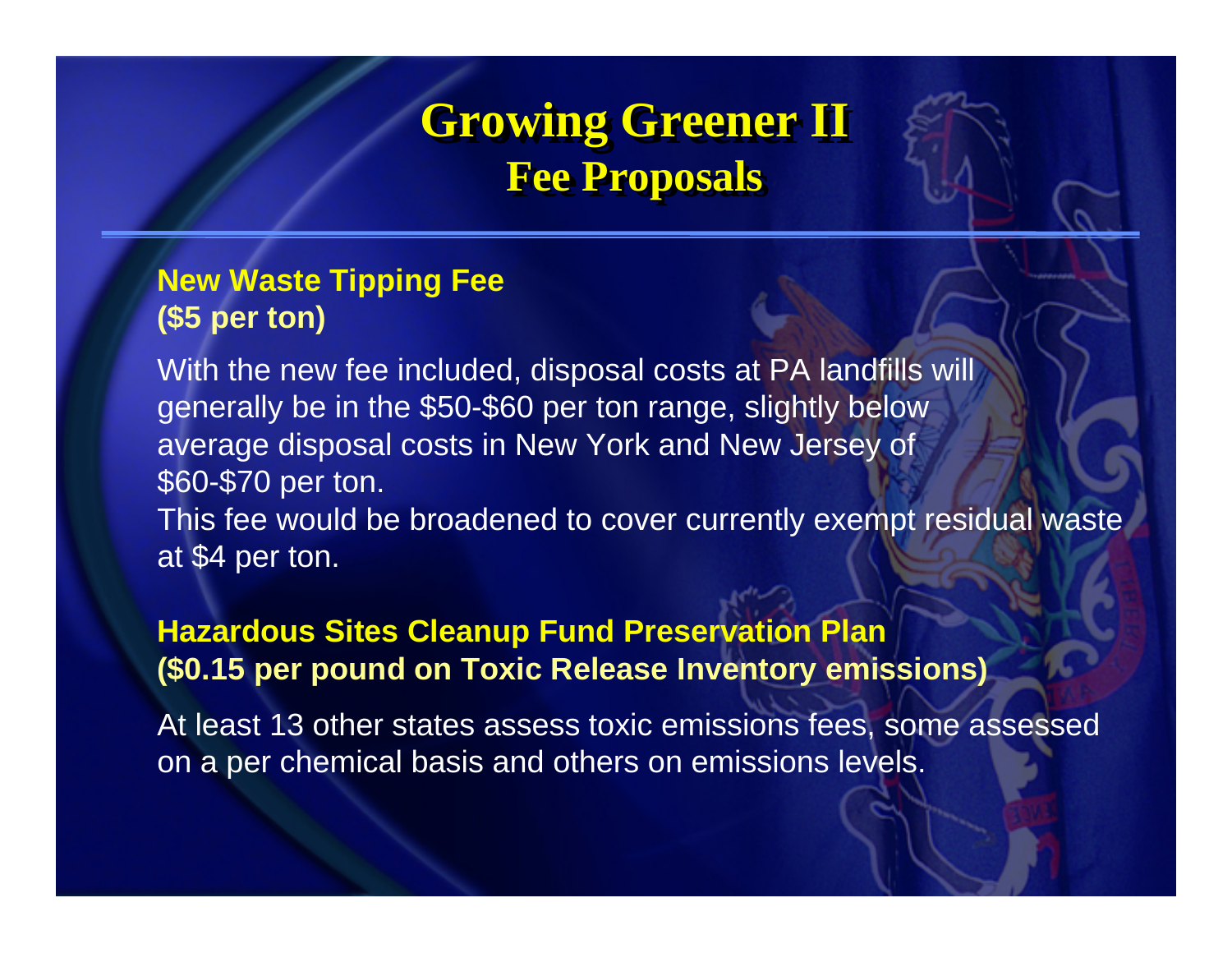# **Challenges Ahead Challenges Ahead Challenges Ahead**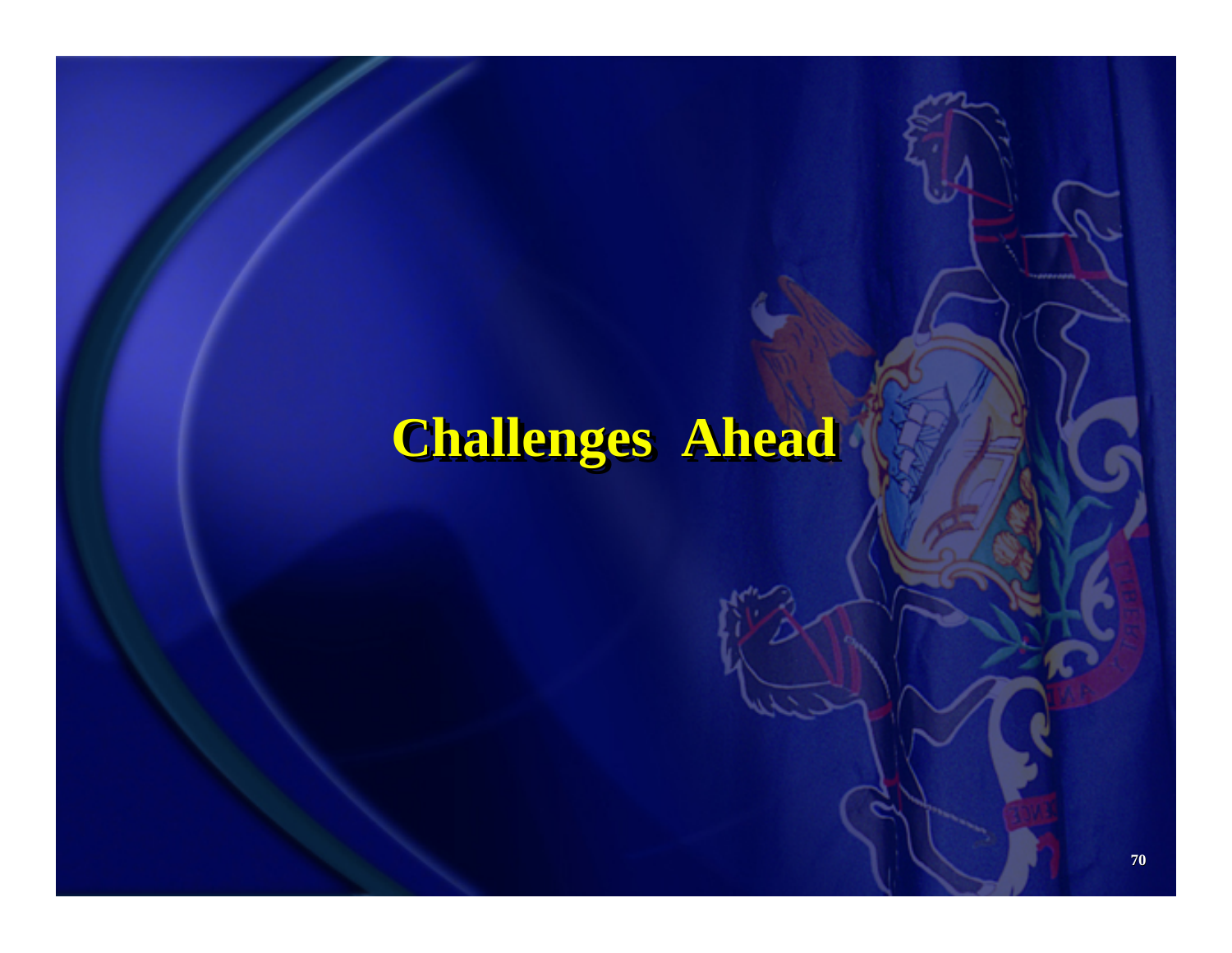# **Medical Assistance Eligibility History Medical Assistance Eligibility History Medical Assistance Eligibility History**

*Change in the number of participants in the Medical Assistance program is closely related to overall economic conditions and the growth in the elderly population (for the long term care portion of MA). The recent upward trend in Medical Assistance eligibility can be expected to continue into the future as changes in MA enrollment tend to lag behind changes in the overall economy. For example, eligibility continued to trend upward in 1993 and 1994 well after the economy had recovered from the recession earlier in the decade.*

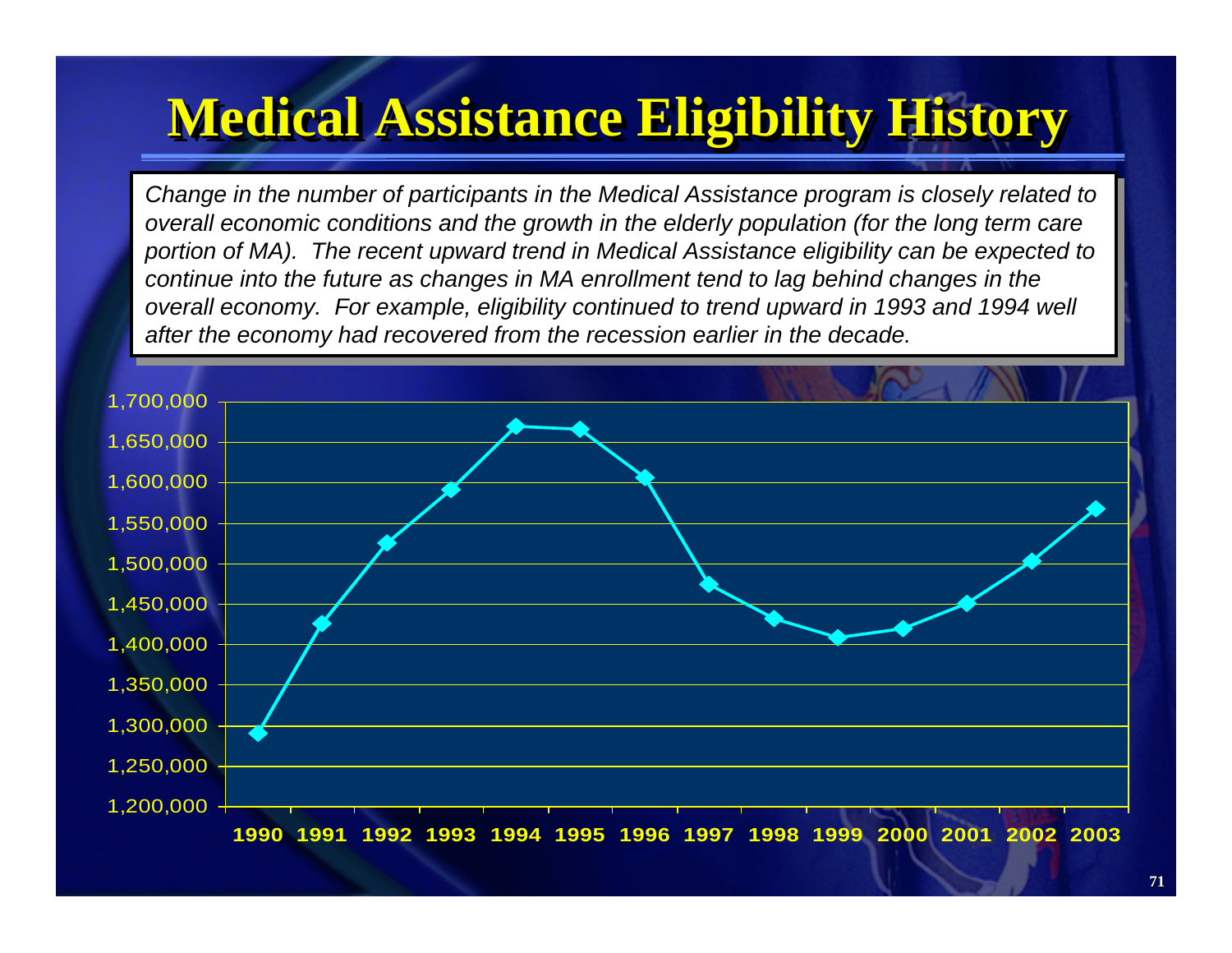## **Medical Assistance Program Medical Assistance Program Medical Assistance Program**

*Medical Assistance caseloads and costs are projected to continue to trend upward in 2004-05. The most expensive MA clients are people with disabilities and older Pennsylvanians.* 

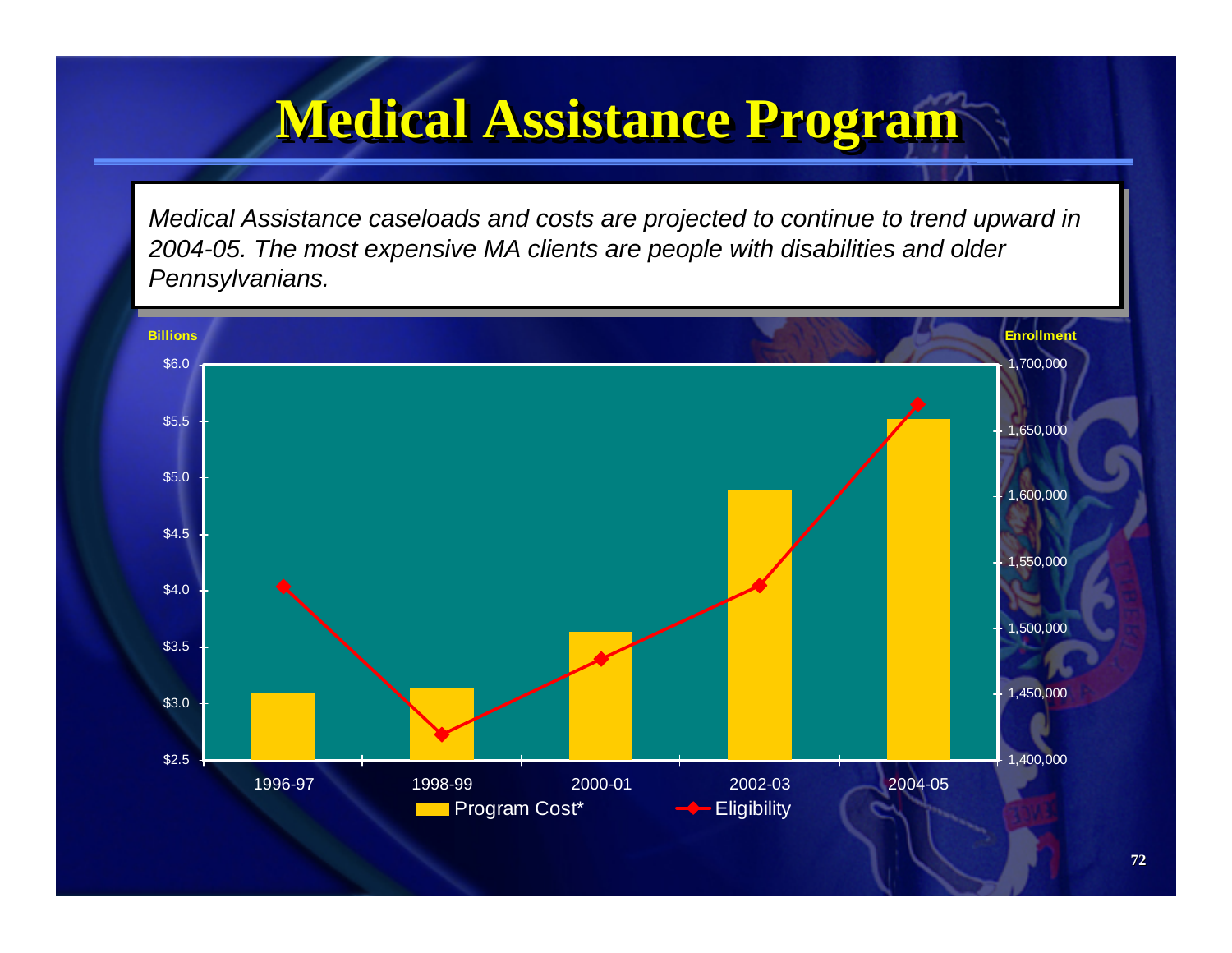## **TANF Cash Grants TANF Cash Grants TANF Cash Grants**

#### **(Caseload) (Caseload) (Caseload)**

*The Cash Assistance caseload dropped significantly in the late 1990's following the enactment of welfare reform but is now resuming a growth trend for both families that receive Temporary Assistance to Needy Families support and general assistance clients.* 

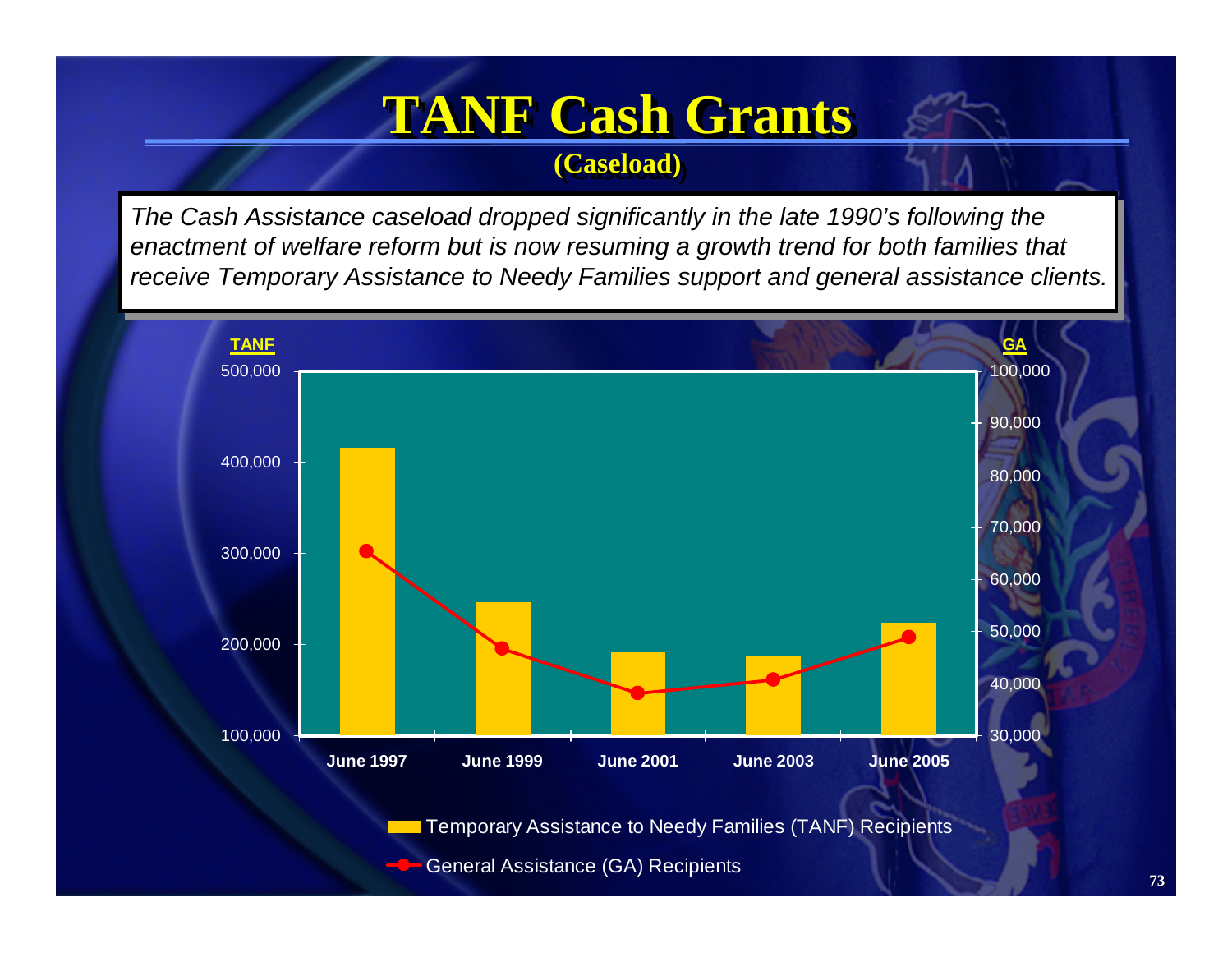### **Intergovernmental Transfer Funds Intergovernmental Transfer Funds Intergovernmental Transfer Funds**

*The Commonwealth's capacity to use Intergovernmental Transfer (IGT) funds to offset General Fund spending requirements will significantly diminish in future years as new IGT proceeds are phased out and the existing IGT reserve balance is depleted.*

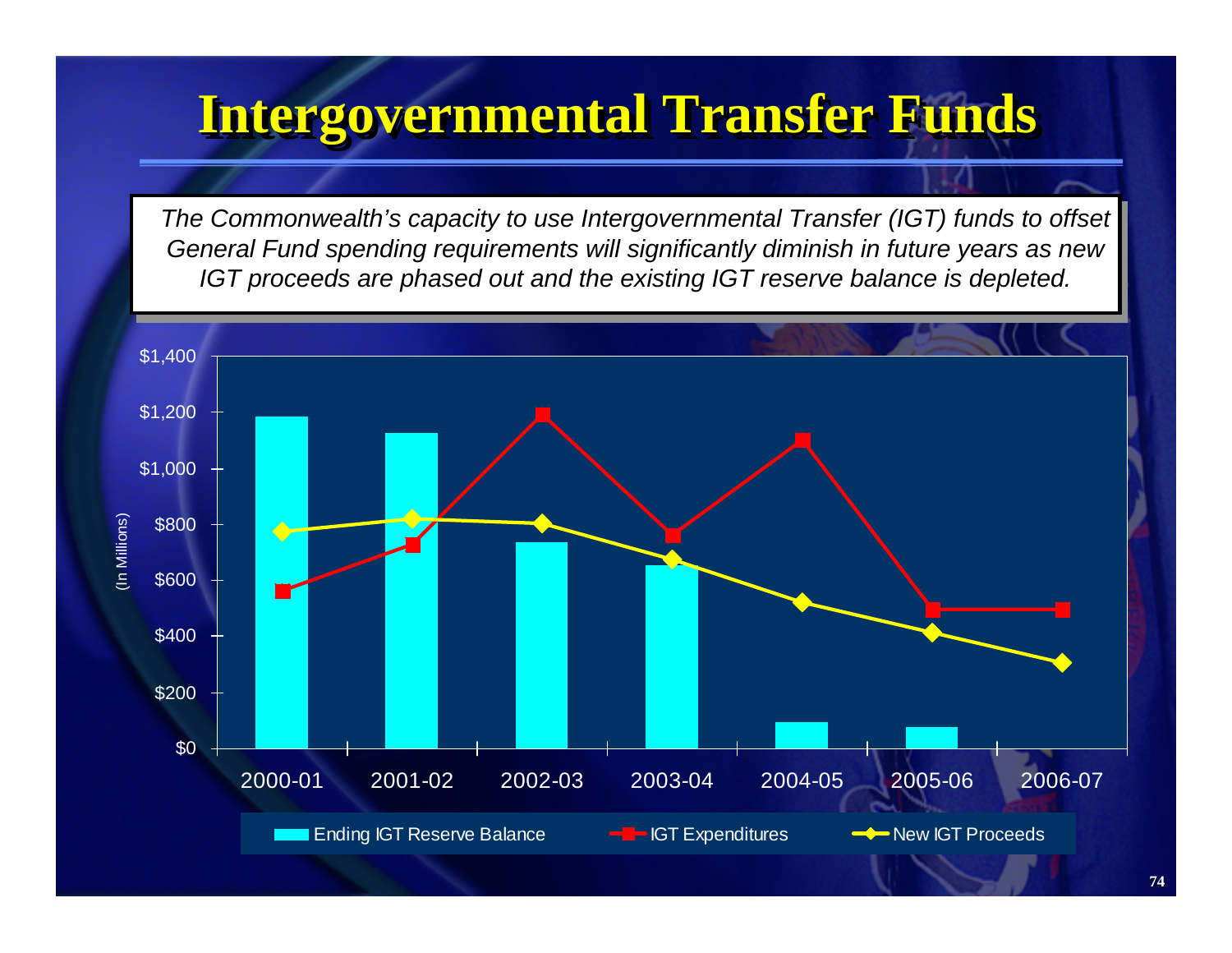### **Federal Temporary Assistance to Needy Families Federal Temporary Assistance to Needy Families Federal Temporary Assistance to Needy Families**

*When the Temporary Assistance to Needy Families (TANF) program began, the Commonwealth's annual TANF expenditures were less than the annual TANF grant, resulting in the build-up of a significant reserve balance. In recent years that trend has been reversed, as annual expenditures have exceeded the annual grant amount, causing the reserve balance to be nearly eliminated. Future TANF expenditures will have to be decreased to keep TANF expenditures in balance with the annual TANF grant level.*

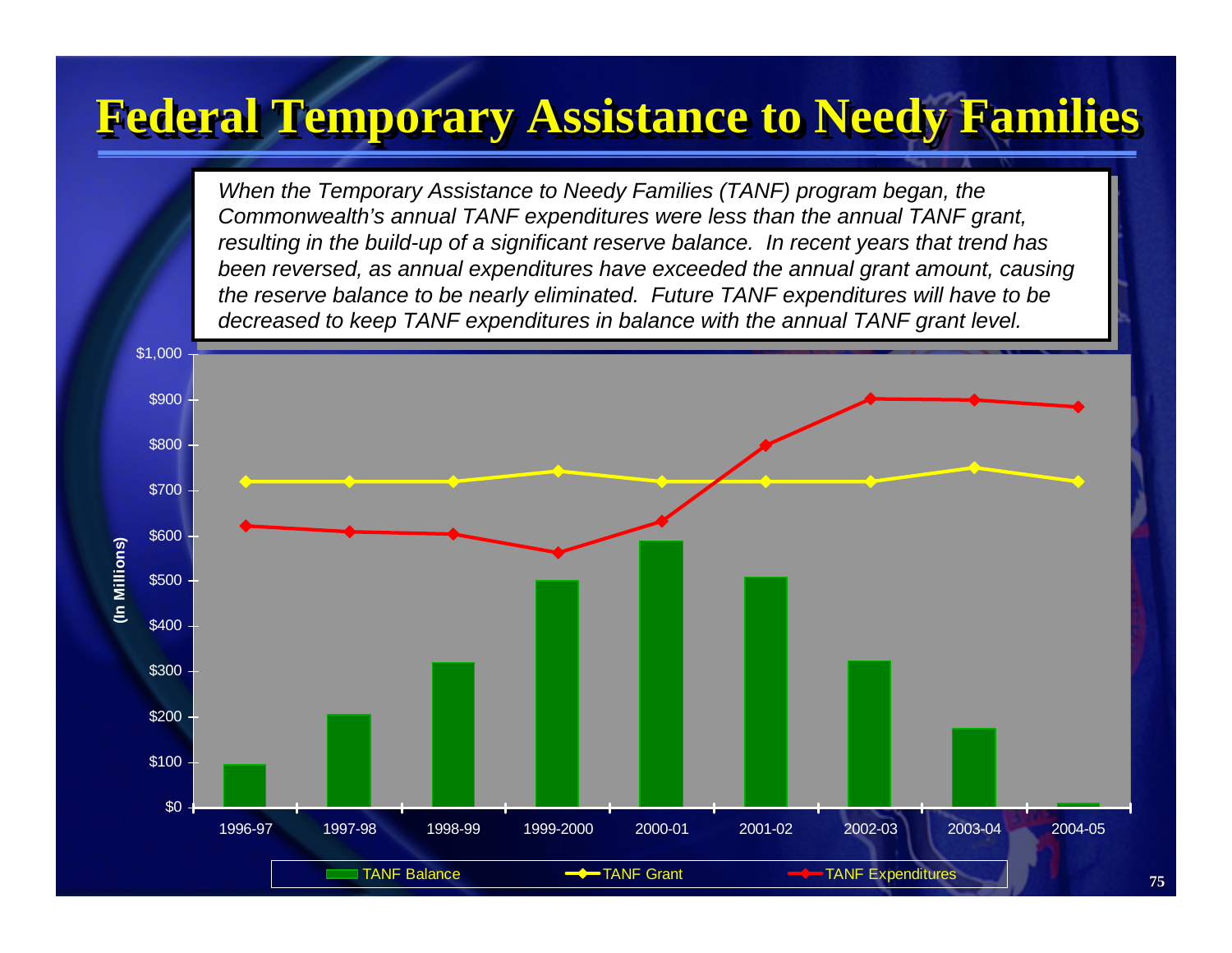#### **Department of Corrections Inmate Population Growth Department of Corrections Inmate Population Growth Department of Corrections Inmate Population Growth Actual and Projected Actual and Projected Actual and Projected**

*Inmate population growth has increased steadily in recent years and is projected to continue to increase in the future, but more slowly. Since 1998, non-violent offenders entering State Correctional Institutions have increased from 52% to 65% of all new commitments. Should population growth exceed current estimates, the Corrections budget will have to be adjusted.*

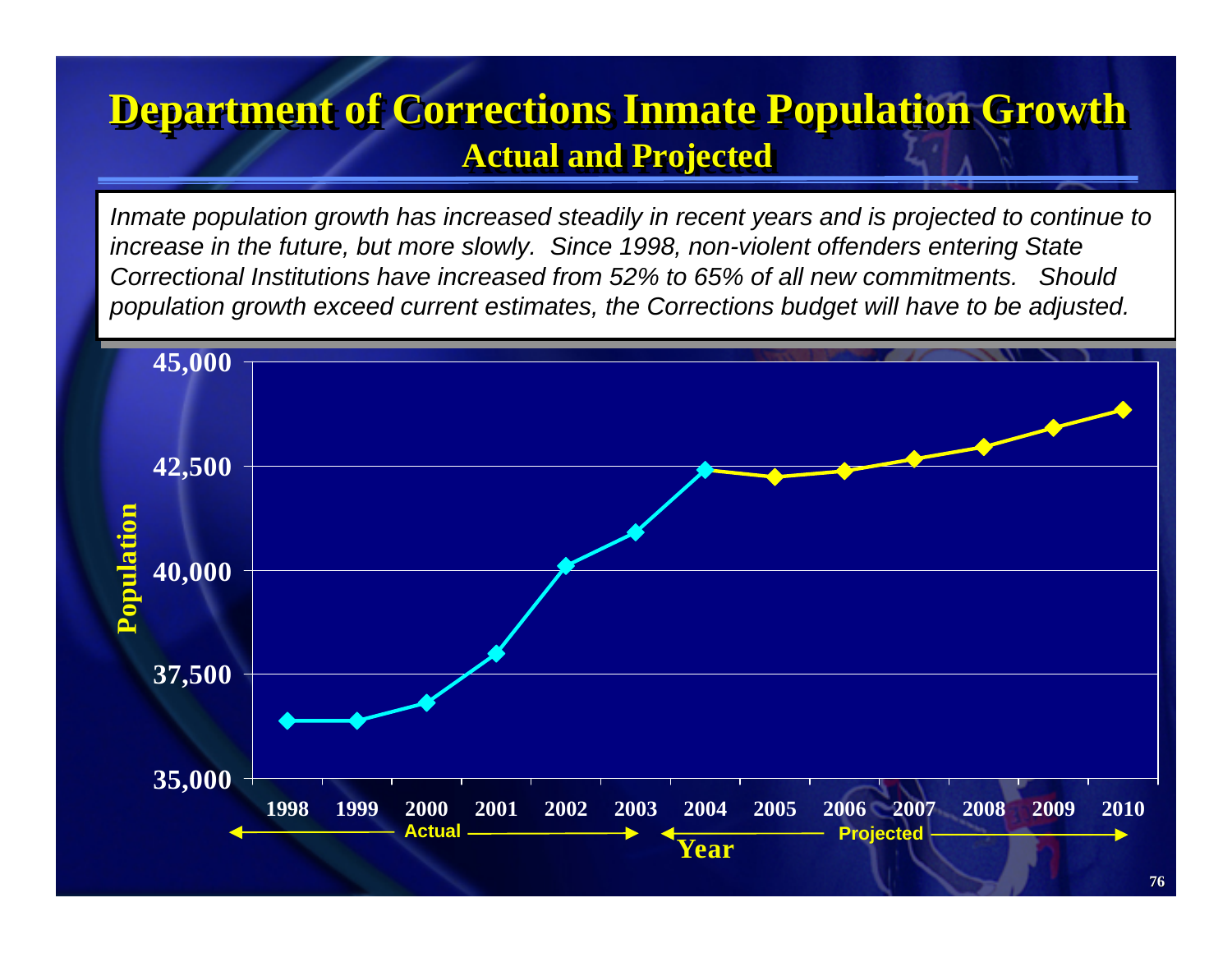#### **U.S. and PA Employment Growth U.S. and PA Employment Growth U.S. and PA Employment Growth Recent Year over Year TrendsRecent Year over Year Trends Recent Year over Year Trends**

*Growth in employment in Pennsylvania and growth in employment in the US are moving in opposite directions. The US employment base, which is growing moderately, but Pennsylvania has been experiencing a net loss in employment growth since January '03. Current forecasts predict US employment growth of nearly 2% annually, versus half that for PA, through 2008. The goal of the Governor's Economic Stimulus Program is to improve these forecast results.*

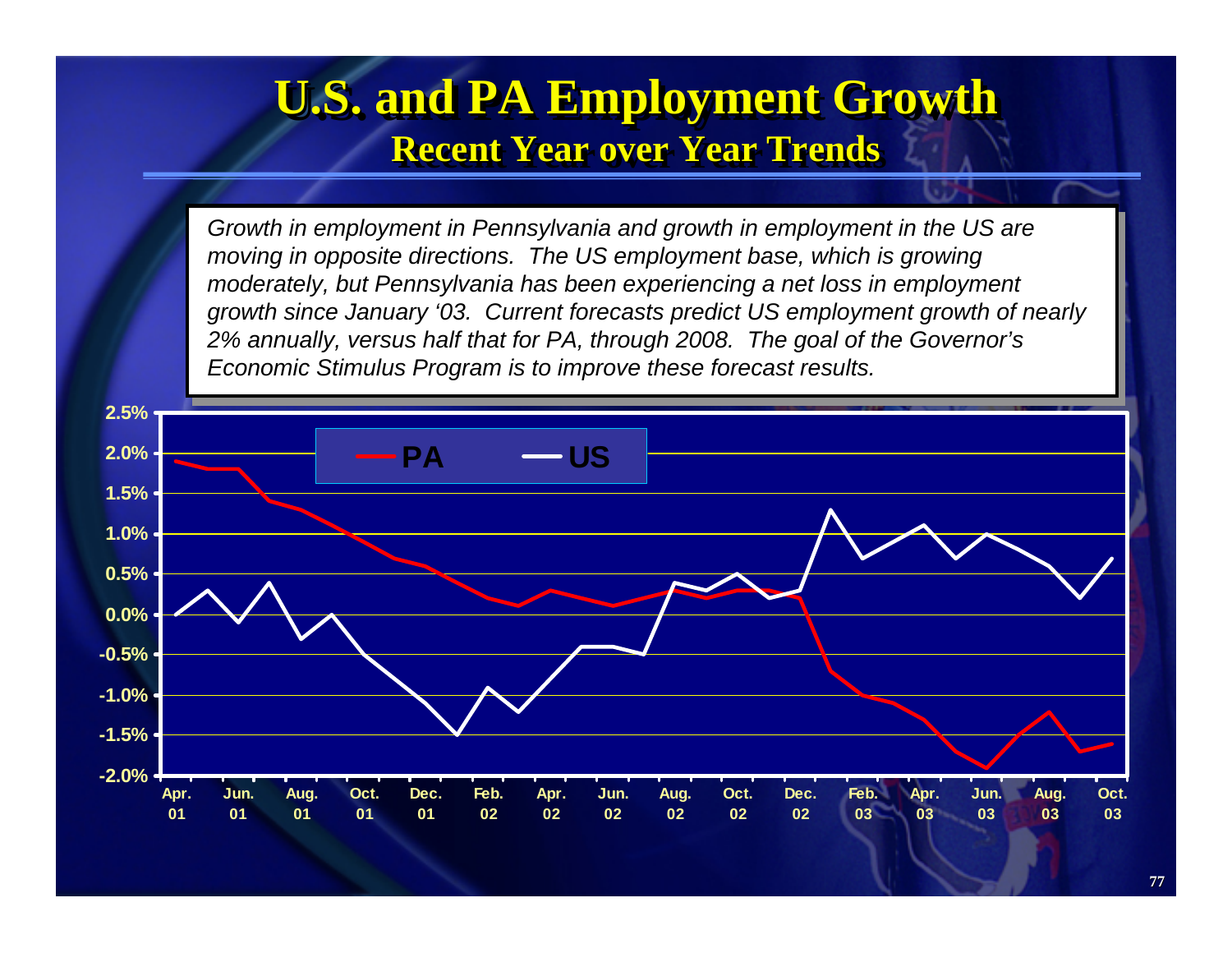### **US Nominal Personal Consumption vs.PA Sales & Use Tax Collections vs.PA Sales & Use Tax Collections vs.PA Sales & Use Tax Collections**

**Year over Year GrowthYear over Year Growth Year over Year Growth**

*Growth in PA sales and use tax collections have not kept pace with growth rates for US personal consumption.*

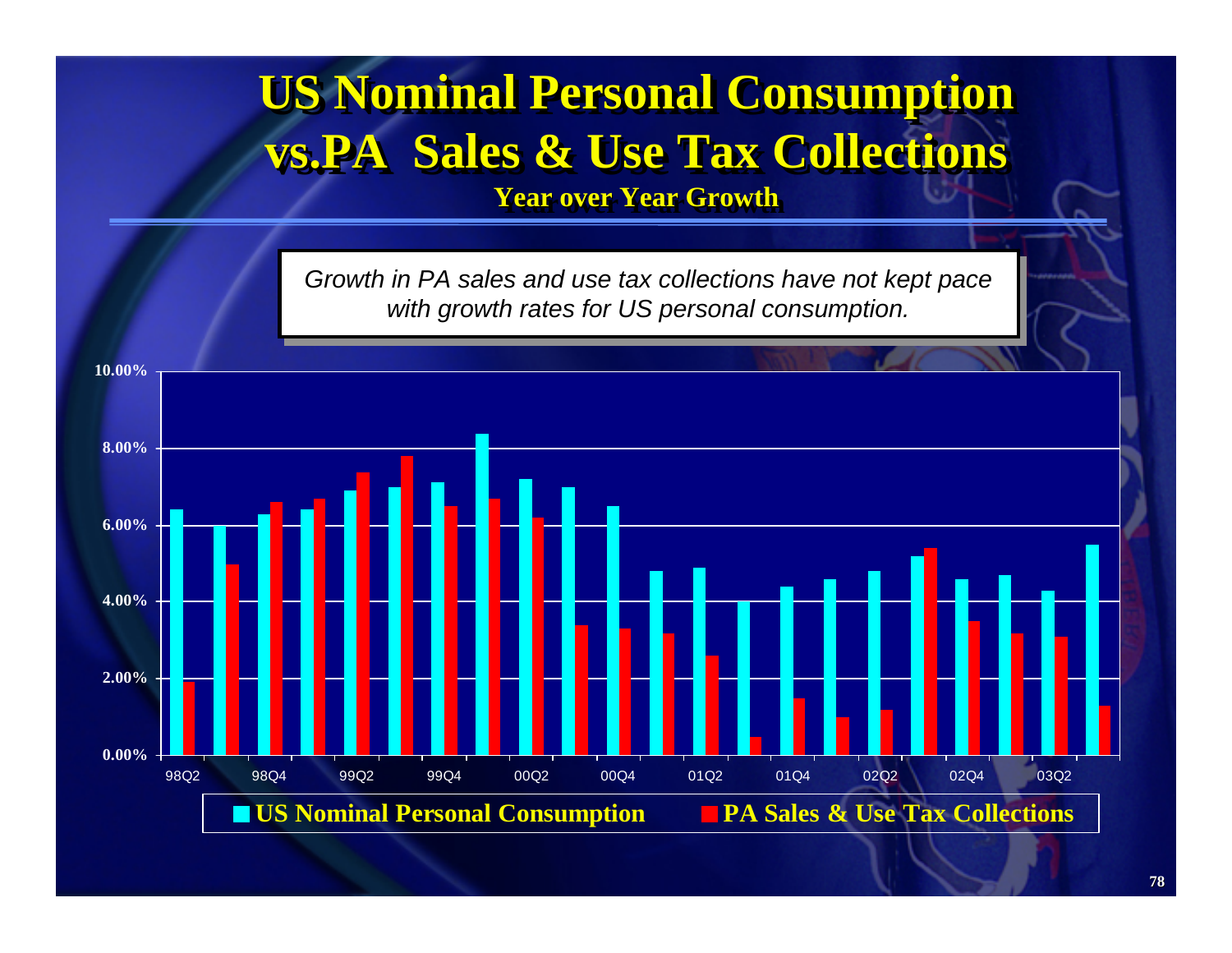#### **PA No Longer Has Substantial PA No Longer Has Substantial Rainy Day Fund Reserves to Help Us Rainy Day Fund Reserves to Help Us Cope with Unanticipated Financial Difficulties Cope with Unanticipated Financial Difficulties**